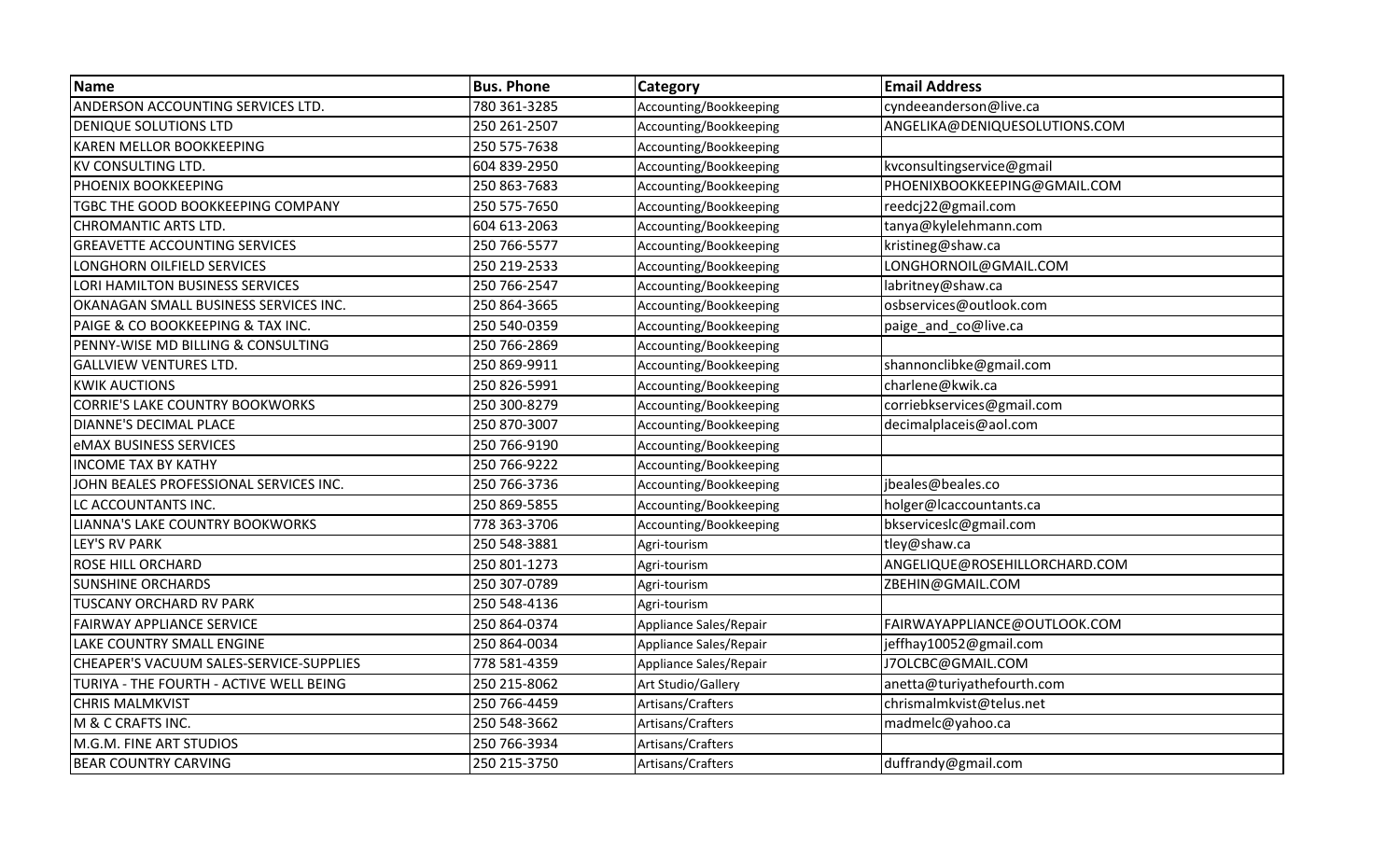| <b>EMBER AROMAS CANDLE CO</b>                    | 250 430-7737 | Artisans/Crafters         | EMBERAROMAS@GMAIL.COM            |
|--------------------------------------------------|--------------|---------------------------|----------------------------------|
| <b>FLURY NATURALS</b>                            | 250 878-7607 | Artisans/Crafters         | FLURYNATURALS@GMAIL.COM          |
| HANDMADE BY JUDE                                 | 250 859-8114 | Artisans/Crafters         | HANDMADEBYJUDE2020@GMAIL.COM     |
| <b>LADY GRAY WOODWORK</b>                        | 778 821-3599 | Artisans/Crafters         | donna.gray04@hotmail.com         |
| LAKE LIFE COFFEE ROASTERS                        | 780 831-9556 | Artisans/Crafters         | info@lakelifecoffee.ca           |
| OKANAGAN HEMP CO                                 | 250 681-8651 | Artisans/Crafters         | HELLO@OKANAGANHEMPCO.COM         |
| <b>REMEDY ESSENTIAL OILS</b>                     | 250 618-7020 | Artisans/Crafters         | remedyessentials@hotmail.com     |
| THE HIGH-END HIPPIE WELLNESS INC.                | 250 857-6313 | Artisans/Crafters         | hello@thehighendhippie.ca        |
| SILVER LINING STUDIO                             | 250 548-4093 | Artisans/Crafters         | info@silverliningstudio.ca       |
| LAKE COUNTRY LUXURY DETAIL                       | 587 437-5902 | Auto Detail & Refinishing | lakecountryluxury@protomail.com  |
| <b>G.L. AUTO REPAIR</b>                          | 250 317-5585 | Auto Detail & Refinishing | joeylamelia@gmail.com            |
| STEED SPEED ADVANCED PERFORMANCE PRODUCTS        | 250 766-7136 | Auto Parts Sales/Repair   | steedl@telus.net                 |
| ADULT TEEN CHALLENGE SOCIETY OF BC               | 604 575-3930 | Auto Parts Sales/Repair   | TCACCOUNTING@TEENCHALLENGEBC.COM |
| <b>LORDCO PARTS LTD.</b>                         | 250 766-4457 | Auto Parts Sales/Repair   | lordco42@lordco.com              |
| ZEE WHOLESALE CARS                               | 250 575-3322 | Auto Sales & Service      | zeeautosale@gmail.com            |
| <b>BRUNET HD FIELD SERVICES</b>                  | 778 214-8878 | Auto Service/Repair       | al.brunet@hotmail.ca             |
| <b>GNARLED KNUCKLES MOBILE MECHANICAL REPAIR</b> | 306 601-9251 | Auto Service/Repair       | mpoeglmann50@gmail.com           |
| LAKESIDE MOBILE AUTO SPA                         | 250 979-8475 | Auto Service/Repair       | INFO@LAKESIDEMOBILEAUTOSPA.CA    |
| TOM'S MOBILE REPAIR                              | 250 859-7104 | Auto Service/Repair       | tomtrotier29@gmail.com           |
| VERNON TRANSMISSIONS LTD DBA TIM'S TRANSMISSIONS | 250 306-6472 | Auto Service/Repair       | TIMGENIE@GMAIL.COM               |
| VIKING MOBILE TIRE SERVICES                      | 250 469-4912 | Auto Service/Repair       | dalebredeson@gmail.com           |
| J B'S AUTO GLASS                                 | 250 766-0100 | Auto Service/Repair       | info@jbsautoglass.com            |
| <b>OYAMA SERVICES</b>                            | 250 862-6369 | Auto Service/Repair       | oyamaservices@gmail.com          |
| <b>BRITISH AUTOTECH SERVICES</b>                 | 250 766-5472 | Auto Service/Repair       |                                  |
| <b>JAMES SZITA ENTERPRISES</b>                   | 250 766-5559 | Auto Service/Repair       | jse@shawbiz.ca                   |
| RJM HOLDINGS LTD.                                | 250 258-4267 | Auto Service/Repair       | rjmiller6769@gmail.com           |
| <b>APPLEGATE AUTOMOTIVE</b>                      | 250 766-5694 | Auto Service/Repair       | applegate@telus.net              |
| <b>GREAT CANADIAN OIL CHANGE</b>                 | 250 864-4900 | Auto Service/Repair       | casactionoil@gmail.com           |
| <b>TAYLOR'S AUTO REPAIRS</b>                     | 250 766-4200 | Auto Service/Repair       | dwayne@taylorsauto.ca            |
| <b>ZEE AUTO REPAIR</b>                           | 250 863-5229 | Auto Service/Repair       | kbajwat@gmail.com                |
| MANTIS COLLISION INC.                            | 250 470-2288 | Autobody                  |                                  |
| CANADIAN IMPERIAL BANK OF COMMERCE               | 250 766-2551 | Bank/Credit Union         |                                  |
| INTERIOR SAVINGS LAKE COUNTRY BRANCH             | 250 766-3663 | <b>Bank/Credit Union</b>  | info@interiorsavings.com         |
| <b>RBC ROYAL BANK</b>                            | 250 470-4772 | <b>Bank/Credit Union</b>  | Iwhner@callahanpg.ca             |
| TD CANADA TRUST                                  | 519 873-7899 | <b>Bank/Credit Union</b>  |                                  |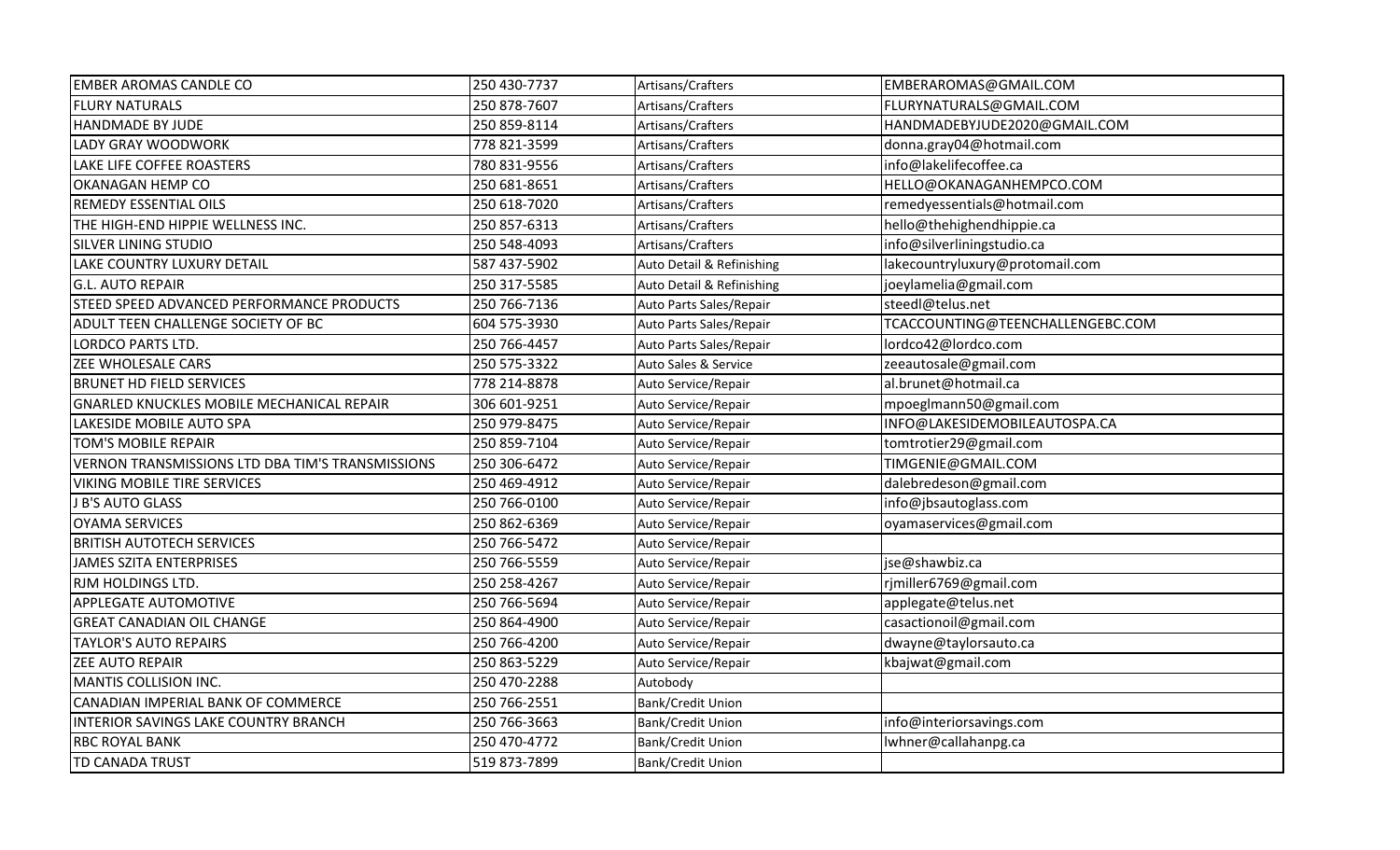| <b>RAMBLIN MINNIE'S</b>                        | 250 470-7965 | <b>Barber</b>              | marinamckenzie@gmail.com                |
|------------------------------------------------|--------------|----------------------------|-----------------------------------------|
| <b>ROOSTER'S BARBER SHOP</b>                   | 250 212-8456 | Barber                     | ferenc1549@gmail.com                    |
| THE BARBER SHOPPE BY REBEKAH REED              | 250 718-1044 | <b>Barber</b>              | thebarbershoppe5@gmail.com              |
| <b>EAGLE'S NEST BED &amp; BREAKFAST</b>        | 250 766-9350 | <b>Bed &amp; Breakfast</b> | eaglesnestbnb@hotmail.com               |
| <b>MISTY MOUNTAIN B &amp; B</b>                | 403 478-4546 | Bed & Breakfast            | shanjant93@gmail.com                    |
| <b>ALEXIA'S BED &amp; BREAKFAST</b>            | 604 785-6084 | Bed & Breakfast            | alexiagrey@hotmail.com                  |
| <b>FREYA SCHEEL</b>                            | 250 878-8680 | <b>Bed &amp; Breakfast</b> | freyascheel335@gmail.com                |
| HAPPY EVER ACTIVE HOLIDAYS                     | 778 996-5529 | Bed & Breakfast            |                                         |
| LAKE VIEW GETAWAY IN THE JEWEL OF THE OKANAGAN | 250 859-8434 | Bed & Breakfast            | MORGANLCLEVELAND@HOTMAIL.COM            |
| LOG HOME VINEYARD GUEST HOUSE B & B            | 778 480-8148 | Bed & Breakfast            | heather@peakcellars.com                 |
| MELISSA WIBERG                                 | 250 863-2153 | <b>Bed &amp; Breakfast</b> | melissawiberg@gmail.com                 |
| <b>PRETTY BED &amp; BREAKFAST</b>              | 403 463-1039 | Bed & Breakfast            |                                         |
| <b>QUAILS TRAIL BnB</b>                        | 250 766-1824 | Bed & Breakfast            | colleengosling@live.ca                  |
| <b>STAY LUX B&amp;B</b>                        | 250 870-2077 | Bed & Breakfast            | stay.lux@hotmail.com                    |
| <b>SWEET HOME OKANAGAN</b>                     | 250 681-2248 | Bed & Breakfast            | fjasiura@icloud.com                     |
| TAMI ST. PIERRE PROPRIETORSHIP                 | 250 300-4322 | Bed & Breakfast            | tamistpierre@gmail.com                  |
| THE BLUE HOUSE BED AND BREAKFAST               | 778 214-2246 | Bed & Breakfast            | prophead1@gmail.com                     |
| <b>TWIG &amp; BERRIES ORCHARD</b>              | 250 766-4776 | <b>Bed &amp; Breakfast</b> | MIKESAWCHUK@LIVE.CA                     |
| CARLA LUNDMAN - SHORT TERM RENTAL              | 250 766-1789 | <b>Bed &amp; Breakfast</b> | carlal@humanesources.com                |
| <b>GABLE BEACH GETAWAY</b>                     | 604 807-2290 | Bed & Breakfast            | crewesum@hotmail.com                    |
| <b>GRAPEWOOD GUESTHOUSE</b>                    | 250 548-3728 | Bed & Breakfast            | edwards excavating@shaw.ca              |
| <b>HAPPY ACRE BNB</b>                          | 250 470-8219 | Bed & Breakfast            | lizmckinney@shaw.ca                     |
| LAKESIDE B&B                                   | 778 480-3323 | Bed & Breakfast            | DOTTIEVALENTINE65@GMAIL.COM             |
| PIXIE BAY COTTAGE                              | 778 215-7408 | Bed & Breakfast            | heidi_maskell45@yahoo.ca                |
| PURA VIDA VILLAS                               | 250 300-3672 | Bed & Breakfast            | adriaperron@gmail.com                   |
| <b>RUSTIC RETREAT</b>                          | 808 268-4129 | Bed & Breakfast            | rusticrivers@gmail.com                  |
| SANDY WALKER - BED & BREAKFAST                 | 604 799-1484 | Bed & Breakfast            | lorrbrown@gmail.com                     |
| SYLVAN DELL BED & BREAKFAST                    | 250 548-3220 | Bed & Breakfast            |                                         |
| <b>BRACKEN WOOD BED &amp; BREAKFAST</b>        | 250 766-4472 | Bed & Breakfast            | st.nick@telus.net                       |
| CHARDONNAY HOUSE VINEYARD GUEST HOUSE B & B    | 250 766-9922 | Bed & Breakfast            | tom@peakcellars.com                     |
| <b>COACH HOUSE AIR BNB</b>                     | 250 863-2588 | Bed & Breakfast            |                                         |
| <b>HELLO B &amp; B</b>                         | 236 967-8049 | Bed & Breakfast            | zt.titian@gmail.com                     |
| <b>KAL LAKE HIDEAWAY</b>                       | 250 548-3637 | <b>Bed &amp; Breakfast</b> | booking@kalllakehideaway.com            |
| THE LAKES STAY & PLAY                          | 778 232-3909 | Bed & Breakfast            | adownel@hotmail.com                     |
| PIXIE BEACH RESORT                             | 250 766-4889 | Bed & Breakfast            | reservations@mountainaccommodations.com |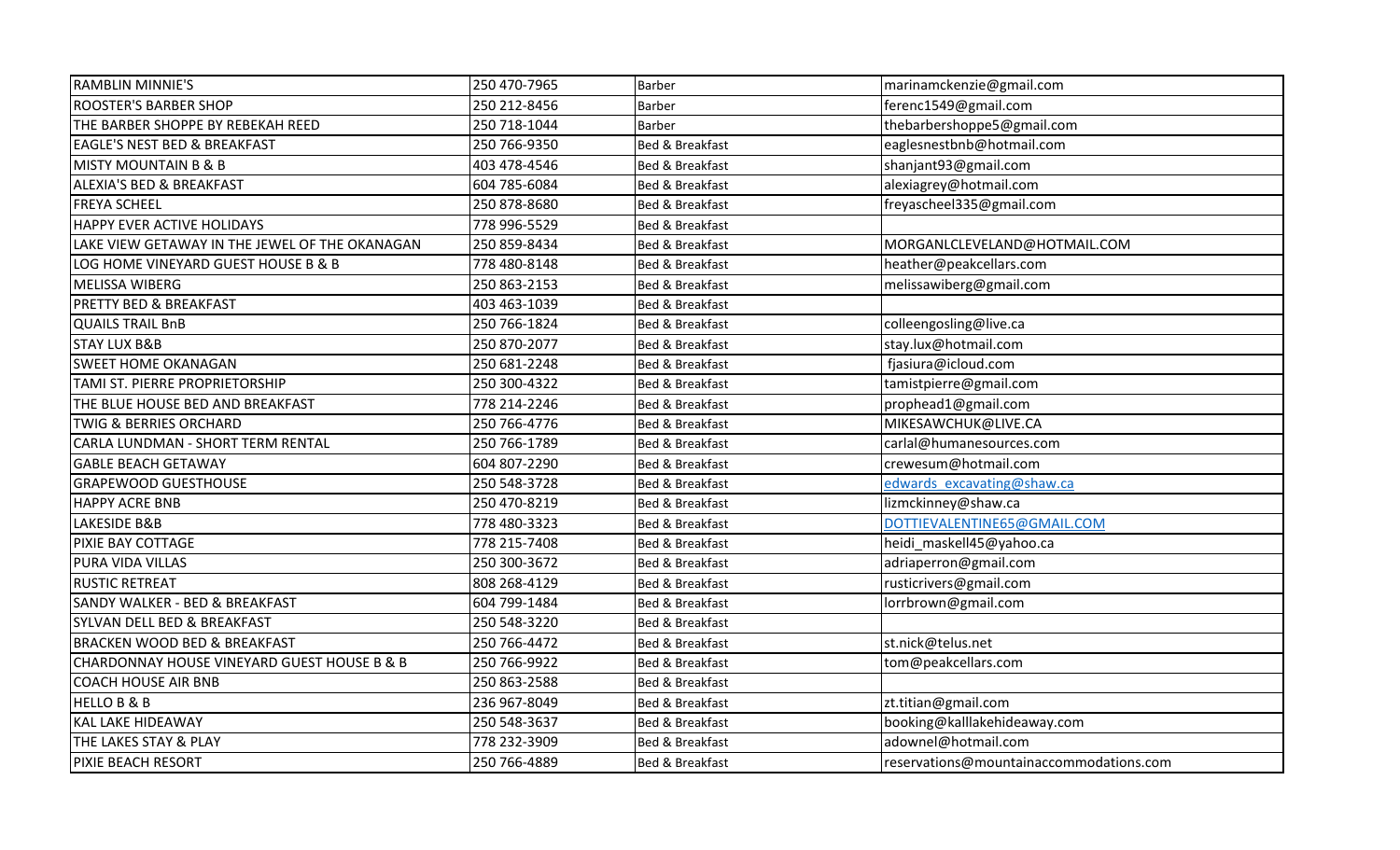| <b>WATERFX</b>                                     | 250 309-2719 | <b>Boat/Watersport Services</b>     | SALES@WATERFX.CA           |
|----------------------------------------------------|--------------|-------------------------------------|----------------------------|
| <b>KAL LAKE WAKESURF</b>                           | 250 863-6688 | <b>Boat/Watersport Services</b>     | surf@kallakewakesurf.ca    |
| <b>KELOWNA WATER BIKES</b>                         | 236 457-7310 | <b>Boat/Watersport Services</b>     | INFO@KELOWNAWATERBIKES.CA  |
| SULLIVAN CROWLEY HOLDINGS LTD. dba Beach House Boa | 250 801-2477 | <b>Boat/Watersport Services</b>     | briancrowley@shaw.ca       |
| <b>KICKIN BACK BOAT RENTALS</b>                    | 250 300-5753 | <b>Boat/Watersport Services</b>     | fun@kickinbackrentals.com  |
| <b>MARINE WRECKERS</b>                             | 250 766-5013 | <b>Boat/Watersport Services</b>     | marinewreckers@shaw.ca     |
| <b>OKANAGAN BOAT LIFTS LTD</b>                     | 250 878-1289 | <b>Boat/Watersport Services</b>     | info@okanaganboatlifts.ca  |
| <b>OYAMA YACHT CLUB</b>                            | 250 300-5602 | <b>Boat/Watersport Services</b>     | robluchka@gmail.com        |
| <b>SECA MARINE INC</b>                             | 250 469-9462 | <b>Boat/Watersport Services</b>     | retail@secamarine.com      |
| THE ORCHARD RV                                     | 250 317-0057 | Campground/Resort                   | judy@theorchardrv.ca       |
| <b>KLUB KALAMALKA</b>                              | 250 548-3505 | Campground/Resort                   | info@klubkal.net           |
| <b>TWEEN LAKES RESORT LTD</b>                      | 250 548-3525 | Campground/Resort                   | info@tweenlakesresort.ca   |
| <b>WOOD LAKE RESORT &amp; MARINA</b>               | 604 688-8851 | Campground/Resort                   | corporate@canreal.com      |
| <b>FINTRY CONTRACTING LTD</b>                      | 250 878-9944 | Carpentry/Finishing Carpenter       |                            |
| <b>SEA SONIC LTD.</b>                              | 250 548-3666 | Carpentry/Finishing Carpenter       | info@seasonicboats.com     |
| <b>REIMER CUSTOM MILLWORK LTD.</b>                 | 250 469-2569 | Carpentry/Finishing Carpenter       | mark@reimercustoms.ca      |
| <b>AL'S WOOD NOOK</b>                              | 250 766-0146 | Carpentry/Finishing Carpenter       | AllenDRadis@hotmail.com    |
| <b>BLADE CABINETRY LTD.</b>                        | 250 766-1522 | Carpentry/Finishing Carpenter       | MEL_GUNN@HOTMAIL.COM       |
| <b>BRAD'S RENOS</b>                                | 250 575-4028 | Carpentry/Finishing Carpenter       | CBCBURNETT3@GMAIL.COM      |
| <b>FREDERICKSON CUSTOMS</b>                        | 250 616-6836 | Carpentry/Finishing Carpenter       | jfrederickson90@gmail.com  |
| LITTLE LAKES CONTRACTING LTD.                      | 250 718-1639 | Carpentry/Finishing Carpenter       | LITTLELUKESCONTRACTING@OU  |
| <b>NIXON WOODCRAFT</b>                             | 250 766-4948 | Carpentry/Finishing Carpenter       | nixonwoodcraft@gmail.com   |
| <b>NUESSLER FINISHING COMPANY</b>                  | 250 317-3207 | Carpentry/Finishing Carpenter       | nuessler@gmail.com         |
| <b>SISCO CONSTRUCTION</b>                          | 250 766-0021 | Carpentry/Finishing Carpenter       |                            |
| <b>SMITTYS ROOFING</b>                             | 250 808-0552 | Carpentry/Finishing Carpenter       | gwenelders@gmail.com       |
| THUMPER CONSTRUCTION LTD                           | 250 300-7244 | Carpentry/Finishing Carpenter       |                            |
| <b>HIGHPOINT CUSTOM FURNITURE</b>                  | 250 469-3228 | Carpentry/Finishing Carpenter       | highpointcustoms@gmail.com |
| HOME GARDEN & TOOL SHEDS                           | 250 766-0898 | Carpentry/Finishing Carpenter       | wedobis40@yahoo.ca         |
| <b>CARPATHIA IT</b>                                | 250 309-9363 | <b>Computer Sales &amp; Service</b> | bradenstranks@gmail.com    |
| E-commerce/Computer repair/sales                   | 250 681-2857 | Computer Sales & Service            | JMAZUR45@GMAIL.COM         |
| <b>FORCE CONSULTING</b>                            | 250 808-4646 | Computer Sales & Service            | DAWNV.FISCHER@GMAIL.COM    |
| Optinet Systems Inc.                               | 604 288-1337 | Computer Sales & Service            | diana@optinet.ca           |
| TURTLE BAY IT SERVICES CORP.                       | 778 480-6686 | Computer Sales & Service            | john@turtlebayit.com       |
| MALIBU DRIVEWAYS                                   | 250 864-8442 | Concrete Works/Cement Finishing     | chad@malibudriveways.com   |
| LAKE COUNTRY CONCRETE LTD.                         | 250 766-1987 | Concrete Works/Cement Finishing     |                            |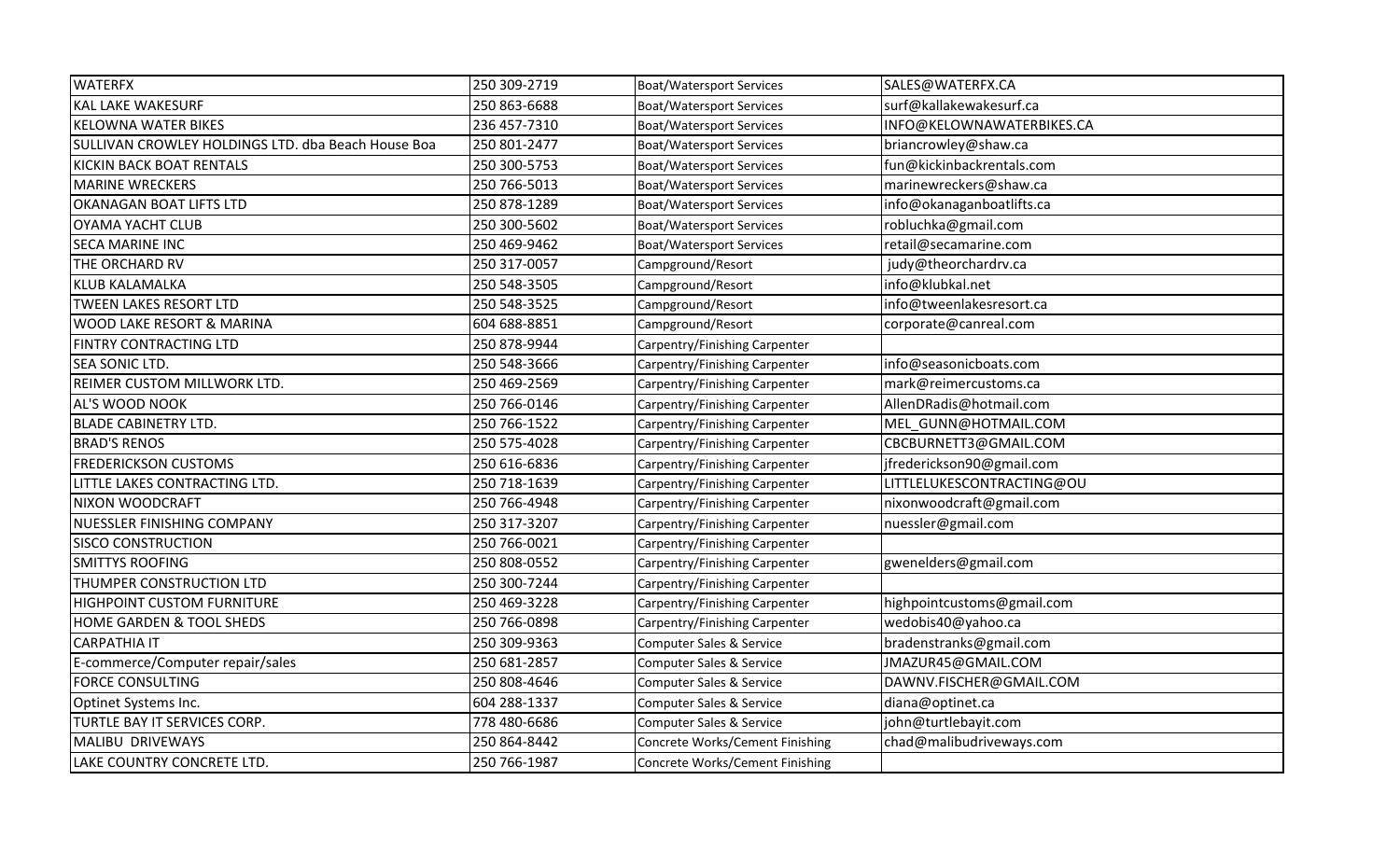| <b>RATTLESNAKE ROCK</b>                       | 250 766-4748 | Concrete Works/Cement Finishing | rattlesnakerock@shaw.ca                |
|-----------------------------------------------|--------------|---------------------------------|----------------------------------------|
| WESTSIDE CUTTING AND CORING (1991) LTD        | 250 258-7628 | Concrete Works/Cement Finishing | WESTSIDECUTTING@GMAIL.COM              |
| <b>CONCRETE CREATIONS</b>                     | 250 215-1016 | Concrete Works/Cement Finishing |                                        |
| KON KAST CONCRETE PRODUCTS INC.               | 604 916-7151 | Concrete Works/Cement Finishing |                                        |
| EAR GEAR ENTERPRISES INC.                     | 250 766-2617 | <b>Consulting Services</b>      |                                        |
| PICK OF THE CROP CONSULTING LTD.              | 778 215-4988 | <b>Consulting Services</b>      | tdeere@telus.net                       |
| <b>TWIN BEAKS CONSULTING</b>                  | 250 766-9363 | <b>Consulting Services</b>      |                                        |
| <b>AURA OFFICE VIRTUAL ASSISTANT SERVICES</b> | 250 215-1989 | <b>Consulting Services</b>      |                                        |
| <b>BELOVED &amp; BESPOKE</b>                  | 250 863-9781 | <b>Consulting Services</b>      | becky.krenzel@gmail.com                |
| <b>BOT CORP</b>                               | 778 363-2302 | <b>Consulting Services</b>      | lbot@botcorp.ca                        |
| C2 BIZ SERVICES                               | 604 764-9548 | <b>Consulting Services</b>      | collin@c2techsolutions.ca              |
| DBM COMMUNICATIONS INC.                       | 250 212-6064 | <b>Consulting Services</b>      | jessee@dbmradio.com                    |
| <b>ELM STREET STRATEGIES</b>                  | 778 583-3405 | <b>Consulting Services</b>      | glendabirneyevans@gmail.com            |
| <b>EMERALD HR SOLUTIONS</b>                   | 250 307-2291 | <b>Consulting Services</b>      | EMERALDHRSOLUTIONS@GMAIL.COM           |
| FOUR POINT ELECTRIC INC.                      | 778 788-0996 | <b>Consulting Services</b>      | derekandrews1971@gmail.com             |
| HINGED SOLUTIONS INC.                         | 250 868-5100 | <b>Consulting Services</b>      | kscott@hingedsolutions.com             |
| MCZAK INSPECTIONS LTD.                        | 250 833-7759 | <b>Consulting Services</b>      | mike@mczakinspections.com              |
| NUTRITION FOR LIVING                          | 250 948-1204 | <b>Consulting Services</b>      | jeannette.nutritionforliving@gmail.com |
| PRO SUPPORT SOLUTIONS                         | 604 313-4080 | <b>Consulting Services</b>      | NTAYLOR@PROSUPPORTSOLUTIONS.CA         |
| <b>SQUEAKY CHEESE INC.</b>                    | 250 864-9449 | <b>Consulting Services</b>      | david@cheeseambassador.ca              |
| UNICO DATA (CANADA) LTD.                      | 250 352-6600 | <b>Consulting Services</b>      | consumer.services@unico.ca             |
| WIND WATER CONSULTING LTD.                    | 250 575-5500 | <b>Consulting Services</b>      | amanda@wind-water.ca                   |
| ALJ SAFETY CONSULTING & TRAINING              | 250 212-0770 | <b>Consulting Services</b>      | alexjohnston@shaw.ca                   |
| <b>ASD INNOVATION</b>                         | 250 300-7421 | <b>Consulting Services</b>      | adefeo@asdinnovation.com               |
| <b>CURRENT ENTERPRISES/OKANAGAN RADON</b>     | 250 766-2519 | <b>Consulting Services</b>      |                                        |
| <b>DEANSTECH CONSULTING</b>                   | 250 766-533  | <b>Consulting Services</b>      | deans7@shaw.ca                         |
| DIVERSE CONTROL SERVICES INC.                 | 250 718-2525 | <b>Consulting Services</b>      | kevin.hunter@hotmail.ca                |
| <b>DUCHARME</b>                               | 250 548-0069 | <b>Consulting Services</b>      |                                        |
| <b>DWELLINGS</b>                              | 250 766-1006 | <b>Consulting Services</b>      | shariboyd@telus.net                    |
| <b>INTERIOR DAMS INC</b>                      | 250 448-2627 | <b>Consulting Services</b>      | AHAHN@INTERIORDAMS.COM                 |
| <b>KAWANO MEDIATION SERVICES</b>              | 250 581-0054 | <b>Consulting Services</b>      | kawanodon@gmail.com                    |
| <b>KRELLER'S INTERNATIONAL SAFETY</b>         | 250 766-3176 | <b>Consulting Services</b>      | kissafe@telus.net                      |
| LESAGE SMART HOMES                            | 250 766-6712 | <b>Consulting Services</b>      | Paul@lesagesmarthomes.com              |
| MACBEE CONSULTING INC                         | 778 363-4433 | <b>Consulting Services</b>      | macbee_consulting@shaw.ca              |
| <b>NOW OF WORK INC.</b>                       | 778 875-5129 | <b>Consulting Services</b>      | rocky@nowofwork.com                    |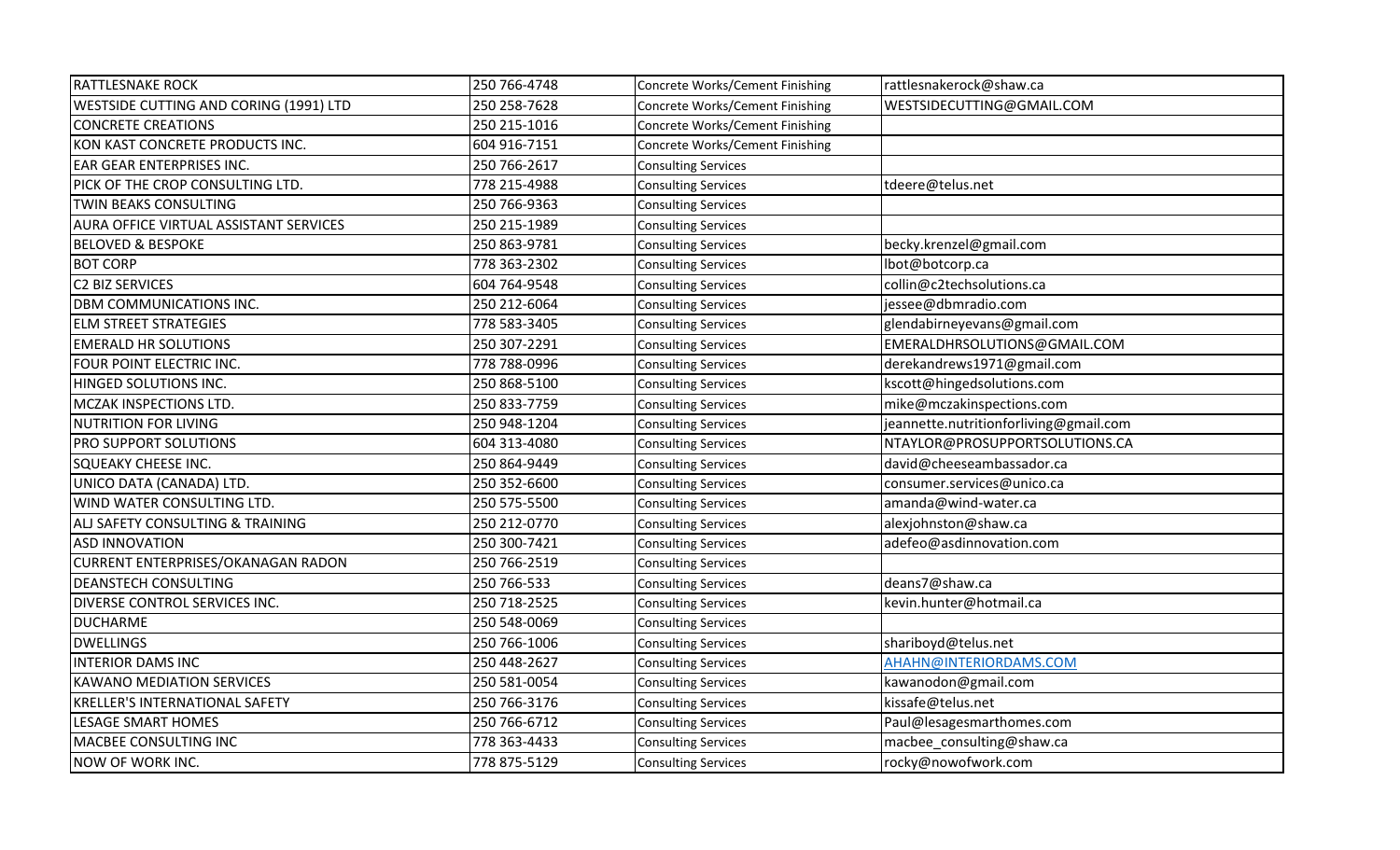| ON GUARD WILDFIRE PROTECTION                     | 250 241-5838 | <b>Consulting Services</b> | SHAUN@ONGUARDWILDFIRE.CA       |
|--------------------------------------------------|--------------|----------------------------|--------------------------------|
| PIONEER IMMIGRATION & BUSINESS CONSULTING CORP   | 250 548-3682 | <b>Consulting Services</b> |                                |
| POWER INDUSTRIAL TRAINING SERVICES INC.          | 778 808-1936 | <b>Consulting Services</b> | powerindustrial@shaw.ca        |
| QUADOBE CONSULTING INC                           | 250 766-4056 | <b>Consulting Services</b> |                                |
| <b>STIR SOLUTIONS</b>                            | 250 681-4651 | <b>Consulting Services</b> | INFO@STIRSOLUTIONS.CA          |
| TRD NDT LEVEL 3 CONSULTING AND TRAINING SERVICES | 250 766-2547 | <b>Consulting Services</b> | TRDEAGNON@SHAW.CA              |
| TRENCHANT BUSINESS EVOLUTION                     | 778 480-1943 | <b>Consulting Services</b> | denny.thompson@trenchantbe.ca  |
| TGC CONSULTING LTD.                              | 250 766-4110 | <b>Consulting Services</b> | admin@tgcconsulting.com        |
| UNWRITTEN MINISTRIES                             | 250 317-4463 | <b>Consulting Services</b> | johnb@churchrenewal.com        |
| HANSEN COUNSELLING AND CONSULTING SERVICES       | 250 487-0236 | <b>Consulting Services</b> | LOIS.HANSENONLINE@GMAIL.COM    |
| OKANAGAN INVESTMENT GROUP INC                    | 250 766-4400 | <b>Consulting Services</b> | VERNON@MYALTERNATIVES.CA       |
| LAKE COUNTRY CRANE & TRANSPORT LTD.              | 250 470-7508 | Crane & Rigging            | yunick1@telus.net              |
| <b>OKANAGAN PET CREMATION</b>                    | 250 548-3378 | Crematorium                | no email address               |
| JOC'S HOUSE                                      | 250 548-4011 | Daycare/Preschool          | jjjocelyn8@gmail.com           |
| DAIE DREAM DAYCARE                               | 778 214-2064 | Daycare/Preschool          | ESLINFOUGERE00@GMAIL.COM       |
| <b>INSPIREFLY CHILD CARE CENTER</b>              | 604 319-5232 | Daycare/Preschool          | inspireflychildcare@gmail.com  |
| LITTLE MINDS CHILDCARE                           | 250 317-5014 | Daycare/Preschool          | bevbertolotti@gmail.com        |
| <b>SPRUCE CABOOSE</b>                            | 250 306-6193 | Daycare/Preschool          | ROBILLARD.LAURIE@GMAIL.COM     |
| <b>CREATIVE KIDS PRESCHOOL</b>                   | 250 317-5309 | Daycare/Preschool          | info@creativekids.ca           |
| MY FRIENDS FAMILY DAYCARE                        | 250 878-5555 | Daycare/Preschool          | amandyll@shaw.ca               |
| NEW BEGINNINGS EARLY LEARNING CENTRE             | 250 864-1321 | Daycare/Preschool          | ddesch@shaw.ca                 |
| <b>SERENDIPITY EARLY YEARS CENTRE</b>            | 250 718-6674 | Daycare/Preschool          | serendipitypreschool@shaw.ca   |
| <b>BLOSSOM PROGRESSIVE MONTESSORI PRESCHOOL</b>  | 250 306-9777 | Daycare/Preschool          | blossom montessori@hotmail.com |
| LAKE COUNTRY BLOOM ACADEMY                       | 250 801-8430 | Daycare/Preschool          | taaylormusic8@gmail.com        |
| LITTLE OWL ACADEMY LTD.                          | 778 898-4544 | Daycare/Preschool          | amanda@elowyn.org              |
| LITTLE OWL SOCIETY DBA ELOWYN                    | 778 898-4544 | Daycare/Preschool          |                                |
| DELIVERED 4 U                                    | 250 899-8745 | <b>Delivery Service</b>    | dtrikowsky@gmail.com           |
| <b>IOC</b>                                       | 403 463-1039 | <b>Delivery Service</b>    |                                |
| <b>KELOWNA ROAD RUNNER</b>                       | 250 215-7429 | <b>Delivery Service</b>    | nathan@kelownaroadrunner.com   |
| MINI-MIX CONCRETE                                | 250 300-0891 | <b>Delivery Service</b>    | HANDRESENKAL@GMAIL.COM         |
| DR. DEBORAH BATTRUM INC.                         | 250 869-9661 | Dentistry                  | appleflats@gmail.com           |
| DR. JONATHAN MITCHELL INC.                       | 250 766-2488 | Dentistry                  | dentist@derektownsend.com      |
| JADE BAY FAMILY DENTISTRY                        | 250 766-4494 | Dentistry                  | jadebaydental@shaw.ca          |
| MAIN STREET DENTAL                               | 250 766-3944 | Dentistry                  | info@mainstreetdental101.com   |
| <b>WINFIELD DENTAL CENTRE</b>                    | 250 766-1003 | Dentistry                  | info@winfielddentalcentre.ca   |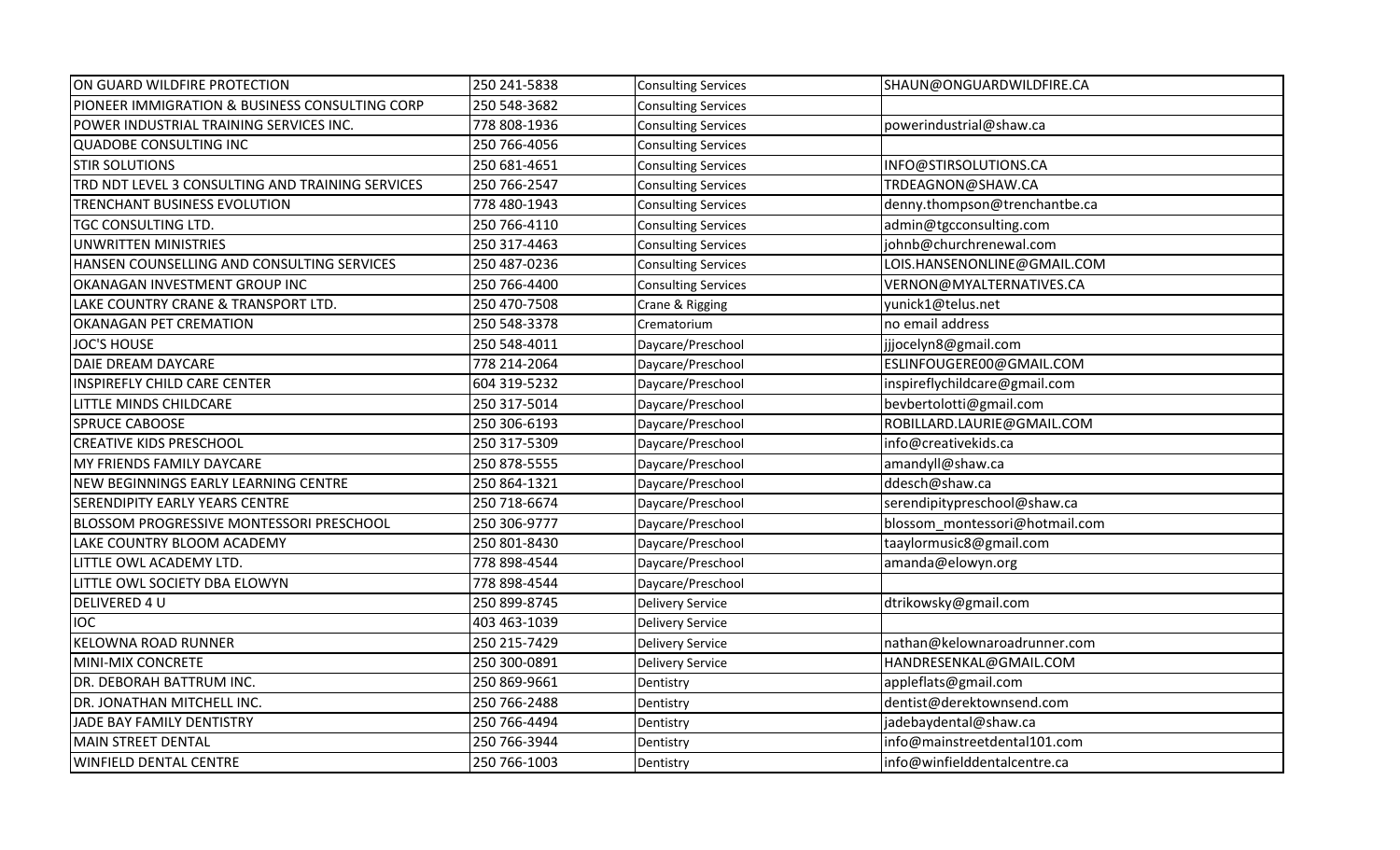| CHACHA AND CHICKY SUPPLIES CORPORATION            | 250 869-5078 | <b>Direct Sales</b>       |                                  |
|---------------------------------------------------|--------------|---------------------------|----------------------------------|
| <b>HIGH FIVE FIREWOOD</b>                         | 778 709-8779 | <b>Direct Sales</b>       | sgosal2013@gmail.com             |
| PROGRESSIVE PROMOTIONS                            | 250 442-3743 | <b>Direct Sales</b>       | propromo@shaw.ca                 |
| <b>SPECIALTY AUTOFAB SUPPLY</b>                   | 604 454-8919 | <b>Direct Sales</b>       | info@autofabsupply.com           |
| ECO CHAR DISTRIBUTORS CANADA LTD.                 | 250 258-4060 | <b>Direct Sales</b>       | henk@ecocharcanada.com           |
| DANIELLE'S DOG GROOMING                           | 250 540-7301 | Dog Groomer               | info@daniellesdoggrooming.ca     |
| CRUIZ'N WITH CLIPPERS MOBILE PET GROOMING         | 250 808-9274 | Dog Groomer               |                                  |
| Kane9                                             | 250 215-6865 | Dog Training Services     | kane9oncloud9@gmail.com          |
| PROJEKT DRAFTING SERVICES                         | 250 766-2671 | Drafting/Design           |                                  |
| UPRISE DESIGN & DRAFTING INC.                     | 778 480-0341 | Drafting/Design           | stevenjenna.ulliac@gmail.com     |
| LEGACY MOUNTAIN DRYWALL LTD.                      | 587 987-2274 | Drywall                   | admin@legacymountiandrywall.ca   |
| <b>BIRCHWATER DESIGN &amp; INTERIORS</b>          | 250 215-6789 | Drywall                   | birchwaterdesign@yahoo.co        |
| <b>CRETACEOUSAIR</b>                              | 250 808-5558 | Drywall                   | jon_a_day@hotmail.com            |
| <b>LAKE COUNTRY INTERIORS LTD</b>                 | 250 766-1294 | Drywall                   | RPOYNER@SHAW.CA                  |
| <b>FASTBAK ELECTRICAL INC.</b>                    | 780 289-9666 | Electrical                | BACKER11@SHAW.CA                 |
| <b>HORSESHOE ELECTRIC</b>                         | 250 300-1141 | Electrical                | horseshoeelectric@telus.net      |
| KERRISDALE ELECTRIC LTD.                          | 250 864-2455 | Electrical                | jodyspak@gmail.com               |
| LIT ELECTRIC LTD.                                 | 250 306-6661 | Electrical                | litelectricitd@gmail.com         |
| MAGNETIC NORTH ELECTRICAL SERVICES LTD.           | 250 681-2707 | Electrical                | info@magneticnorthelectrical.com |
| MAINLAND (BC) ELECTRIC & CONTROLS LTD.            | 778 212-6684 | Electrical                | info@mainlandelectric.com        |
| MAX ELECTRIC AND DATA LTD.                        | 250 718-9596 | Electrical                | jtd9681@yahoo.com                |
| MODERN INDUSTRIAL GROUP LTD.                      | 403 471-4513 | Electrical                | jimmyyjames@hotmail.com          |
| <b>ALL-SPARK ELECTRIC INC</b>                     | 780 205-1159 | Electrical                | KEITH.POWERS@TELUS.NET           |
| MI PETRO CONSTRUCTION & SUPPLY INC./ MPI ELECTRIC | 403 266-5558 | Electrical                | imacdonald@mipetro.com           |
| <b>BERETTA ELECTRIC LTD.</b>                      | 250 808-1849 | Electrical                | berettaelectric@shaw.ca          |
| IMPACT MEP SERVICES GROUP LTD.                    | 250 317-3290 | Electrical                |                                  |
| <b>INSITE ELECTRICAL LTD</b>                      | 250 258-8900 | Electrical                | insite7@tews.net                 |
| <b>KELOWNA ELECTRIC LTD.</b>                      | 778 215-3344 | Electrical                | kelownaelectric@hotmail.c        |
| <b>VIPER ELECTRIC LTD.</b>                        | 250 766-3020 | Electrical                | viperelectricitd2gmail.com       |
| <b>WESTECH ELECTRIC</b>                           | 250 869-6606 | Electrical                | D.LANG@WESTECHELECTRIC.CA        |
| <b>OMID ELECTRIC LTD</b>                          | 250 766-5006 | Electrical                |                                  |
| NOVO DESIGNS LTD                                  | 778 480-0052 | Electronics               | RNEWLOVE@NOVODESIGNS.CA          |
| <b>FALCON ELECTRONICS</b>                         | 250 863-1819 | Electronics               | falconelectronics@shaw.ca        |
| AIRCRAFT TECHNOLOGIES GROUP INC.                  | 724 984-6900 | <b>Employment Service</b> | jay@myatg.aero                   |
| <b>URBAN SYSTEMS LTD.</b>                         | 604 235-1701 | Engineering               | southcoastap@urbansystems.ca     |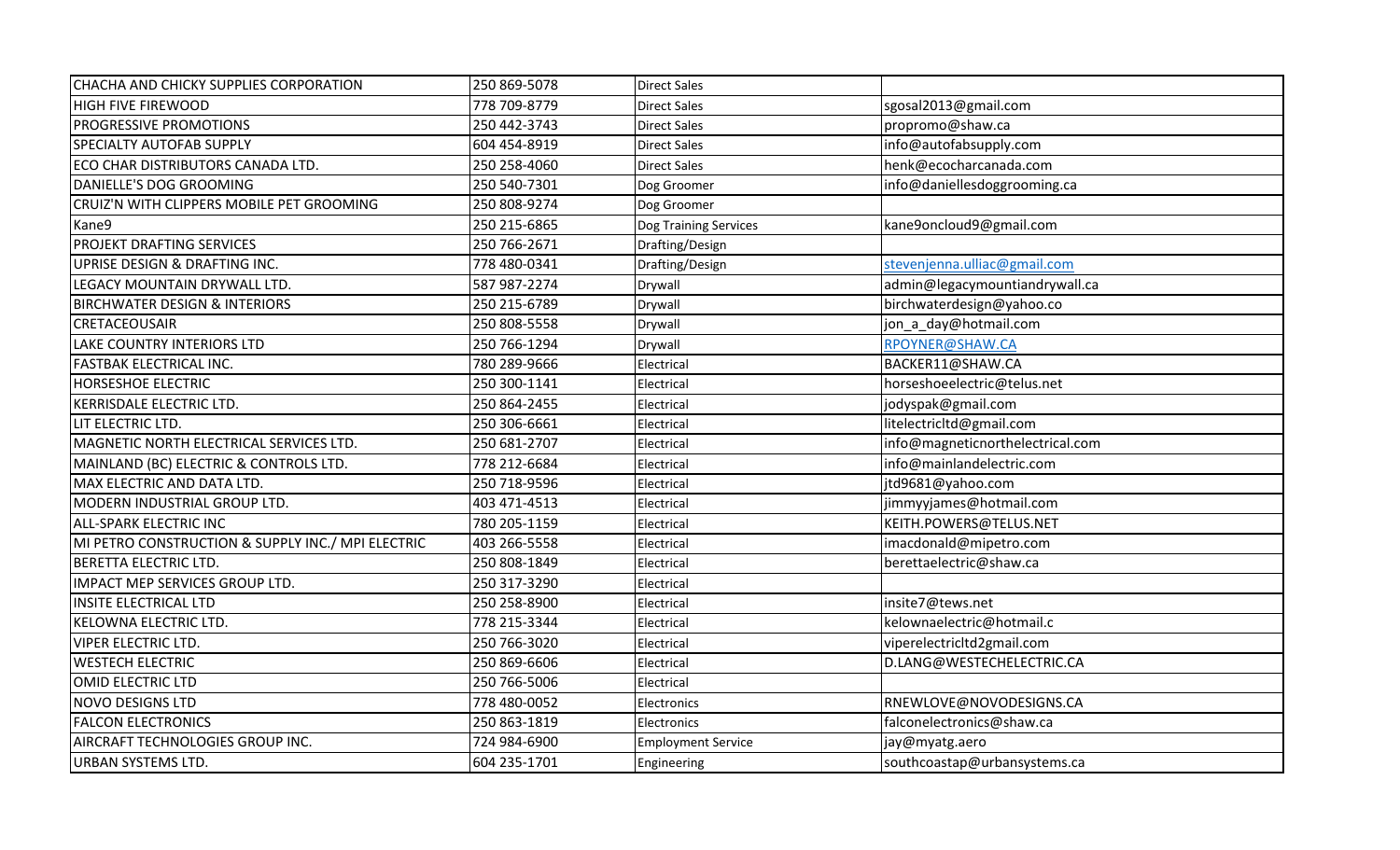| <b>ANDRE GEOTECH</b>                 | 250 215-4724 | Engineering                   | info@andregeotech.com            |
|--------------------------------------|--------------|-------------------------------|----------------------------------|
| D.C. PONTO AND ASSOCIATES LTD.       | 250 548-3383 | Engineering                   |                                  |
| <b>HORIZON GEOTECHNICAL</b>          | 250 548-3250 | Engineering                   |                                  |
| PRIMA CONTRACTING INC.               | 403 680-2916 | Engineering                   | info@primaeng.com                |
| <b>LOVE REINS</b>                    | 778 363-0818 | Equestrian                    | njbonk@teenchallengebc.com       |
| <b>BRIDLEWOOD RIDING CENTRE</b>      | 250 862-0710 | Equestrian                    | nlmcfarlane52@gmail.com          |
| <b>BRYTECH SERVICES INC.</b>         | 250 215-1321 | Equipment Sales/Rental/Repair | brytechservices@gmail.com        |
| <b>GRANT'S SMALL ENGINER REPAIR</b>  | 780 812-4935 | Equipment Sales/Rental/Repair | grantsh@telus.net                |
| HOBBCO BOBCAT & EXCAVATING           | 250 766-5343 | Excavation                    | darn@shaw.ca                     |
| LAKELAND EXCAVATING                  | 250 766-5064 | Excavation                    | lakex@telus.net                  |
| <b>BACKYARD BOBCAT</b>               | 250 859-2532 | Excavation                    | dswhidden@gmail.com              |
| FLURY EARTHWORKS LTD.                | 250 878-7607 | Excavation                    | sam@fluryearthworks.com          |
| <b>GRASSMICK'S EXCAVATING LTD.</b>   | 250 868-3380 | Excavation                    | grassmicksexcavating@hotmail.com |
| PREMIER CRAFT EARTHWORKS LTD.        | 250 862-6170 | Excavation                    | mike.premiercraft@gmail.com      |
| PRO EX SERVICES LTD                  | 778 480-5590 | Excavation                    | rileyh@proexservices.ca          |
| DIGGIN' 4 U CONTRACTING LTD          | 250 766-3519 | Excavation                    |                                  |
| HALL EXCAVATING.COM                  | 250 878-6461 | Excavation                    | hallex@telus.net                 |
| <b>HEWITSON EARTHWORKS</b>           | 205 808-2483 | Excavation                    | hewitsonearthworks@hotmai        |
| LAKE COUNTRY GOURMET MUSHROOM FARM   | 250 317-7767 | <b>FARM</b>                   | heavensup@telus.net              |
| <b>STAY FUN FARMS</b>                | 778 363-6979 | <b>FARM</b>                   | STAYFUNFARMS@GMAIL.COM           |
| <b>BLACK CATS ORCHARD</b>            | 403 968-2367 | <b>FARM</b>                   | blackcatsorchard@gmail.com       |
| <b>JEALOUS FRUITS</b>                | 250 766-5393 | <b>FARM</b>                   | DAVID@JEALOUSFRUITS.COM          |
| THE FLOWR GROUP (OKANAGAN) INC.      | 250 277-2539 | <b>FARM</b>                   | media@flowr.ca                   |
| PRAIRIE FOLK FARMERY                 | 250 307-8363 | Farm Market/Flea Market       | prairiefolkfarmery@gmail.        |
| <b>SIMPLE LIFE FARMS</b>             | 250 212-0843 | Farm Market/Flea Market       | simplelifefarms @ telus.net      |
| LAKE COUNTRY FARM MARKET ASSOCIATION | 250 766-4624 | Farm Market/Flea Market       | lcmarketmanager@gmail.com        |
| OYAMA MICRO FARM                     | 778 891-7114 | Farm Market/Flea Market       | kylanicole_d@hotmail.com         |
| 99 ROWS LTD                          | 250 317-4177 | Festivals/Events              | JA@99ROWS.CA                     |
| MY GARDEN WEDDING                    | 250 212-7307 | Festivals/Events              |                                  |
| THE ORCHARD                          | 778 483-4494 | Festivals/Events              | juliaccbb@hotmail.com            |
| <b>HEATHER BOOI</b>                  | 250 859-4960 | Fitness Centre/Trainer        | HELLO@HEATHERBOOI.COM            |
| LAKE BODY BOOT CAMP                  | 587 969-8650 | <b>Fitness Centre/Trainer</b> | lakebodbootcamp@gmail.com        |
| DYNAMIC EDGE SKATING & SKILLS        | 250 718-8821 | <b>Fitness Centre/Trainer</b> | inf0@dynamicedgeskating.ca       |
| <b>ANYTIME FITNESS</b>               | 250 804-5680 | <b>Fitness Centre/Trainer</b> | lakecountrybc@anytimefitness.com |
| <b>CRAVE FITNESS</b>                 | 250 575-8292 | <b>Fitness Centre/Trainer</b> | crave.fitness@live.com           |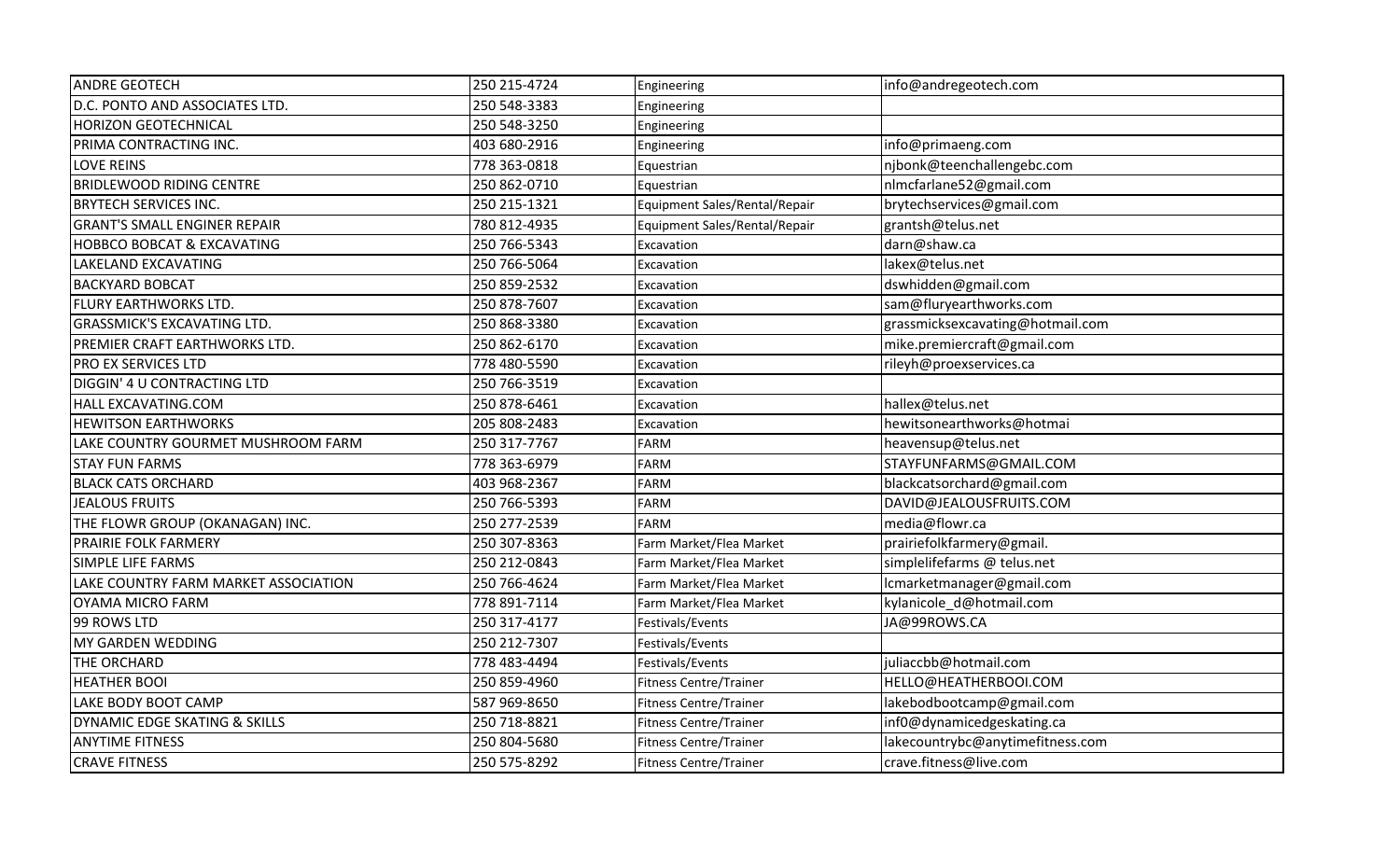| <b>INVATI YOGA &amp; WELLNESS INC.</b>          | 250 899-5254 | <b>Fitness Centre/Trainer</b> | invatiyoga@gmail.com            |
|-------------------------------------------------|--------------|-------------------------------|---------------------------------|
| <b>KEE'S TAE KWON DO</b>                        | 250 212-0107 | <b>Fitness Centre/Trainer</b> | trevor@kees.ca                  |
| LAKE COUNTRY BRAZILIAN JIU-JITSU                | 250 309-9571 | <b>Fitness Centre/Trainer</b> | lakecountrybjj@outlook.co       |
| <b>KREATIVE INSTALL</b>                         | 250 801-6391 | Flooring Sales/Install        | sasha_akwent@hotmail.com        |
| LOVEDAY'S FLOORING LTD.                         | 250 308-4540 | <b>Flooring Sales/Install</b> | lovedaysflooring@gmail.com      |
| <b>STOTHERS FLOORING</b>                        | 250 215-8026 | <b>Flooring Sales/Install</b> | bradystothers@gmail.com         |
| <b>WHITMAN CONTRACTING</b>                      | 778 480-4322 | Flooring Sales/Install        | dbbabe@live.com                 |
| THE TILE GUY FLOORING LTD.                      | 250 863-7419 | Flooring Sales/Install        | info@thetileguy.ca              |
| <b>ARNIE'S BREAD</b>                            | 250 808-0233 | Food/Beverage Services        | DARN@SHAW.CA                    |
| <b>SWISS CHOCOLATIER</b>                        | 250 766-1918 | Food/Beverage Services        | pjohner.chocolatier@gmail       |
| <b>ETHEREAL TEA AND CONFECTIONS</b>             | 604 817-8456 | Food/Beverage Services        | sevannahmarie@hotmail.ca        |
| LAKE OF THE WOODS RECOVERY & RESTORATING CENTRE | 236 970-4444 | Food/Beverage Services        |                                 |
| <b>OKANAGAN FOOTHILLS POULTRY</b>               | 604 365-3313 | Food/Beverage Services        | OKFOOTHILLSPOULTRY@GMAIL.COM    |
| <b>RAW NATUREL</b>                              | 250 215-6496 | Food/Beverage Services        | contact@rawnaturel.ca           |
| <b>ROTARY CLUB OF LAKE COUNTRY</b>              |              | Food/Beverage Services        | MJATEL@SHAW.CA                  |
| <b>BRIGITTA CHOCOLATE</b>                       | 250 766-5192 | Food/Beverage Services        | earthscape@nucleus.com          |
| <b>SERIOUSLY CHOCOLATE TEA</b>                  |              | Food/Beverage Services        | seriouslychocolatetea@gmail.com |
| <b>JS FUTURES FOOD PRODUCTS</b>                 | 778 363-0039 | Food/Beverage Services        | js_2@icloud.com                 |
| MILLERS NATURAL PRODUCTS                        | 250 862-7448 | Food/Beverage Services        | MILLERSNATURALPRODUCTS@SH       |
| ORCHARD ROSE TEA COMPANY                        | 250 644-4431 | Food/Beverage Services        | GLENNWROSE@GMAIL.COM            |
| <b>BEAT PATISSERIE</b>                          | 416 455-5430 | Food/Beverage Services        | beat.patisserie@gmail.com       |
| DOMINO'S PIZZA - LAKE COUNTRY                   | 250 863-0899 | Food/Beverage Services        | jbanner@shaw.ca                 |
| <b>OKANAGAN'S FINEST FOODS</b>                  | 778 483-4444 | Food/Beverage Services        | t@okffoods.com                  |
| PANE VINO PIZZERIA LTD.                         | 250 870-2712 | Food/Beverage Services        | panevino.pm@gmail.com           |
| TWO DONKEYS BAKERY LTD.                         | 250 859-1783 | Food/Beverage Services        | info@twodonkeysbakery.ca        |
| <b>GRANDT CONTRACTING</b>                       | 250 470-0477 | Framing                       | trevor@grandtcontracting.ca     |
| <b>FARMER'S FRUIT &amp; PRODUCE</b>             | 250 766-2226 | <b>Fruit Stand</b>            | ckeuker@shaw.ca                 |
| Chevron On the Run                              | 250 766-0460 | <b>Gas Station</b>            | singh.harshit43@gmail.com       |
| <b>LAKE COUNTRY HUSKY</b>                       | 250 766-4448 | <b>Gas Station</b>            | crang11@shaw.ca                 |
| <b>PARKWAY GAS</b>                              | 250 826-5155 | <b>Gas Station</b>            | iggylamelia71@hotmail.com       |
| PETRO-CAN                                       |              | <b>Gas Station</b>            |                                 |
| <b>SUPER SAVE GAS</b>                           | 250 766-4420 | <b>Gas Station</b>            | ravidhadda@live.com             |
| <b>NORLAGH ENTERPRISES LTD</b>                  | 250 766-3710 | <b>General Contractor</b>     |                                 |
| WEST BAY CONSTRUCTION CO. LTD.                  | 250 766-2033 | <b>General Contractor</b>     | duncan@westbayconstruction.ca   |
| 2020 HOMES INC.                                 | 778 288-9925 | <b>General Contractor</b>     | darcy@2020homes.ca              |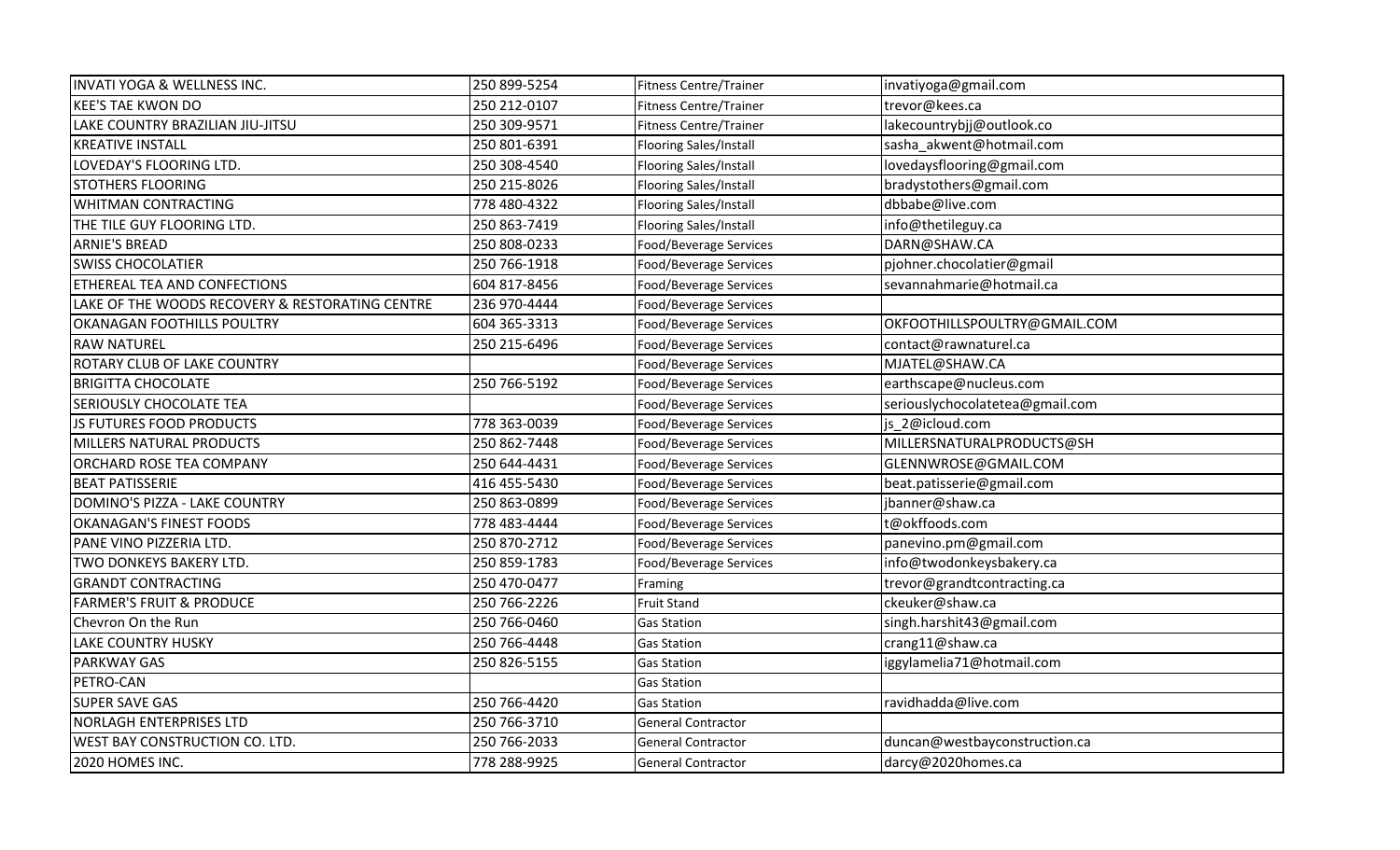| ALPINE ABATEMENT LTD.                         | 250 801-0172 | <b>General Contractor</b> | alpineabatement@gmail.com           |
|-----------------------------------------------|--------------|---------------------------|-------------------------------------|
| <b>BENTON HOME IMPROVEMENTS</b>               | 204 229-7837 | <b>General Contractor</b> | IANBENTON57@YAHOO.CO.UK             |
| <b>CLARKE KIRALY CONTRACTING</b>              | 250 801-6200 | <b>General Contractor</b> | clarkekiraly13@gmail.com            |
| <b>CLEAN CUT CONTRACTING LTD</b>              | 778 214-8556 | <b>General Contractor</b> | MICHAEL.CLEANCUT@GMAIL.COM          |
| COMMONAGE CONSTRUCTION LTD.                   | 250 766-8342 | <b>General Contractor</b> |                                     |
| DANISH CONSTRUCTION INC.                      | 250 212-6533 | <b>General Contractor</b> | ekonidus.office@gmail.com           |
| DAVE WHITE CONSTRUCTION                       | 250 862-6187 | <b>General Contractor</b> | davewhiteconstruction@gmail.com     |
| DRAR DEVELOPMENT LTD                          | 604 725-8526 | <b>General Contractor</b> | ROMYDRAR@GMAIL.COM                  |
| EYES ON PROPERTY CARE & HVAC SERVICES         | 250 766-5697 | <b>General Contractor</b> | eyeson@telus.net                    |
| FORSBERG CONTRACTING                          | 250 864-9997 | <b>General Contractor</b> | forsbergcontracting@gmail.com       |
| <b>G BYRNE MECHANICAL CONTRACTING</b>         | 250 317-8438 | <b>General Contractor</b> | gpbyrne@shaw.ca                     |
| <b>INTERIOR REGLAZING</b>                     | 250 862-8995 | <b>General Contractor</b> | interiorreglazing@gmail.com         |
| <b>JMS HOMES LTD.</b>                         | 250 215-6533 | <b>General Contractor</b> | jmshomesltd.gmail.com               |
| JV CUSTOM SOLUTIONS                           | 250 300-0528 | <b>General Contractor</b> |                                     |
| K.F. CONTRACTING                              | 250 859-9373 | <b>General Contractor</b> | koreyfitzgeralcontracting@gmail.com |
| <b>KELVIEW BUILDERS</b>                       | 250 862-7314 | <b>General Contractor</b> | eppkel@shaw.ca                      |
| LAKE VIEW INSPECTIONS                         | 250 212-9021 | <b>General Contractor</b> | info@lakeviewinspections.ca         |
| <b>LINEAGE HOMES</b>                          | 604 763-1240 | <b>General Contractor</b> | satsidhu@lineagehomes.ca            |
| <b>LUIDER RENOVATIONS LTD</b>                 | 250 801-0343 | <b>General Contractor</b> | luiderrenovationsltd@gmai           |
| MARKEN TARDEF DBA QUERTZ AAA CONSTRUCTION     | 250 215-7998 | <b>General Contractor</b> | QUERTZCONSTRUCTION@GMAIL.COM        |
| NORTHERN INSIGHT LTD.                         | 250 983-4414 | <b>General Contractor</b> | ED.DORGE@GMAIL.COM                  |
| POPLAR CREEK VENTURES B.C. LTD.               | 780 713-5964 | <b>General Contractor</b> | poplarcreek7@gmail.com              |
| POSEIDON FIRE PROTECTION INC.                 | 604 815-7916 | <b>General Contractor</b> | danwoods@live.ca                    |
| PREMIER CRAFT HOMES LTD.                      | 250 212-7206 | General Contractor        | mitch.premiercraft@gamil.com        |
| RIZON SOLAR INC.                              | 778 215-7325 | <b>General Contractor</b> | Rizonsolar@gmail.com                |
| RJAY PETROLEUM INC.                           | 778 583-4440 | <b>General Contractor</b> | RYAN@RJAYPETROLEUM.COM              |
| SYCAMORE CREATIVE SOLUTIONS                   | 250 718-1026 | <b>General Contractor</b> |                                     |
| <b>T BONN CONTRACTING LTD.</b>                | 250 718-6487 | <b>General Contractor</b> | tbonncontracting@gmail.com          |
| TITUS OF TROY CONSTRUCTION & RENOVATIONS LTD. | 780 990-8769 | <b>General Contractor</b> |                                     |
| DESTINATION CUSTOM HOMES OKANAGAN             | 250 863-1979 | <b>General Contractor</b> | DESTINATION2@SHAW.CA                |
| HORTPRO CONTRACTING LTD.                      | 250 861-1578 | <b>General Contractor</b> | hortprocontracting@hotmail.com      |
| <b>ISABEY INTERIORS INC.</b>                  | 250 317-2925 | <b>General Contractor</b> | trisha@isabeyinteriors.com          |
| LAKE VALLEY HOMES LTD.                        | 403 560-0283 | <b>General Contractor</b> | lance@lakecalleyhomes.ca            |
| MODERN FAMILY DESIGN LTD.                     | 587 597-1124 | <b>General Contractor</b> | dereck@modernfamily design.ca       |
| PACIFIC ROPES CONTRACTING LTD.                | 604 447-8055 | <b>General Contractor</b> | tim@pacificropes.com                |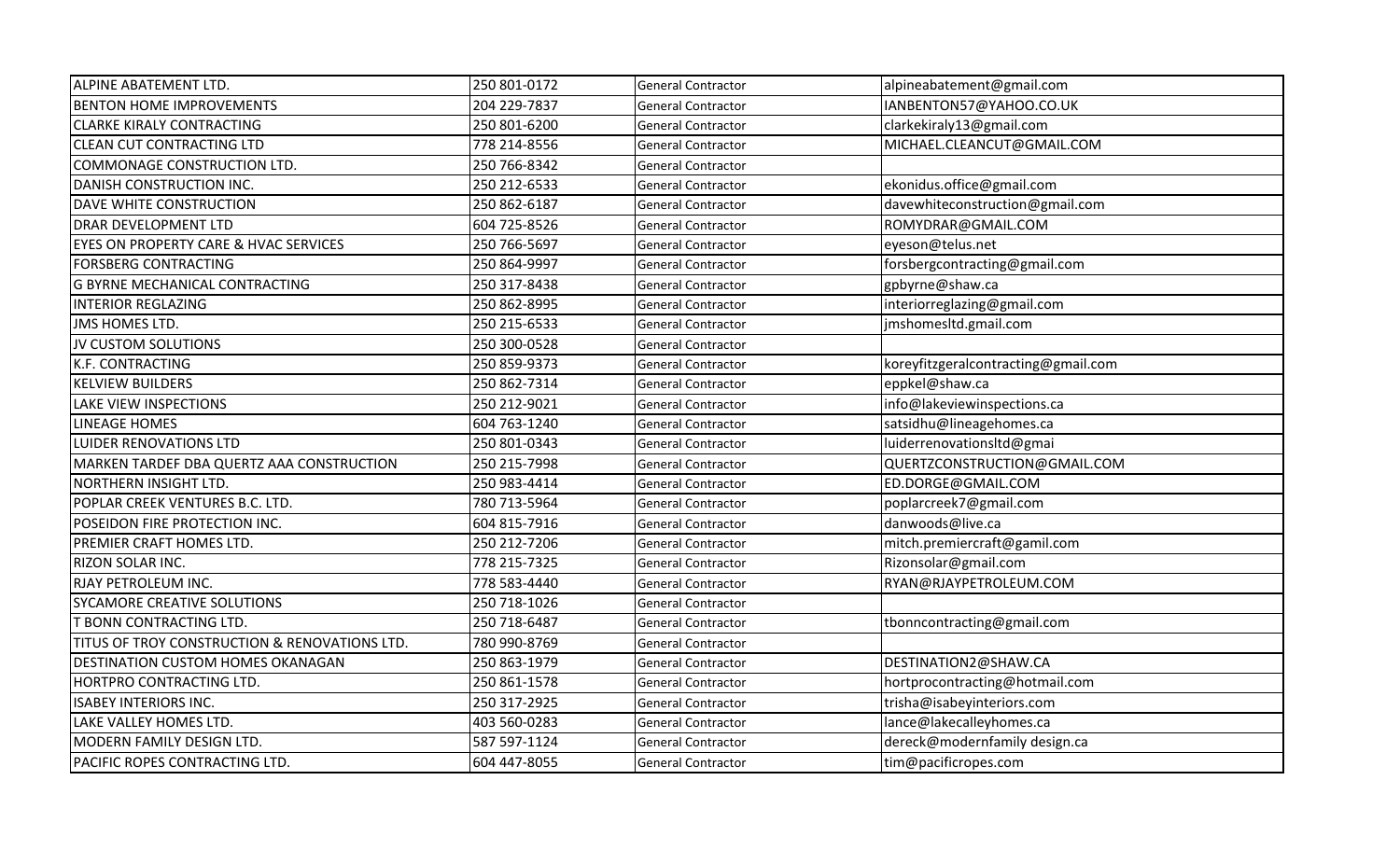| <b>PETROCOM CONSTRUCTION LTD</b>         | 780 481-5181 | General Contractor        | AP@PETROCOMCONSTRUCTION.COM      |
|------------------------------------------|--------------|---------------------------|----------------------------------|
| QUICK RESPONSE FIRE PROTECTION LTD.      | 780 504-1979 | General Contractor        | alan@qrfire.ca                   |
| <b>RIPPEL CONTRACTING</b>                | 250 862-6976 | <b>General Contractor</b> |                                  |
| STRATHCONA MECHANICAL LIMITED            | 250 763-3879 | <b>General Contractor</b> | office@sml.ca                    |
| <b>STUART OLSON CONSTRUCTION LTD.</b>    | 403 520-6565 | <b>General Contractor</b> | Kyleanne.fleming@stuartolson.com |
| <b>SUREWAY CONSTRUCTION MANAGEMENT</b>   | 250 212-1811 | <b>General Contractor</b> | info@sureway.ca                  |
| <b>WOLF CUSTOM HOMES LTD</b>             | 403 275-5665 | <b>General Contractor</b> | INFO@WOLFCUSTOMHOMES.CA          |
| 1252722 BC LTD                           | 250 863-7901 | <b>General Contractor</b> | KENNEDY17.BK@GMAIL.COM           |
| 1466844 ALBERTA INC.                     | 250 258-7285 | General Contractor        | paul@uniquedev.ca                |
| <b>ALPHAPROSPER CONTRACTING LTD</b>      | 250 617-8315 | <b>General Contractor</b> | ALPHAPROSPER@HOTMAIL.COM         |
| <b>AVALANCHE EXTERIORS LTD.</b>          | 250 681-2303 | <b>General Contractor</b> | eugenhabermann@yahoo.ca          |
| <b>AVALANCHE GUTTERS LTD.</b>            | 250 681-2303 | <b>General Contractor</b> | eugenhabermann@yahoo.ca          |
| <b>CALIBER DEVELOPMENTS LTD.</b>         | 250 306-1251 | <b>General Contractor</b> |                                  |
| DAVID CO. CONSTRUCTION LTD.              | 778 581-8857 | General Contractor        | derek@davidcoconstruction.com    |
| <b>EMCAR HOMES</b>                       | 250 869-2919 | <b>General Contractor</b> | emcar@shaw.ca                    |
| <b>EUMAC CONSTRUCTION</b>                | 250 864-5850 | General Contractor        | eumac@shaw.ca                    |
| GO PRO PEST CONTROL/DUCT CLEAN           | 250 215-5243 | <b>General Contractor</b> | info@gopropestcontrol.com        |
| <b>JCS CONTRACTING</b>                   | 250 870-8014 | <b>General Contractor</b> | jeffstairs@outlook.com           |
| JOHN OF ALL TRADES 68                    | 250 948-6868 | <b>General Contractor</b> | johnofalltrades68@gmail.com      |
| JORDAN & NEIL M ENTERPRISES LTD          | 250 550-6600 | <b>General Contractor</b> | MANGATJAS@HOTMAIL.COM            |
| <b>KAPITI BUILT LTD</b>                  | 250 869-7212 | General Contractor        | REGAN@KAPITIBUILT.CA             |
| KATIM ENTERPRISES LTD.                   | 250 766-1018 | <b>General Contractor</b> | leighann@katim.ca                |
| LAFONTAINE ENTERPRISES                   | 250 212-3239 | General Contractor        | markslafontaine@gmail.com        |
| MADSEN VENTURES LTD.                     | 250 878-4779 | General Contractor        | madsenventures@gmail.com         |
| <b>NOBA VISION CONSTRUCTION LTD</b>      | 250 979-8926 | <b>General Contractor</b> | george@nobavision.com            |
| <b>ORCHARD VIEW BUILDERS</b>             | 250 212-6649 | <b>General Contractor</b> | jason@orchardviewbuilders.ca     |
| <b>SOLHEIM &amp; CO CONSTRUCTION LTD</b> | 250 766-7119 | <b>General Contractor</b> | dbsolheim@shaw.ca                |
| <b>STIX PROPERTY INSPECTIONS</b>         | 778 581-7849 | <b>General Contractor</b> | STIXPROPERTIES@OUTLOOK.COM       |
| STONEBRIDGE NET ZERO CONSTRUCTION LTD.   | 250 863-8828 | <b>General Contractor</b> | stonebridge.albert@gmail.        |
| T.A.B.B ENTERPRISES INC.                 | $250 -$      | <b>General Contractor</b> |                                  |
| <b>TAMITIK BUILDERS INC.</b>             | 250 258-0411 | General Contractor        | tamitikbuilders@gmail.com        |
| TRIFECTA CONSTRUCTION & RENOVATIONS INC. | 778 932-0885 | <b>General Contractor</b> | jack@trifecta-okanagan.ca        |
| <b>VALLEY CRAFT HOMES LTD</b>            | 250 826-9422 | <b>General Contractor</b> | VALLEYCRAFTHOMES@GMAIL.CO        |
| <b>CRUX DEVELOPMENT LTD</b>              | 250 215-0920 | <b>General Contractor</b> | CRUXDEVELOPMENTLTD@GMAIL.COM     |
| <b>DELAURIER CONSTRUCTION</b>            | 250 212-3665 | <b>General Contractor</b> | tntdelaurier@gmail.com           |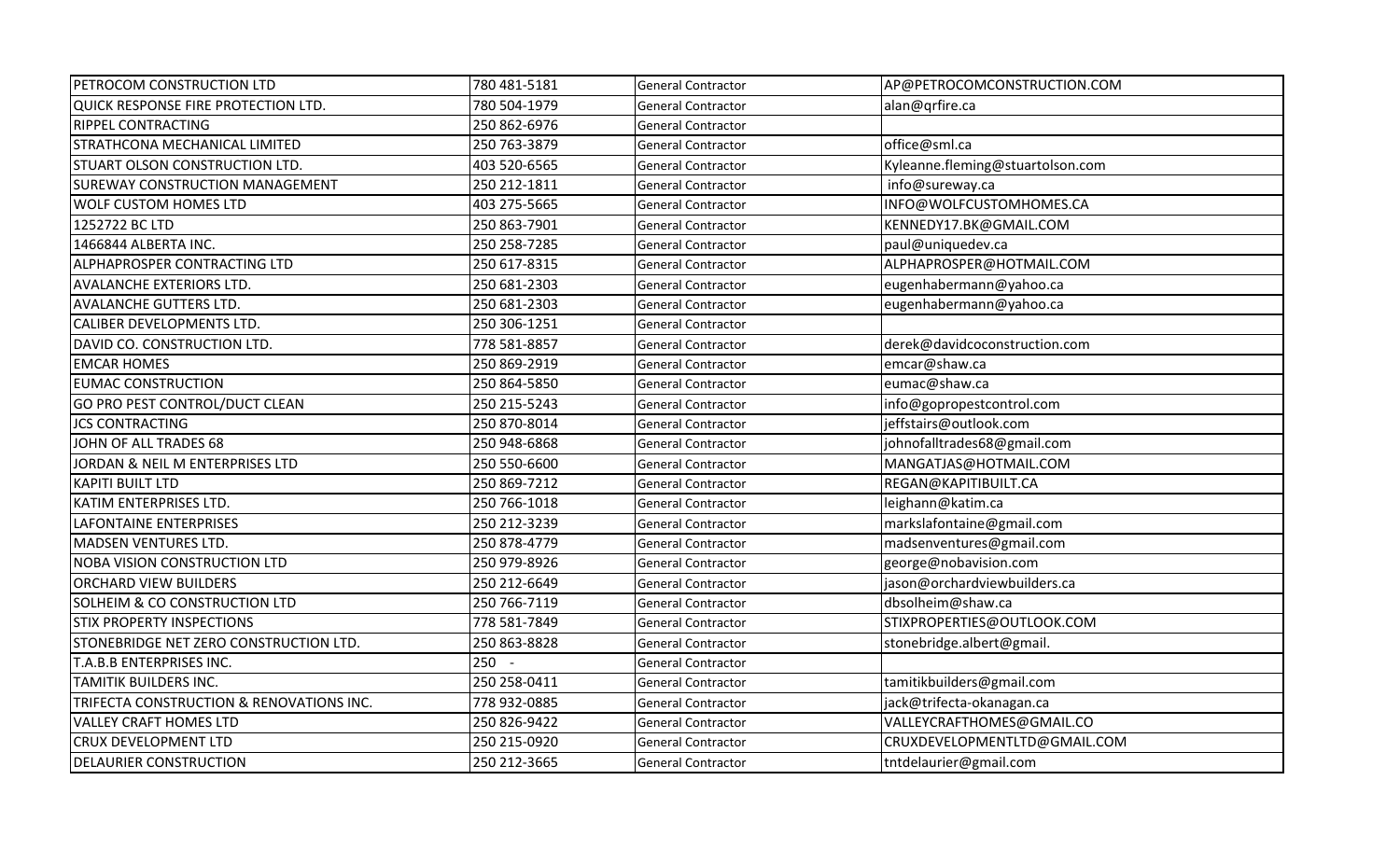| <b>ENCO CONSTRUCTION LTD.</b>                      | 250 575-9104 | <b>General Contractor</b> | INGIN@ENCOCONSTRUCTION.CA        |
|----------------------------------------------------|--------------|---------------------------|----------------------------------|
| JADE BAY CONSTRUCTORS LTD                          | 250 548-3734 | <b>General Contractor</b> | office@jadebayconstructors.ca    |
| KOFOED CONTRACTING LTD                             | 250 766-7102 | <b>General Contractor</b> | info@kofoedgroup.com             |
| <b>OASIS POOLS LTD.</b>                            | 250 864-7665 | <b>General Contractor</b> | gino@oasispoolsltd.ca            |
| TOP COUNTRY CONTRACTING LTD.                       | 778 363-9454 | <b>General Contractor</b> | kyle@topcountrycontracting.com   |
| VIZZUTTI DEVELOPMENTS LTD.                         | 250 808-6509 | <b>General Contractor</b> | vizzuttidevelompments@gmail.com  |
| <b>BREKCO BUILDERS CORP</b>                        | 778 480-4288 | <b>General Contractor</b> | brad@brekco.ca                   |
| H & R BLOCK - INCOME TAX                           | 250 766-3330 | <b>General Contractor</b> | hrblock.51253@hrblock.ca         |
| <b>KATHERINE E REMPEL</b>                          | 250 826-4044 | <b>General Trades</b>     |                                  |
| <b>BOUNDARY FENCING LTD.</b>                       | 250 869-6889 | <b>General Trades</b>     | leemunsey@boundaryfencing.biz    |
| CORE INSPECTION SERVICES INC.                      | 250 766-2299 | <b>General Trades</b>     | brad.braybrook@gmail.com         |
| <b>GERRY SCRIMBIT CONSTRUCTION</b>                 | 250 833-2439 | <b>General Trades</b>     |                                  |
| <b>GOULD MECHANICAL</b>                            | 250 808-0537 | <b>General Trades</b>     | gouldmechanical@outlook.com      |
| <b>GRAF VAC ENVIRONMENTAL SERVICES LTD.</b>        | 250 868-7059 | <b>General Trades</b>     | briangraf31@gmail.com            |
| <b>HAPPY TIRE</b>                                  | 250 306-3452 | <b>General Trades</b>     | matt.garcia.email@gmail.com      |
| HARDINGS SERVICES INC.                             | 250 212-2986 | <b>General Trades</b>     | support@hardingsservices.com     |
| <b>KARBECK CONTRACTING LTD.</b>                    | 250 309-2293 | <b>General Trades</b>     | karbeckcontracting@gmail.com     |
| RJM HOLDINGS LTD. DBA KELOWNA LOCK & KEY/SUNVALLEY | 250 808-5044 | <b>General Trades</b>     | rjmiller6769@gmail.com           |
| SILVER BULLET DECK & RAIL INC.                     | 250 215-1141 | <b>General Trades</b>     |                                  |
| <b>STG IMPROVEMENTS &amp; RENOVATIONS</b>          | 778 996-2926 | <b>General Trades</b>     |                                  |
| THE SIGN POST GUY                                  | 250 808-0730 | <b>General Trades</b>     | signpostguy@gmail.com            |
| <b>ARTISTIC SIGN SERVICE LTD.</b>                  | 250 372-9288 | <b>General Trades</b>     | sales@artisticsignservice.com    |
| <b>COLUMBIA VINYLDECK</b>                          | 250 766-1758 | <b>General Trades</b>     |                                  |
| <b>EDDIE'S WOODSHOP</b>                            | 778 363-3553 | <b>General Trades</b>     | Timedwards@eddieswoodshop.com    |
| HANDYMAN PRO NEAR ME                               | 250 490-5879 | <b>General Trades</b>     | SKTIESSEN@GMAIL.COM              |
| MOUNTAIN TOP POWER SERVICES INC.                   | 250 826-0872 | <b>General Trades</b>     | admin@genset.services            |
| <b>NOBEL ROOFING &amp; DAMPROOFING</b>             | 250 212-3541 | <b>General Trades</b>     | justyn.barber@flynncompanies.com |
| <b>OKANAGAN ROAD CARE</b>                          | 250 766-1590 | <b>General Trades</b>     | okroadcare@gmail.com             |
| OLAV FELGENDREHER DBA PACIFIC TIMBERWORKS          | 250 307-3524 | <b>General Trades</b>     | olav@pacifictimberworks.ca       |
| <b>RED OAK CONSTRUCTION &amp; WOODCRAFT</b>        | 236 597-0721 | <b>General Trades</b>     | redoak.woodcraft@outlook.com     |
| ROYAL WINDOW CLEANING                              | 250 766-2711 | <b>General Trades</b>     | shaun@royal-cleaning.ca          |
| <b>STUMP BE GONE</b>                               | 778 214-3171 | <b>General Trades</b>     | djbrunel4@gmail.com              |
| T 108 ENTERPRISES LTD                              | 250 717-7602 | <b>General Trades</b>     | randyf.t108@gmail.com            |
| TECHNO METAL POST KELOWNA                          | 250 300-1714 | <b>General Trades</b>     | KEVIN.PARKIN@TECHNOMETALP        |
| <b>TREVOR BAILEY</b>                               | 250 766-0965 | <b>General Trades</b>     | shannonlynnbailey@hotmail.com    |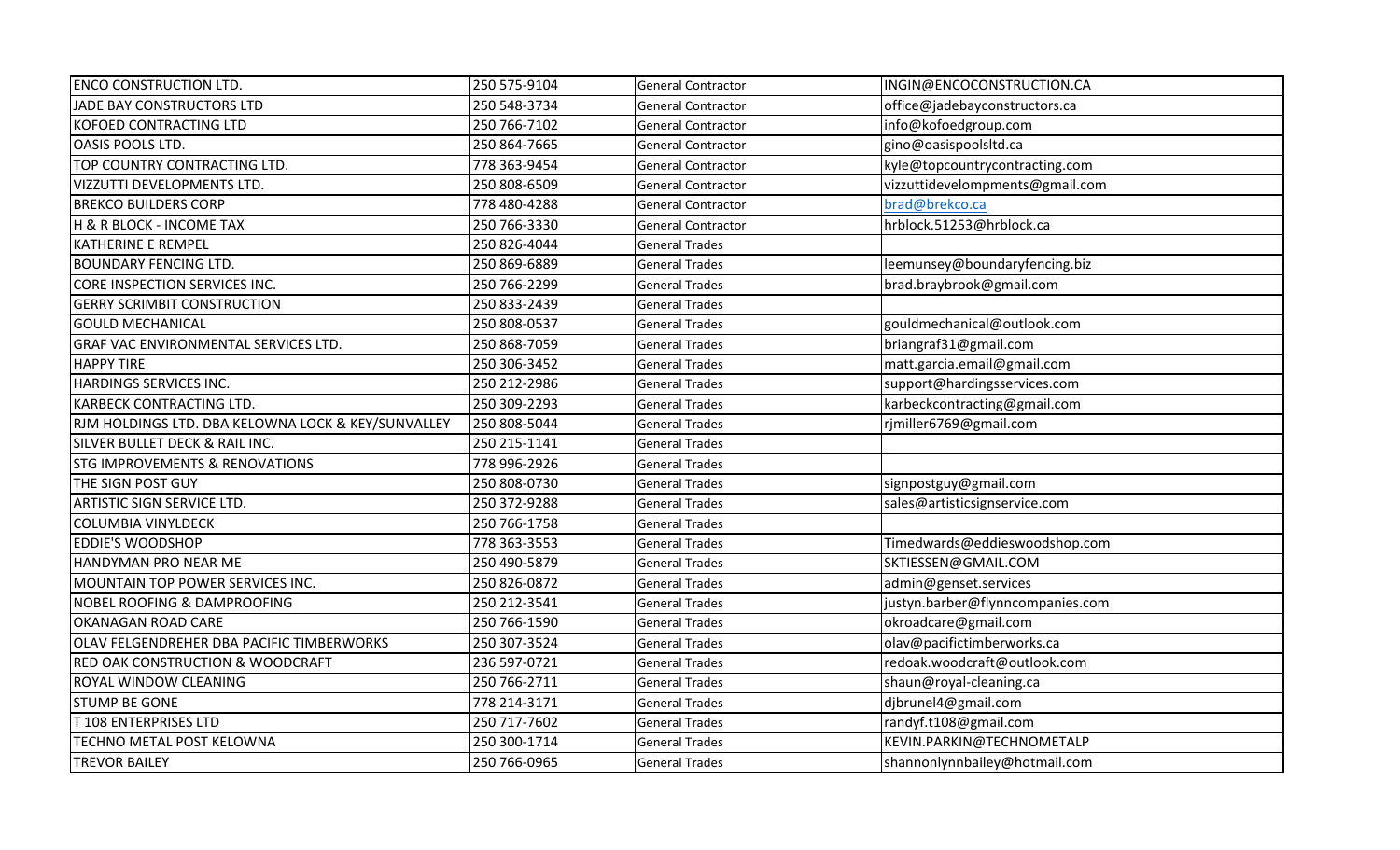| <b>VALLEY WIDE CONTRACTING</b>           | 250 681-2193 | <b>General Trades</b>             | craig@valleywide.com               |
|------------------------------------------|--------------|-----------------------------------|------------------------------------|
| <b>LAKEVIEW GLASS</b>                    | 250 300-8014 | <b>General Trades</b>             | mikeyachney@gmail.com              |
| <b>SJR COMPOSITES</b>                    | 778 551-2051 | <b>General Trades</b>             | sjrconneely@telus.net              |
| H. WOOLFE DESIGN & BRANDING HOUSE        | 236 338-0131 | Graphic design                    | hwoolfe@yahoo.com                  |
| <b>DRANGONFLI STUDIO</b>                 | 250 470-3396 | Graphic design                    | DRAGONFLISTUDIO@SHAW.CA            |
| OYAMA SAND AND GRAVEL                    | 250 548-0031 | Gravel Pit/Concrete Manufacturing | mariorussoosg@gmail.com            |
| PIER MAC SAND & GRAVEL                   | 250 765-3155 | Gravel Pit/Concrete Manufacturing |                                    |
| <b>CANNAWORKS INC.</b>                   | 877 522-2662 | Greenhouse/nursery                | randerson@cannaworksinc.com        |
| SIMPLY SKIN CARE                         | 250 870-1781 | Hair Dresser/Esthetics/Spa        | monika@simplyskincare.ca           |
| <b>ANDREA MARIE ESTHETICS</b>            | 250 826-2903 | Hair Dresser/Esthetics/Spa        | ANDREAMARIEESTHETICS@OUTLOOK.COM   |
| <b>BOBBIPINZ HAIR</b>                    | 778 220-7997 | Hair Dresser/Esthetics/Spa        | bbhairstylingco@hotmail.com        |
| <b>CHRONIC CLAWS</b>                     | 250 864-0727 | Hair Dresser/Esthetics/Spa        | chronicclaws@hotmail.com           |
| <b>ELEVEN HAIR</b>                       | 250 766-0021 | Hair Dresser/Esthetics/Spa        | no email address                   |
| L LASHES YLW                             | 587 894-3094 | Hair Dresser/Esthetics/Spa        | JAMIELEMISKI@HOTMAIL.COM           |
| <b>LAKE COUNTRY LASHES</b>               | 250 801-8724 | Hair Dresser/Esthetics/Spa        | lauren@lakecountrylashes.com       |
| <b>LASH COUTURE STUDIO</b>               | 778 215-4385 | Hair Dresser/Esthetics/Spa        | jasmincynara@gmail.com             |
| PLUM HOLISTIC DAY SPA                    | 250 808-7597 | Hair Dresser/Esthetics/Spa        |                                    |
| <b>SAM TRENHOLM HAIR STUDIO</b>          | 250 215-8463 | Hair Dresser/Esthetics/Spa        | samtrenholm1@gmail.com             |
| <b>SUGAR BOX BEAUTY BAR</b>              |              | Hair Dresser/Esthetics/Spa        | thesugarbox.beauty@gmail.com       |
| LAVISH HAIR EXTENSIONS                   | 250 718-1765 | Hair Dresser/Esthetics/Spa        | Japederson3020@gmail.com           |
| <b>ANDREA'S HAIR SALON</b>               | 250 550-4828 | Hair Dresser/Esthetics/Spa        | andrea41@shaw.ca                   |
| <b>ARTISTA CUTS</b>                      | 250 548-3811 | Hair Dresser/Esthetics/Spa        | artistacuts@shaw.ca                |
| <b>BEVS HAIR SALON</b>                   | 250 317-5014 | Hair Dresser/Esthetics/Spa        | bevie 290@hotmail.com              |
| <b>DIRTY BLONDE</b>                      | 250 864-6604 | Hair Dresser/Esthetics/Spa        |                                    |
| ESTHETICALLY PLEASING SKIN AND BODY CARE | 250 766-3158 | Hair Dresser/Esthetics/Spa        | jgraythomas@gmail.com              |
| <b>HAIR STUDIO</b>                       | 250 309-7904 | Hair Dresser/Esthetics/Spa        | goldieray@shaw.ca                  |
| KATIE ERICA HAIR DESIGN                  | 250 864-8668 | Hair Dresser/Esthetics/Spa        | KATIEERICAHAIR@OUTLOOK.CO          |
| <b>PAMZ NAILZ</b>                        | 587 777-5173 | Hair Dresser/Esthetics/Spa        |                                    |
| SHERRI BAKER - ELEVATE YOURSELF          | 250 718-1238 | Hair Dresser/Esthetics/Spa        | sherri.elevatebeautyloft@gmail.com |
| <b>SKYE ELISE NAILS &amp; HAIR</b>       | 250 864-2795 | Hair Dresser/Esthetics/Spa        | skyedock@gmail.com                 |
| ROSE CRYSTAL DAY SPA                     | 250 293-6428 | Hair Dresser/Esthetics/Spa        | kimcamerson88@yahoo.ca             |
| TANYA MCCOOL HAIR                        | 604 790-4453 | Hair Dresser/Esthetics/Spa        | tanya@tanyamccoolhair.com          |
| <b>ALISON HYDE</b>                       | 604 505-4943 | Hair Dresser/Esthetics/Spa        | MRSHYDE2008@GMAIL.COM              |
| <b>BARE SKIN STUDIO</b>                  | 778 215-1523 | Hair Dresser/Esthetics/Spa        | hello@bareskinstudio.ca            |
| <b>BRICK HOUSE BEAUTY</b>                | 250 212-7154 | Hair Dresser/Esthetics/Spa        |                                    |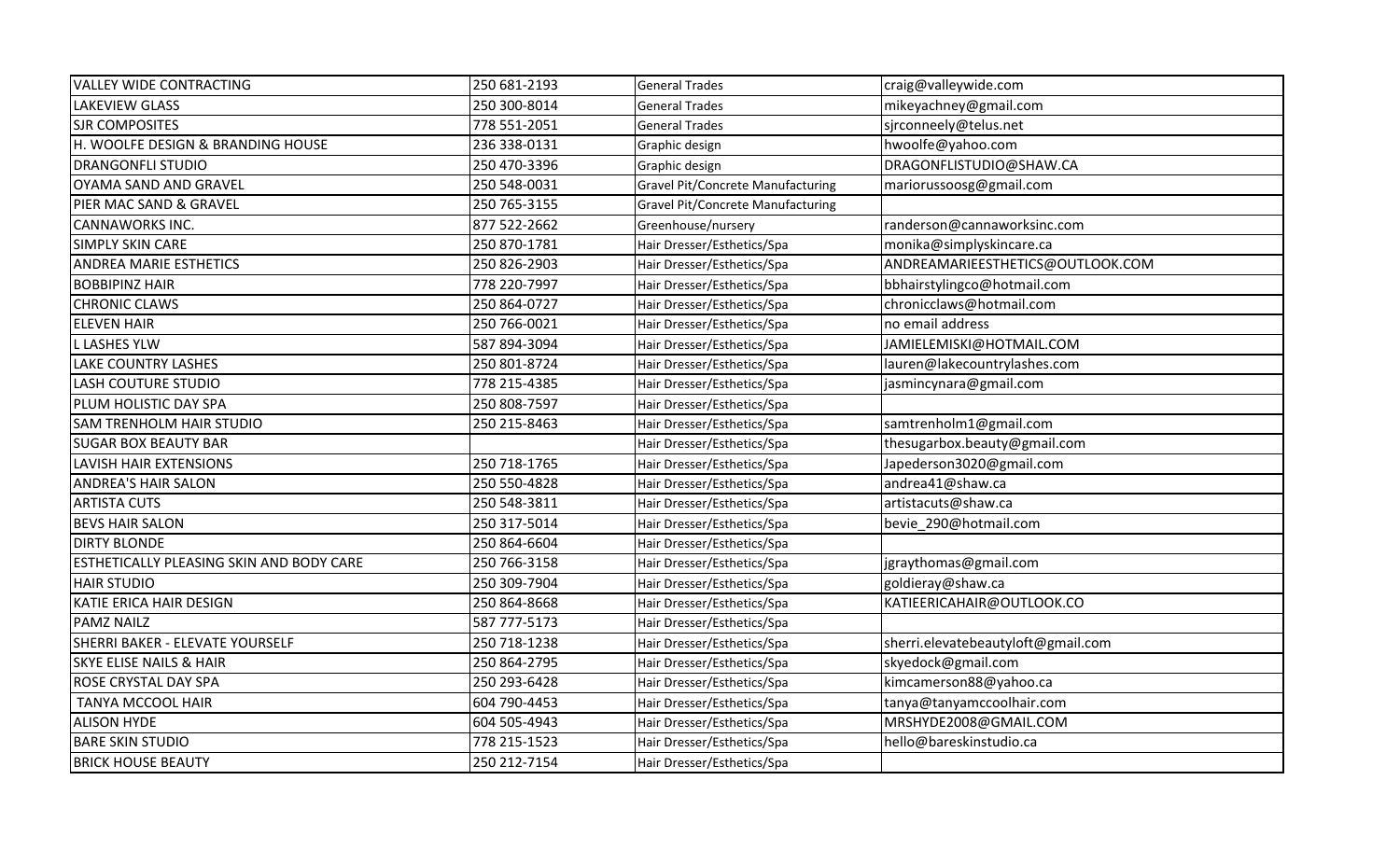| <b>CACHET HAIR STUDIO</b>                     | 250 766-2340 | Hair Dresser/Esthetics/Spa |                                        |
|-----------------------------------------------|--------------|----------------------------|----------------------------------------|
| <b>CUSTOM LASH</b>                            | 250 808-1524 | Hair Dresser/Esthetics/Spa | customlashbydeanna@gmail.com           |
| JENNIFER'S SKIN CARE                          | 778 363-1973 | Hair Dresser/Esthetics/Spa | jennsay2@gmail.com                     |
| LAKE COUNTRY MANOR HAIR SALON                 | 250 766-3007 | Hair Dresser/Esthetics/Spa | polar-paul@hotmail.com                 |
| MAINSTREET ESTHETICS                          | 250 766-0344 | Hair Dresser/Esthetics/Spa |                                        |
| <b>QUAINT HAIR DESIGNS</b>                    | 604 928-5854 | Hair Dresser/Esthetics/Spa | JULI@QUAINTHAIRDESIGNS.Com             |
| <b>RANA'S BROW BAR</b>                        | 905 320-8045 | Hair Dresser/Esthetics/Spa | RETCIOGLU@GMAIL.COM                    |
| <b>SPRUCE SALON</b>                           | 250 307-1833 | Hair Dresser/Esthetics/Spa | sprucesalonlakecountry@gmail.com       |
| THE STRAND HAIR COMPANY                       | 778 480-2255 | Hair Dresser/Esthetics/Spa | kerryandjelic@gmail.com                |
| <b>VIVA NAILS &amp; SPA</b>                   | 604 996-1766 | Hair Dresser/Esthetics/Spa | phillip870@hotmail.com                 |
| BRITA COLERO (REGISTERED CLINICAL COUNSELLOR) | 250 575-9075 | Healthcare                 |                                        |
| <b>EXPLORE COUNSELING</b>                     | 778 834-4422 | Healthcare                 | KATE.ODGERS@GMAIL.COM                  |
| LAKE COUNTRY COUNSELLING SERVICES             | 778 215-7408 | Healthcare                 | heidi@lakecountrycounselling.com       |
| OKANAGAN BOTANICALS (1180220 B.C. LTD.)       | 236 338-0069 | Healthcare                 | katrina.forgues@gmail.com              |
| OKANAGAN FAMILY CONNECTIONS                   | 250 258-3166 | Healthcare                 | larissa@okanagan-families              |
| PATRICIA MASTERS                              | 778 583-0773 | Healthcare                 |                                        |
| <b>ANDREA JOHNSON</b>                         | 250 439-9179 | Healthcare                 | andreajb.johnson@gmail.com             |
| DOWNIE CHIROPRACTIC                           | 250 212-8959 | Healthcare                 | lakecountrychiro@shawbiz.ca            |
| FOOT CARE 4 U                                 | 250 864-3893 | Healthcare                 | d.mcinnes@shaw.ca                      |
| <b>HANDS OF PEACE</b>                         | 250 212-0508 | Healthcare                 | loriabbott61@gmail.com                 |
| <b>JNB HOMECARE SERVICES LTD</b>              | 250 300-7767 | Healthcare                 |                                        |
| LIVING WELL COUNSELLING SERVICES INC          | 778 581-4357 | Healthcare                 | LIVINGWELLCOUNSELLINGSERV              |
| SANDRA J MARTINSON COUNSELLING & CONSULTING   | 250 869-2721 | Healthcare                 | sandrajmartinson@yahoo.ca              |
| STUDIO <sub>2</sub>                           | 250 317-2375 | Healthcare                 | peggyoud@shaw.ca                       |
| <b>WELLSPRING THERAPY</b>                     | 250 826-7930 | Healthcare                 | care@wellspringtherapy.ca              |
| <b>AMANDA SKEEN</b>                           | 250 540-7087 | Healthcare                 | DRSKEEN1@GMAIL.COM                     |
| ANGELA CARUTH, RMT                            | 604 220-0339 | Healthcare                 | angelacaruthrmt@gmail.com              |
| CJR ACUPUNCTURE (1180220 BC LTD.)             | 250 899-0031 | Healthcare                 | info@cjracupuncture.com                |
| <b>CONNECT - LAKE COUNTRY</b>                 | 250 469-9358 | Healthcare                 | markf@connect-communities.ca           |
| <b>HEALTH FIRST CHIROPRACTIC</b>              | 250 766-2141 | Healthcare                 | hfc1@telus.net                         |
| <b>HEALTHY ESSENTIALS CLINIC</b>              | 250 766-3433 | Healthcare                 | admin@healthyessentialsclinic.com      |
| <b>KELLY STONE YOGA LTD.</b>                  | 250 801-7277 | Healthcare                 | kelly@kellystonetherapy.com            |
| LAKE COUNTRY HEALTH PLANNING SOCIETY          | 250 308-6077 | Healthcare                 | executivedirector@lakecountryhealth.ca |
| <b>LAKE COUNTRY SPINE &amp; WELLNESS</b>      | 250 766-1300 | Healthcare                 | lcswdrelliott@gmail.com                |
| <b>NEON COUNSELLING</b>                       | 250 320-4536 | Healthcare                 | NEONCOUNSELLING@GMAIL.COM              |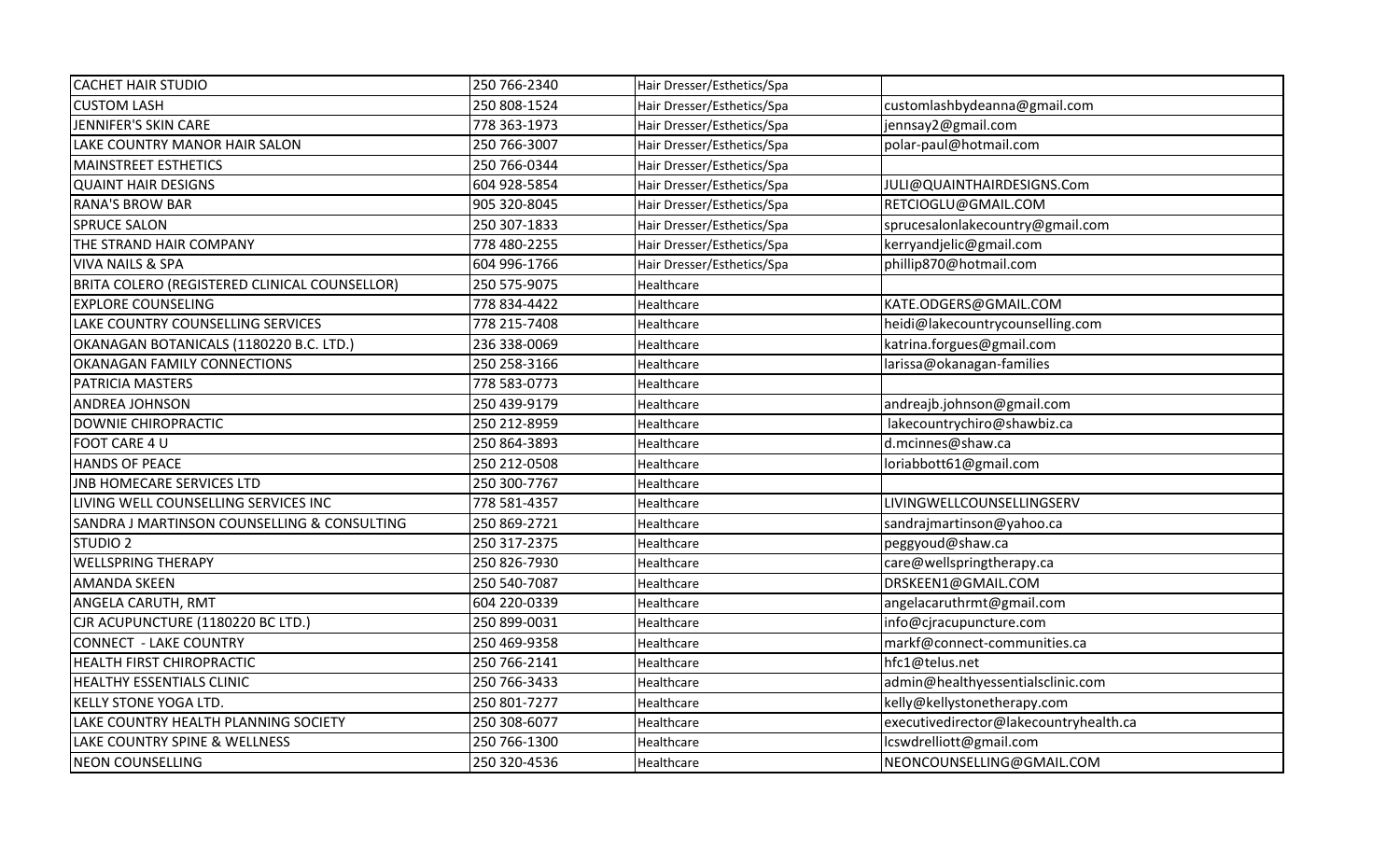| ODETTE'S SKIN LASER WELLNESS CLINIC     | 250 765-7892 | Healthcare                              | skin.laser.wellness@gmail.com          |
|-----------------------------------------|--------------|-----------------------------------------|----------------------------------------|
| THE LAKES CHIROPRACTIC                  | 780 886-8821 | Healthcare                              | raerobertsdc@gmail.com                 |
| TURTLE BAY MEDICAL CLINIC LTD           | 778 480-6890 | Healthcare                              | hello@evolvealliedhealth.ca            |
| TURTLE BAY PHYSIOTHERAPY INC.           | 250 306-8164 | Healthcare                              | info@turtlebayphysio.ca                |
| VALLEY MEDICAL LABORATORIES LTD.        | 250 766-4443 | Healthcare                              | info@vmlabs.ca                         |
| <b>VOGUE COSMEDICS INC.</b>             | 250 300-8337 | Healthcare                              | INFO@VOGUECOSMEDICS.COM                |
| <b>WESTMOUNT HEATING</b>                | 250 258-8775 | Heating/Air Conditioning                | westmountheatingokanagan@gmail.com     |
| LEVER MECHANICAL LTD.                   | 250 878-1692 | Heating/Air Conditioning                | shawn@levermechanicalltd.ca            |
| <b>EXEMPLAR CARE</b>                    | 250 681-5093 | Home Care                               | magniloqu3nt@gmail.com                 |
| THOMPSON COMMUNITY SERVICES INC.        | 250 828-1508 | Home Care                               | bcornish@tcsinfo.ca                    |
| <b>KOKANEE BEACH RESORT</b>             | 250 766-2525 | Hotel/Motel/Hostel                      | rentalsinvernon@gmail.com              |
| LAKE COUNTRY INN BC LTD                 | 250 766-4928 | Hotel/Motel/Hostel                      | lakecountryinn@gmail.com               |
| <b>SUPER 8 LAKE COUNTRY</b>             | 250 766-5244 | Hotel/Motel/Hostel                      | Super8lakecountryfd@gmail.com          |
| WOOD LAKE TERRACE RV & CAMPGROUND       | 250 548-3757 | Hotel/Motel/Hostel                      | woodlaketerrace@gmail.com              |
| <b>ENLIVEN DESIGN &amp; CONSULTING</b>  | 250 859-0986 | <b>Interior Design/Decorating</b>       | jessica@enlivendesignandconsulting.com |
| LIFE BY DESIGN INTERIORS                | 780 951-9106 | <b>Interior Design/Decorating</b>       | jp@joanneparkerdesign.com              |
| <b>LOIS LANE DESIGNS</b>                | 250 258-0585 | Interior Design/Decorating              | loislanedesigns@gmail.com              |
| <b>FLANDRENS INTERIORS</b>              | 250 859-1823 | <b>Interior Design/Decorating</b>       | FLANDRENSINTERIORS@GMAIL.              |
| MADE IN THE SHADE OKANAGAN              | 250 870-7199 | <b>Interior Design/Decorating</b>       | rosanne@mitsokanagan.com               |
| MODERN COTTAGE CO.                      | 250 535-7445 | <b>Interior Design/Decorating</b>       | HELLO@MODERNCOTTAGECO.COM              |
| <b>JAMES MACGREGOR</b>                  | 250 766-4766 | Internet & Web Design                   | j29mac@shaw.ca                         |
| THE LAKES INSURANCE                     | 250 766-8022 | Investment/Insurance/Financial Services | thelakesinsurance@gmail.com            |
| CAPRICMW INSURANCE SERVICES LTD.        | 250 766-2929 | Investment/Insurance/Financial Services | CMOELLER@CAPRICMW.CA                   |
| INTERIOR SAVINGS ESTATE PLANNING INC.   | 250 869-8336 | Investment/Insurance/Financial Services |                                        |
| WESTERN FINANCIAL GROUP INC             | 250 766-7000 | Investment/Insurance/Financial Services | lakecountry@westernfg.ca               |
| DNA IRRIGATION DESIGN & CONSULTING      | 250 212-0352 | Irrigation/Sprinkler                    | dnadesigns07@gmail.com                 |
| <b>MAID IN OYAMA</b>                    | 250 317-5818 | Janitorial/Cleaning Service             | maidinoyama@gmail.com                  |
| LAKE COUNTRY CLEANER                    | 780 805-6989 | Janitorial/Cleaning Service             | lakecountrycleaner@gmail.com           |
| LYNX BUILDING MAINTENANCE               | 250 351-7326 | Janitorial/Cleaning Service             | JAMIEROSEBC@GMAIL.COM                  |
| PRISTINE WINDOW CLEANING                | 250 808-9002 | Janitorial/Cleaning Service             | MITCHELL.ENSTEDT@GMAIL.CO              |
| <b>DOIN IT RITE</b>                     | 250 766-2335 | Janitorial/Cleaning Service             |                                        |
| <b>KEEP IT CLEAN JANITORIAL SYSTEMS</b> | 250 766-0207 | Janitorial/Cleaning Service             | keepitklean@shaw.ca                    |
| <b>NEAT AS A PIN</b>                    | 250 308-1884 | Janitorial/Cleaning Service             | neatasapin01@gmail.com                 |
| <b>CAMERON BUILDING MAINTENANCE</b>     | 250 766-1650 | Janitorial/Cleaning Service             | camjan@shaw.ca                         |
| <b>CLEAN HOME SERVICES</b>              | 250 258-5774 | Janitorial/Cleaning Service             | tiffany.cleanhome@gmail.com            |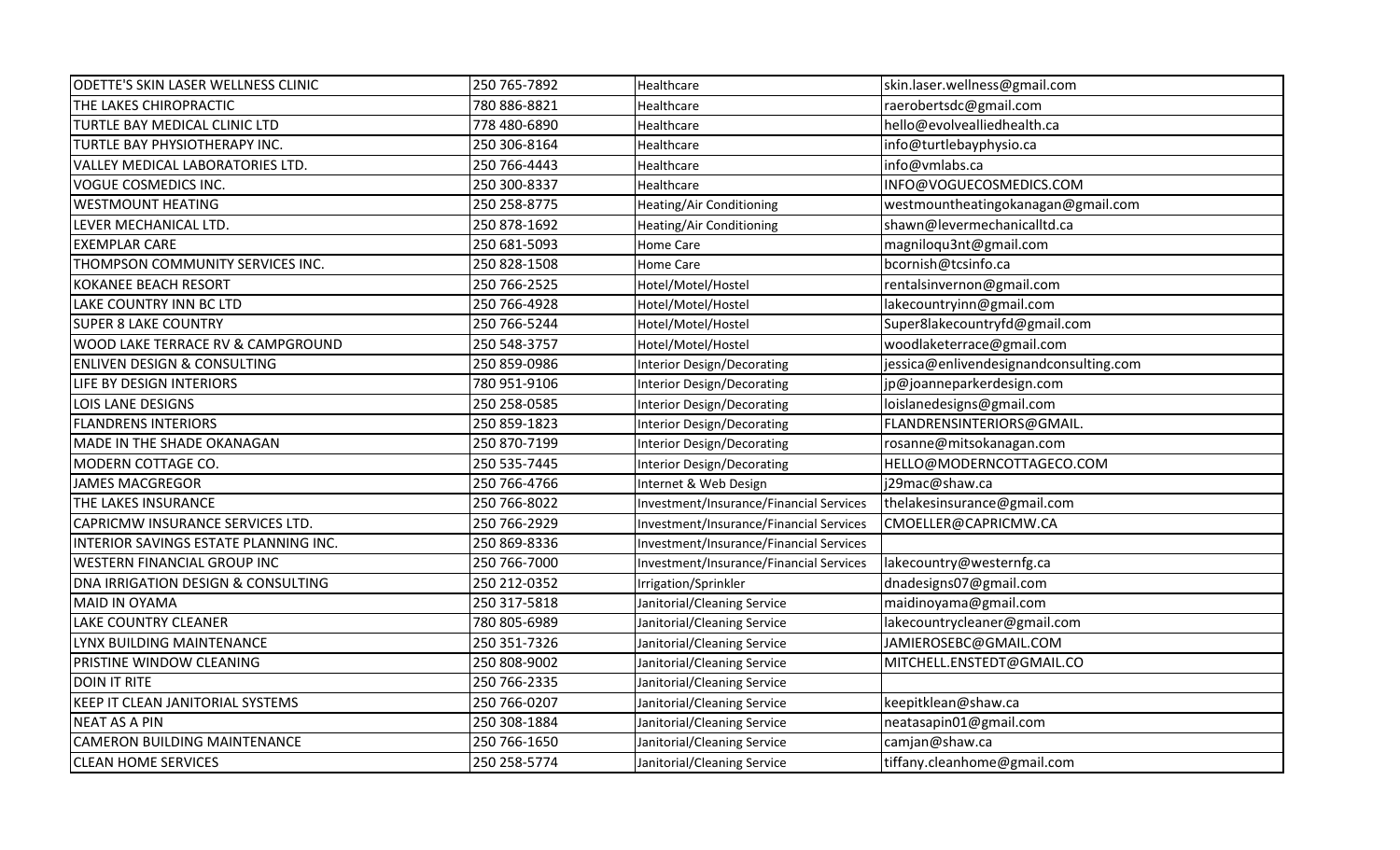| <b>CUSTOM CLEANING SOLUTIONS INC.</b>         | 250 801-0895 | Janitorial/Cleaning Service | DALEEN@CUSTOMCLEANINGSOL.         |
|-----------------------------------------------|--------------|-----------------------------|-----------------------------------|
| <b>GO BEYOND CLEANING COMPANY</b>             | 250 599-9101 | Janitorial/Cleaning Service | IVAN@GOBEYONDCLEANING.CA          |
| KAHUNA CLEANING INC                           | 250 864-2532 | Janitorial/Cleaning Service | kahunacleaning@outlook.com        |
| <b>KELOWNA POST CONSTRUCTION CLEANING</b>     | 250 801-1780 | Janitorial/Cleaning Service | KELOWNAPOSTCONSCLEANING@G         |
| <b>MAIDS OF HONOUR</b>                        | 403 660-4010 | Janitorial/Cleaning Service | kelseythoms@yahoo.ca              |
| OKANAGAN PERSONAL ESTATE SERVICES LTD.        | 250 685-8330 | Janitorial/Cleaning Service | O.P.E.S@outlook.com               |
| MCGUIRES WINDOW CLEANING                      | 250 862-2522 | Janitorial/Cleaning Service | mcguirescleaningkelowna@gmail.com |
| <b>LAKE COUNTRY BOARDING KENNELS</b>          | 250 766-4097 | Kennel                      | info@lakecountrykennels.ca        |
| <b>CREATIVE DESIGNS</b>                       | 250 212-4594 | Land Developer              |                                   |
| MXO DEVELOPERS INC.                           | 780 880-9524 | Land Developer              | info@mxodevelopers.ca             |
| CITIMARK - WESTERN LAKE COUNTRY DEV LTD       | 604 214-8848 | Land Developer              | mcooper@westernmba.ca             |
| SANJO DEVELOPMENT LTD                         | 306 825-9522 | Land Developer              | kmusgrav@musgravagencies.com      |
| <b>DEANO'S LANDSCAPING</b>                    | 250 548-4185 | Landscape Constr/Yard Maint | deanoslandscaping@shaw.ca         |
| <b>RH INDUSTRIES LTD</b>                      | 250 212-0751 | Landscape Constr/Yard Maint | rhindustriesItd@gmail.com         |
| TREE SERVICE LAKE COUNTRY                     | 250 718-2561 | Landscape Constr/Yard Maint | KATERINA.HIRD@HOTMAIL.COM         |
| <b>TRUE LANDSCAPING</b>                       | 778 363-2004 | Landscape Constr/Yard Maint | ASPINA1621@GMAIL.COM              |
| <b>ARCADIA TREE &amp; LAWN</b>                | 250 219-2533 | Landscape Constr/Yard Maint | INFO@ARCADIATREE.CA               |
| <b>ATMOSPHERE INSTALLATIONS</b>               | 250 801-6581 | Landscape Constr/Yard Maint | JAY@ATMOSPHEREINSTALLATIONS.COM   |
| FIVE STAR CONTRACTING / 1106772 BC LTD.       | 778 879-8023 | Landscape Constr/Yard Maint | fivestarcontracting19@gmail.com   |
| <b>GAI'S PROPERTY SERVICE</b>                 | 250 300-5916 | Landscape Constr/Yard Maint | nastyggalusksa@outlook.com        |
| <b>TREWHITT CONTRACTING</b>                   | 250 212-1226 | Landscape Constr/Yard Maint | JTREWHITT@TELUS.NET               |
| <b>URBAN YARDWORKS</b>                        | 250 718-0559 | Landscape Constr/Yard Maint |                                   |
| LAKE COUNTRY LAWN CARE                        | 250 470-7372 | Landscape Constr/Yard Maint |                                   |
| 0752788 BC LTD DBA OKANAGAN RENO & YARD WORKS | $250 -$      | Landscape Constr/Yard Maint | OKANAGANYARWORKS@HOTMAIL.com      |
| ASPEN LANDSCAPING & YARD MAINTENANCE LTD.     | 250 317-7773 | Landscape Constr/Yard Maint | info@aspenlanscaping.ca           |
| <b>B.N. ROCK GARDEN</b>                       | 778 480-2676 | Landscape Constr/Yard Maint | ROCKGARDEN@SHAW.CA                |
| <b>BROTHERS LANDSCAPING</b>                   | 250 863-0916 | Landscape Constr/Yard Maint | dec.brothers@gmail.com            |
| DAVE'S MOWING & PLOWING                       | 250 864-0606 | Landscape Constr/Yard Maint | davegunn114@gmail.com             |
| FAITH ST.PIERRE BN:73047 0804                 | 250 215-3793 | Landscape Constr/Yard Maint |                                   |
| <b>GREENWORKS LANDSCAPE &amp; MAINTENANCE</b> | 250 766-4537 | Landscape Constr/Yard Maint | greenworkslm@gmail.com            |
| <b>HEDGE HOG LAWN AND IRRIGATION</b>          | 250 826-8814 | Landscape Constr/Yard Maint | info.hhland@gmail.com             |
| MCDIG LANDSCAPING AND EXCAVATING              | 250 808-9795 | Landscape Constr/Yard Maint | LMCKONE@SHAW.CA                   |
| MOUNTAIN HOME SERVICES LTD                    | 250 863-9010 | Landscape Constr/Yard Maint | info@mountainhomeservices.ca      |
| PICTURE PERFECT LANDSCAPING SERVICES          | 250 878-4856 | Landscape Constr/Yard Maint | jason@landscapekelowna.ca         |
| <b>RK STONEWORK</b>                           | 250 212-7626 | Landscape Constr/Yard Maint | rkstonework@telus.net             |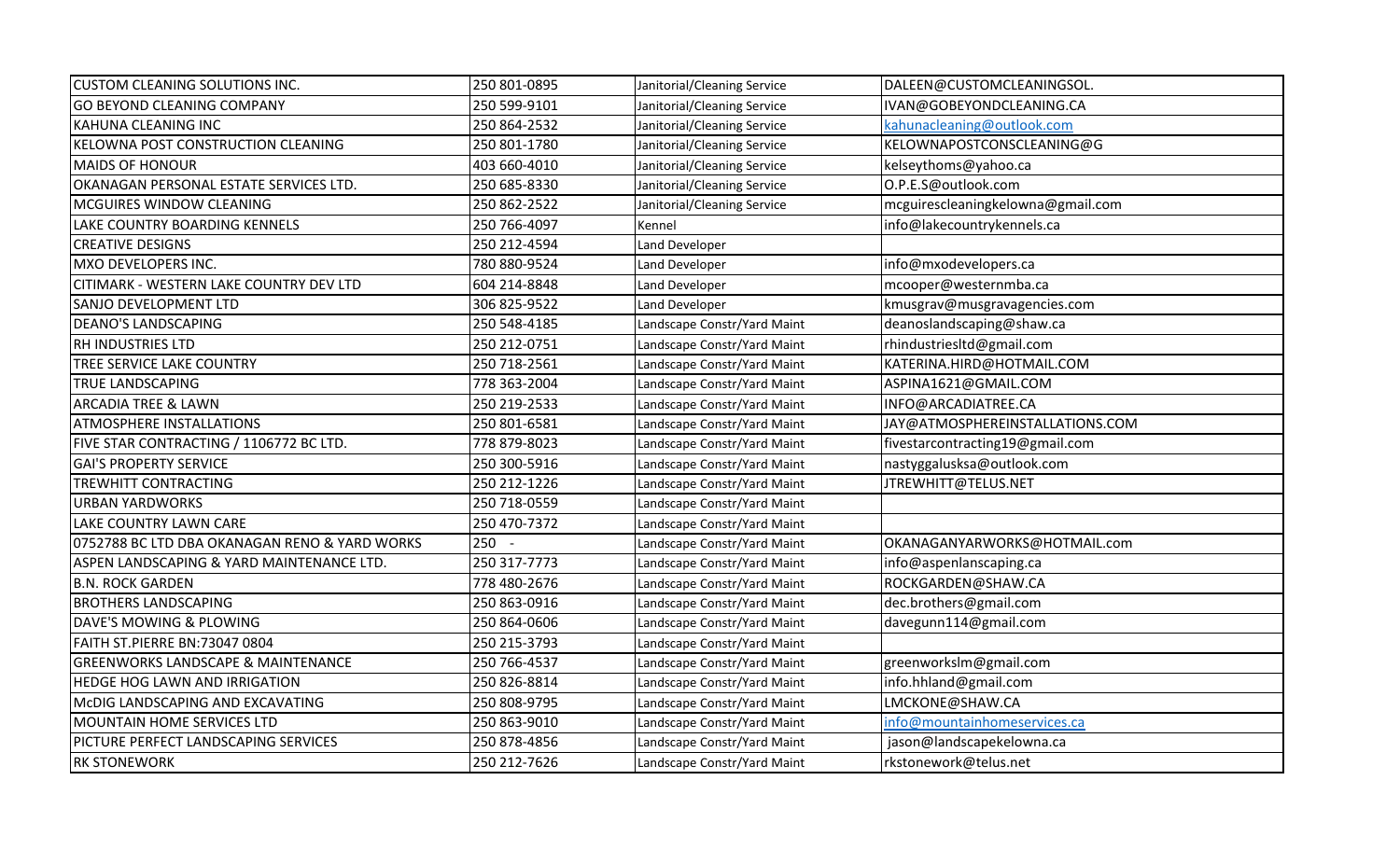| SWIMMING JEWELS AQUATIC GARDENS              | 250 306-2928 | Landscape Constr/Yard Maint |                                   |
|----------------------------------------------|--------------|-----------------------------|-----------------------------------|
| <b>VIRTUE LANDSCAPE AND DESIGN INC.</b>      | 250 899-0084 | Landscape Constr/Yard Maint | virtuelandscapedesign@gmail.com   |
| <b>GREEN VALLEY LANDSCAPING</b>              | 250 868-9898 | Landscape Constr/Yard Maint | darren.wiebe@shaw.ca              |
| INTERIOR LAND RECLAMATION                    | 250 766-1404 | Landscape Constr/Yard Maint | admin@ilrltd.com                  |
| <b>PREFERRED LANDSCAPING</b>                 | 250 766-5676 | Landscape Constr/Yard Maint | preferredlandscaping365@gmail.com |
| SIERRA LANDSCAPING LTD.                      | 250 766-3817 | Landscape Constr/Yard Maint | accounting@sierralandscaping.ca   |
| KALOYA CONTRACTING LTD.                      | 250 548-0076 | Landscape Constr/Yard Maint | office@campokanagan.com           |
| KHS LANDSCAPE DESIGN & BUILD                 | 250 766-3733 | Landscape Constr/Yard Maint | KEN@KHSLANDSCAPE.COM              |
| SPARTAN DRY CLEANERS / SEARS CATALOGUE STORE | 250 766-2374 | Laundromat/Drycleaner       | biggrrrmgmt@shaw.ca               |
| <b>WINFIELD COIN LAUNDRY</b>                 | 604 761-3549 | Laundromat/Drycleaner       |                                   |
| D. OSCAR BARNES BARRISTER & SOLICITOR        | 877 319-9990 | Lawyer/Notary Public        |                                   |
| <b>LAKE COUNTRY NOTARY</b>                   | 250 480-0900 | Lawyer/Notary Public        | notary@lakecountrynotary.com      |
| MARTIN ESTATE AND INJURY LAW                 | 604 346-5305 | Lawyer/Notary Public        | MELODY@MARTINESTATE.CA            |
| NICHOLAS AUBIN NOTARY PUBLIC                 | 250 766-4444 | Lawyer/Notary Public        | nic@aubinandassociates.com        |
| <b>SJR LAW</b>                               | 250 766-1970 | Lawyer/Notary Public        | SJRLAW@TELUS.NET                  |
| <b>LAKE COUNTRY LODGE</b>                    | 250 766-3007 | Long-Term Care              | cristina.alaimo@siennaliv         |
| LAKE COUNTRY SENIOR HOUSING SOCIETY          | 250 766-1660 | Long-Term Care              | manager@blueheronvilla.ca         |
| <b>RAY'S PROP REPAIR</b>                     | 250 766-2482 | Machine Repair              | no email address                  |
| LLOYD'S CUSTOM FABRICATION LTD.              | 250 862-7307 | Manufacturing/Fabricating   | chris.lloydcustomfab@hotmail.com  |
| OKANAGAN LOG AND TIMBER FRAMES LTD           | $250 -$      | Manufacturing/Fabricating   | todd@oktimberframes.com           |
| FLASHPOINT METAL LTD.                        | 250 548-3770 | Manufacturing/Fabricating   | paulgudmundson@hotmail.co         |
| SAWMILL GROVE WOODWORKING CO. LTD.           | 250 548-3239 | Manufacturing/Fabricating   | INFO@SCHREINERBACHMANN.CH         |
| <b>WINFIELD WOOD &amp; LATH LTD.</b>         | 250 548-3655 | Manufacturing/Fabricating   | scott@winfieldwood.ca             |
| <b>RUTHERFORD MEDIA</b>                      | 604 290-5753 | Marketing/Promotion         | mitch@mitchrutherford.com         |
| PAPRIKA WRITING SERVICES                     | 604 613-1102 | Marketing/Promotion         | paprikawriting@gmail.com          |
| <b>WOOD LAKE HOSPITALITY</b>                 | 403 463-1039 | Marketing/Promotion         |                                   |
| LPD PUBLISHING LTD.                          | 250 766-0699 | Marketing/Promotion         | info@lpdpublishing.com            |
| <b>TLL MARKETING</b>                         | 250 469-3758 | Marketing/Promotion         | TIMOTY@TLLMARKETING.COM           |
| <b>BEELINEWEB.COM</b>                        | 250 766-2589 | Marketing/Promotion         | info@beelineweb.com               |
| <b>CRAFT MASTER MASONRY</b>                  | 250 212-5141 | Masonry                     | jim@craft-maaster.ca              |
| <b>BLUE TURTLE SPA</b>                       | 778 257-6340 | <b>RMT</b>                  | blueturtlespa@gmail.com           |
| JESSICA JEWELS - SOUL SISTER LIVING          | 250 808-2673 | <b>RMT</b>                  | jjewels@shaw.ca                   |
| KNOTS REGISTERED MASSAGE THERAPY             | 250 808-0601 | <b>RMT</b>                  | kiera_49@hotmail.com              |
| <b>MEAGHAN MAJOR, RMT</b>                    | 250 351-5204 | <b>RMT</b>                  | MEAGHANMAJORRMT@GMAIL.COM         |
| METTA MASSAGE THERAPY                        | 250 307-3302 | <b>RMT</b>                  | jen@metta-massage.ca              |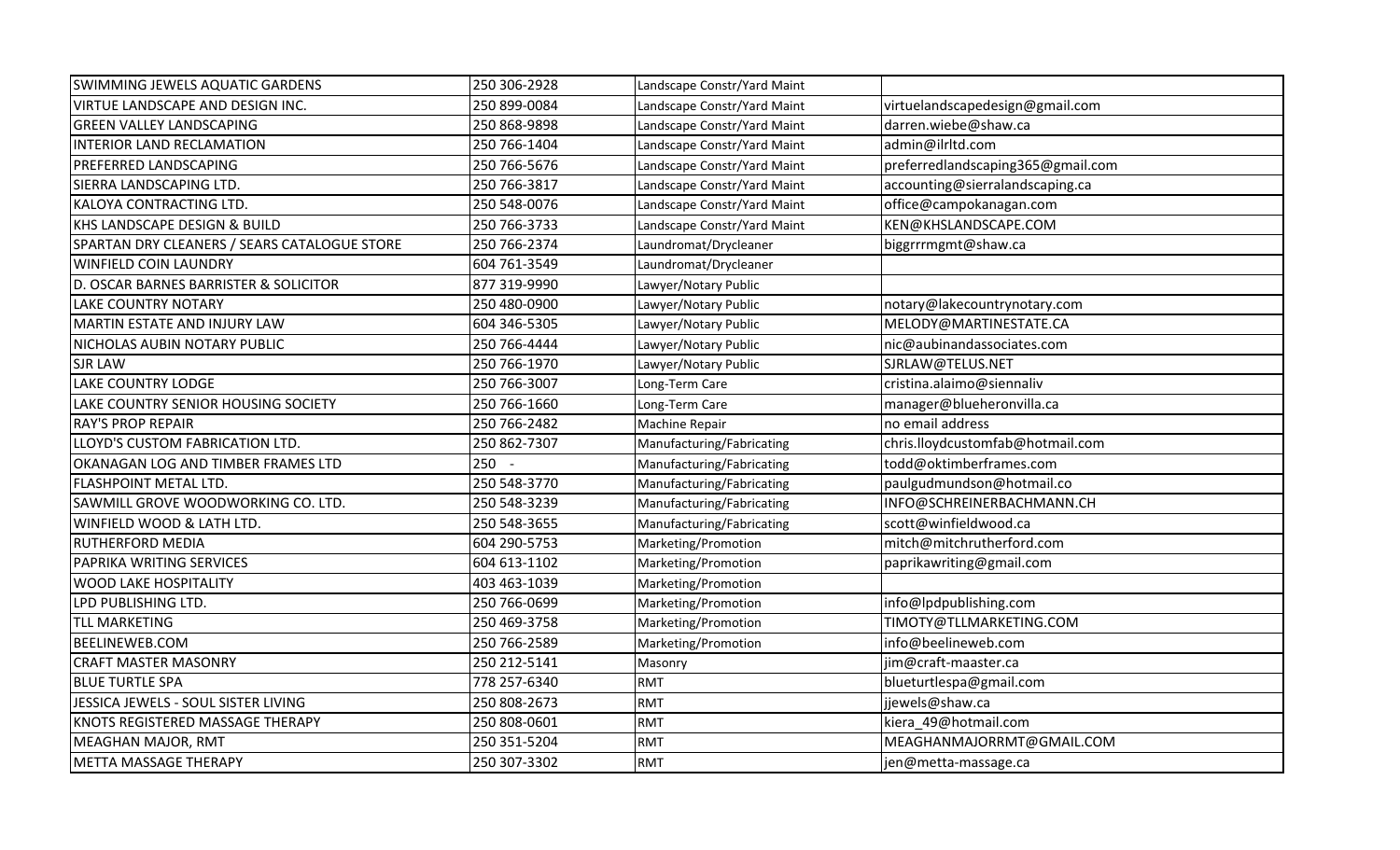| NADINE ROBINSON REGISTERED MASSAGE THERAPIST | 778 888-1870 | <b>RMT</b>          | nallan4@telus.net                 |
|----------------------------------------------|--------------|---------------------|-----------------------------------|
| PLUMERIA HEALING & WELLNESS                  | 604 928-2492 | <b>RMT</b>          | TEEFORE2@YAHOO.COM                |
| <b>KRISTEN KOEPKE, RMT</b>                   | 778 879-2260 | <b>RMT</b>          | kristen.i.koepke@gmail.com        |
| LAKE COUNTRY MASSAGE THERAPY                 | 250 766-4277 | <b>RMT</b>          | jmepham3@telus.net                |
| THE PORCH HEALTH & WELLNESS                  | 250 808-0423 | <b>RMT</b>          | THEPORCHHEALTH@GMAIL.COM          |
| <b>VIOLA GROHS RMT</b>                       | 250 878-6405 | <b>RMT</b>          | vgrohs@gmail.com                  |
| <b>CHRISTOPHER STRAND</b>                    | 250 258-6215 | <b>RMT</b>          | chrisstrand@hotmail.com           |
| <b>ELISA DAVIS RMT</b>                       | 807 356-0356 | <b>RMT</b>          | elisadavisrmt@gmail.com           |
| <b>EMILY FORSTER MASSAGE</b>                 | 778 838-5022 | <b>RMT</b>          | EMILYFORESTERRMT@GMAIL.COM        |
| KATHERINE ENGER, RMT                         | 250 306-1019 | <b>RMT</b>          | kjenger@gmail.com                 |
| KERRY MAIER - KM MASSAGE THERAPY             | 250 572-3225 | <b>RMT</b>          | KERRYMAIERRMT@GMAIL.COM           |
| Michelle McEwen RMT                          | 778 683-1523 | <b>RMT</b>          | PHRENIC_345@HOTMAIL.COM           |
| NADINE ROBINSON RMT - SUNCITY PHYSIOTHERAPY  | 778 888-1870 | <b>RMT</b>          | nallan4@telus.net                 |
| NALU WELLNESS INC                            | 250 307-9441 | <b>RMT</b>          | naluwellness@gmail.com            |
| NICOLE VIEJOU MASSAGE THERAPY                | 250 826-4704 | <b>RMT</b>          | NICOLE.LYNN.RMT@GMAIL.COM         |
| PAULINE GENDRON MASSAGE THERAPY              | 250 878-8336 | <b>RMT</b>          | paulineloisgendron@gmail.com      |
| BEAVERTAILS - COYLE MOBILE PASTRIES          | 250 801-2540 | Mobile Vendor       | montreal.mobile@beavertails.com   |
| <b>GARY'S WOODFIRED PIZZA</b>                | 250 503-8899 | Mobile Vendor       | narastraw@yahoo.com               |
| HAPPY PINEAPPLE HAWAIIAN SHAVE ICE           | 808 866-6403 | Mobile Vendor       |                                   |
| JUST STICK IT WAFFLES INC.                   | $250 -$      | Mobile Vendor       | sherilynn617@gmail.com            |
| <b>SCOOTER'S ICE CREAM</b>                   | 250 808-8746 | Mobile Vendor       | scootersicecream@shaw.ca          |
| SHABBANG CURBSIDE EATERY                     | 778 847-7441 | Mobile Vendor       |                                   |
| <b>TAMMI'S TERRIFIC DAWGS</b>                | 604 791-1407 | Mobile Vendor       | tammi2525@hotmail.com             |
| <b>TLC FOODS</b>                             | 250 826-7374 | Mobile Vendor       | tlcfoods2@gmail.com               |
| TNT COMFORT FOODS                            | 250 718-5444 | Mobile Vendor       | tntkelowna@hotmail.com            |
| A.R.C. STAINLESS                             | 250 575-3351 | Mobile Welding      | a.r.c.stainless@gamil.com         |
| DUNCANDALE MUSIC STUDIOS                     | 250 548-9218 | Music/studio        | DuncanDale01@gmail.com            |
| <b>MUSICALLY INCLINED</b>                    | 613 805-2647 | Music/studio        | musicallyinclinedbc@gmail.com     |
| DMA (DAN MARCELINO AUDIO) STUDIOS            |              | Music/studio        |                                   |
| <b>EYES INC.</b>                             | 778 480-3937 | Optometrist         | BECKIASHLEY@HOTMAIL.COM           |
| LAKE COUNTRY OPTOMETRY CLINIC                | 250 766-4240 | Optometrist         | reception@lakecountryoptometry.ca |
| S.F. PAINTING                                | 403 478-3100 | Painting/Decorating | SFPAINTING72@GMAIL.COM            |
| <b>DOS SANTOS SERVICES</b>                   | 250 639-5591 | Painting/Decorating | dossantosservices@gmail.com       |
| <b>NOAH'S PRO PAINTING</b>                   | 778 821-2559 | Painting/Decorating | www.noahspropainting.com          |
| OKANAGAN PREDATOR PEST CONTROL               | 250 215-6111 | Pest Control        | davycrocketts@hotmail.com         |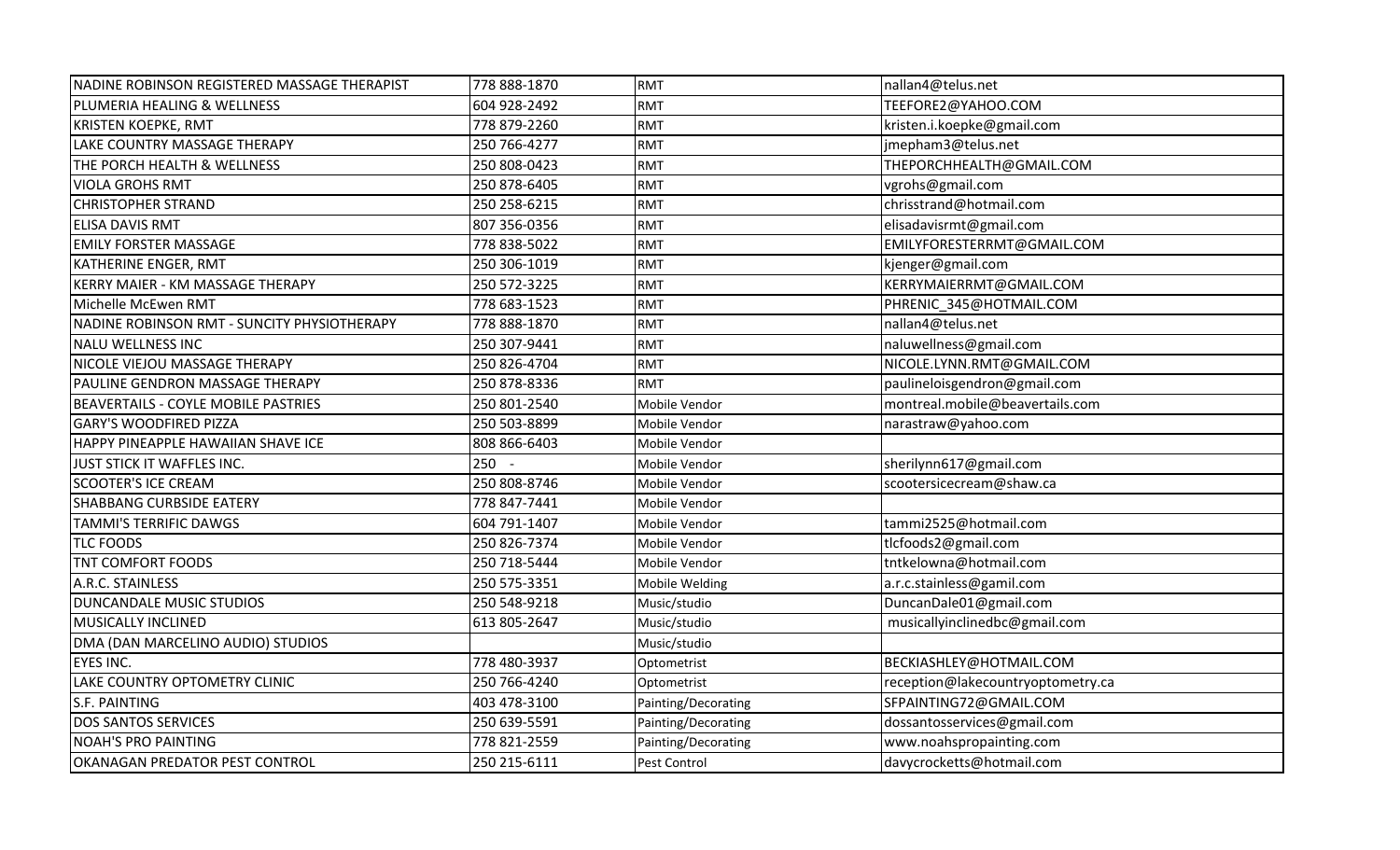| <b>LAKE COUNTRY PEST CONTROL</b>              | 250 808-3552 | Pest Control     | lakecountrypestcontrol@gmail.com   |
|-----------------------------------------------|--------------|------------------|------------------------------------|
| <b>KATHY'S PET SALON</b>                      | 778 212-0111 | Pet Services     | kathykrath@hotmail.com             |
| DANAE MARIE PHOTOGRAPHY                       | 250 864-4197 | Photography      | info@danaemarie.ca                 |
| <b>DEEPER IMAGE PHOTOGRAPHY</b>               | 250 718-1721 | Photography      | jacquie@deeperimagephotography.com |
| JULIE DORGE PHOTOGRAPHY                       | 250 983-3323 | Photography      | INFO@JULIEDORGE.COM                |
| PERSPECTIVE MEDIA INC.                        | 250 864-3269 | Photography      | grant@perspectivemediainc.ca       |
| SHELBY AILEEN PHOTOGRAPHY                     | 778 212-2797 | Photography      | shelbyaileenphotography@gmail.com  |
| <b>ACE FACTOR CREATIVE</b>                    | 250 328-0238 | Photography      |                                    |
| <b>COBURN MEDIA</b>                           | 778 392-7093 | Photography      | elicoburnmedia@gmail.com           |
| <b>MOUNTAIN TALE STUDIOS</b>                  | 778 480-5278 | Photography      | mountaintalestudios@gmail.com      |
| <b>OKANAGAN IMAGES</b>                        | 250 878-0859 | Photography      | okanaganimages@shaw.ca             |
| <b>SLATER PHOTO-GRAPHIC</b>                   | 780 993-5195 | Photography      | SLAERPHOTOGRAPHIC@GMAIL.C          |
| UNCORKED FILMS INC.                           | 778 557-6883 | Photography      | info@uncorkedfilms.com             |
| JEN GULLEY PHYSIOTHERAPY                      | 250 309-4819 | Phsyiotherapist  | jen@neumovement.com                |
| <b>JON OSWALD</b>                             | 250 864-7696 | Phsyiotherapist  |                                    |
| NGUYEN PHYSIOTHERAPY CONSULTING               | 613 255-6498 | Phsyiotherapist  | minh.dn.nguyen@gmail.com           |
| NIKOLINA NIKOLIC PHYSIOTHERAPIST              | 250 766-2544 | Phsyiotherapist  | nikolinanpt@gmailk.com             |
| <b>SUN CITY PHYSIOTHERAPY</b>                 | 250 766-2544 | Phsyiotherapist  | RPALMER@SUNCITYPHYSIOTHER          |
| TAMARA OAKLEY PHYSIOTHERAPIST                 | 604 250-3625 | Phsyiotherapist  | toakley@suncityphysiotherapy.com   |
| LAKE COUNTRY CHIROPRACTIC                     | 250 766-3155 | Chiropractor     | LAKECOUNTRYCHIRO@SHAWBIZ.          |
| DOUGLAS JAMES WOMBOLD - CHIROPRACTOR          | 778 363-1803 | Chiropractor     | DJWOMBOLD@GMAIL.COM                |
| <b>E-Z PLUMBING</b>                           | 250 766-5009 | Plumbing/Heating | e.zplumbing@shaw.ca                |
| 1194069 BC LTD.                               | 250 870-0677 | Plumbing/Heating | ryanlamont79@gmail.com             |
| AQUANAGAN MECHANICAL INC.                     | 250 215-6629 | Plumbing/Heating | CLAYTONBAUER@HOTMAIL.COM           |
| LAKE COUNTRY PLUMBING                         | 250 300-3534 | Plumbing/Heating | LCPlumbing@shaw.ca                 |
| <b>MDL SERVICES</b>                           | 250 859-4313 | Plumbing/Heating | mdlserviceslc@gmil.com             |
| PW NUMBER 1 PLUMBING & HEATING                | 778 214-5777 | Plumbing/Heating | info@number1plumbing.ca            |
| RADKO MECHANICAL                              | 250 215-9056 | Plumbing/Heating | MATTRADCHENKO@GMAIL.COM            |
| <b>SHAMROCKS PLUMBING &amp; HEATING</b>       | 250 575-8138 | Plumbing/Heating | brentcba@gmail.com                 |
| THREE LAKES PLUMBING AND GAS LTD.             | 250 574-1707 | Plumbing/Heating | GRAHAM_MILNE16@HOTMAIL.COM         |
| STEVE'S PLUMBING CORPORATION                  | 250 575-5911 | Plumbing/Heating | stevesplumbing@hotmail.ca          |
| CRYSTAL CLEAR WATER PLUMBING, HEATING & RENOS | 604 805-1859 | Plumbing/Heating | crystalclearwaterpl@hotmail.com    |
| H20 PLUMBING & HEATING                        | 250 766-0863 | Plumbing/Heating | marcelino@telus.net                |
| KLEIN ENERGY & MECHANICAL LTD                 | 250 470-2567 | Plumbing/Heating | e.kleinenergy@gmail.com            |
| PLUMBING NOW MECHANICAL                       | 778 535-6533 | Plumbing/Heating | plumbingnowmechical@gmail.com      |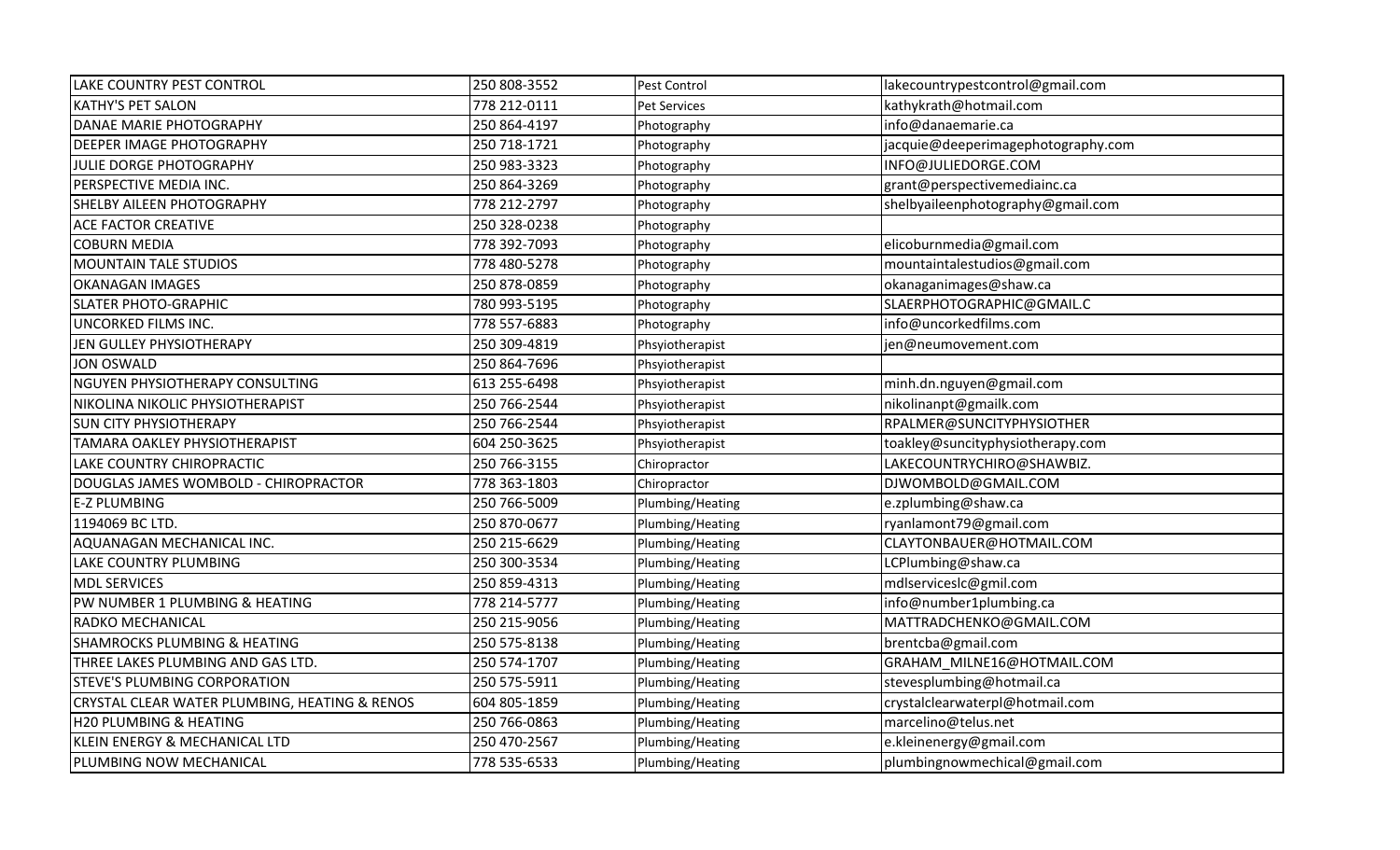| STEWART FUNK PLUMBING & GAS FITTING LTD.     | 250 766-1801 | Plumbing/Heating            | stuartfunkplumbing@gmail.                 |
|----------------------------------------------|--------------|-----------------------------|-------------------------------------------|
| WILKES MECHANICAL LTD.                       | 250 878-1200 | Plumbing/Heating            | superwilkes7@hotmail.com                  |
| PIPE PIPER PLUMBING                          | 250 766-1158 | Plumbing/Heating            | info@pipepiperplumbing.ca                 |
| <b>MAIER PRESS</b>                           | 250 766-4554 | Printing                    | SALES@MAIERPRESS.COM;SALES@MAIERPRESS.COM |
| UBR SERVICES COPY & BUSINESS CENTRE          | 250 766-1098 | Printing                    | info@ubrservices.ca                       |
| OKANAGAN VACATION RENTALS MANAGEMENT INC.    | 250 864-2242 | <b>Property Management</b>  | ovrm@me.com                               |
| PINE POINT PROPERTY MAINTENANCE              | 250 351-9586 | <b>Property Management</b>  | info@pinepointmaintenance.ca              |
| 1303833 BC LTD.                              | 778 821-3777 | <b>Property Management</b>  | YANGCHUNLIVY@GMAIL.COM                    |
| <b>SKYLINE LIVING</b>                        | 519 826-0439 | <b>Property Management</b>  | operations@skylineonline.ca               |
| <b>INSIGHT PROPERTY REPRESENTATIVES</b>      | 250 864-4880 | <b>Property Management</b>  | INSIGHTPROPREP@GMAIL.COM                  |
| <b>WANKE DEVELOPMENTS LTD.</b>               | 250 766-3812 | <b>Property Management</b>  | elizabeth@wankedevelopments.ca            |
| ROYAL CANADIAN LEGION BRANCH 189             | 250 548-3521 | Pub                         | info@legionbcyukon.ca                     |
| <b>TURTLE BAY MARINE PUB</b>                 | 250 766-4533 | Pub                         | office@turtlebaypub.com                   |
| <b>WOODY'S PUB</b>                           | 250 766-2310 | Pub                         | woodys@woodsmangroup.com                  |
| <b>LAKE COUNTRY CALENDAR</b>                 | 250 763-2212 | Publication                 | jen.zielinski@bpdigital.ca                |
| <b>COTTON SYSTEMS LTD</b>                    | 250 766-1555 | Publication                 | bcotton@cottonsystems.com                 |
| <b>SHARE REAL ESTATE</b>                     | 250 469-1070 | <b>Real Estate Services</b> | DIANA@THESHARETEAM.COM                    |
| MACDONALD LAKESHORE PROPERTIES               | 250 766-1213 | <b>Real Estate Services</b> | reception@macdevcorp.com                  |
| ROYAL LEPAGE                                 | 250 766-3300 | <b>Real Estate Services</b> |                                           |
| SAGE EXECUTIVE GROUP REAL ESTATE             | 250 861-5122 | <b>Real Estate Services</b> | nadine@realtyexec-kelowna                 |
| LC COMPOST                                   | 250 575-2808 | <b>Recycling Service</b>    | LCCOMPOST@OUTLOOK.COM                     |
| <b>WINFIELD RETURN IT CENTRE</b>             | 250 766-2973 | <b>Recycling Service</b>    | returnit@shaw.ca                          |
| LAKE COUNTRY CUSTOM FINISHING                | 250 215-0174 | Renovations                 | LAKECOUNTRYCUSTOMFINISHING@SHAW.CA        |
| <b>DETAILED HOLDINGS</b>                     | 250 869-6448 | Renovations                 | sarmeneau@shaw.ca                         |
| HOME FREE RESTORATION LTD                    | 250 826-2619 | Renovations                 | stockmann@shaw.ca                         |
| PARK PLACE GARAGE OF KELOWNA                 | 250 681-4349 | Renovations                 | kelowna@parkplacegarage.net               |
| <b>GOOD TIME OKANAGAN RENTALS LTD.</b>       | 867 444-0205 | <b>RENTALS</b>              | vi ice@live.ca                            |
| <b>PUB2PUB EBIKE ADVENTURES</b>              | $250 -$      | <b>RENTALS</b>              | rick.tanman@gmail.com                     |
| 0913687 B.C. LTD.                            | 250 766-4790 | <b>RENTALS</b>              | slanelia1@gmail.com                       |
| <b>BEACH NUTZ</b>                            | 250 212-5250 | <b>RENTALS</b>              | anne1006@shaw.ca                          |
| PEDEGO OYAMA                                 | 604 803-8720 | <b>RENTALS</b>              | oyama@pedegocanada.ca                     |
| <b>MARNO'S WOODFIRE PIZZA</b>                | 250 766-0622 | Restaurant/Catering         | marnospizza@gmail.com                     |
| <b>GATZKE'S FARM MARKET &amp; PATIO CAFE</b> | 250 -        | Restaurant/Catering         | kristyn.gregoire@gmail.co                 |
| 0911084 BC LTD DBA DAIRY QUEEN               | $250 -$      | Restaurant/Catering         | LAKECOUNTRYDQ@GMAIL.COM                   |
| <b>BUN TA PHO &amp; GRILL</b>                | 778 215-0101 | Restaurant/Catering         | niemtranfeist@gmail.com                   |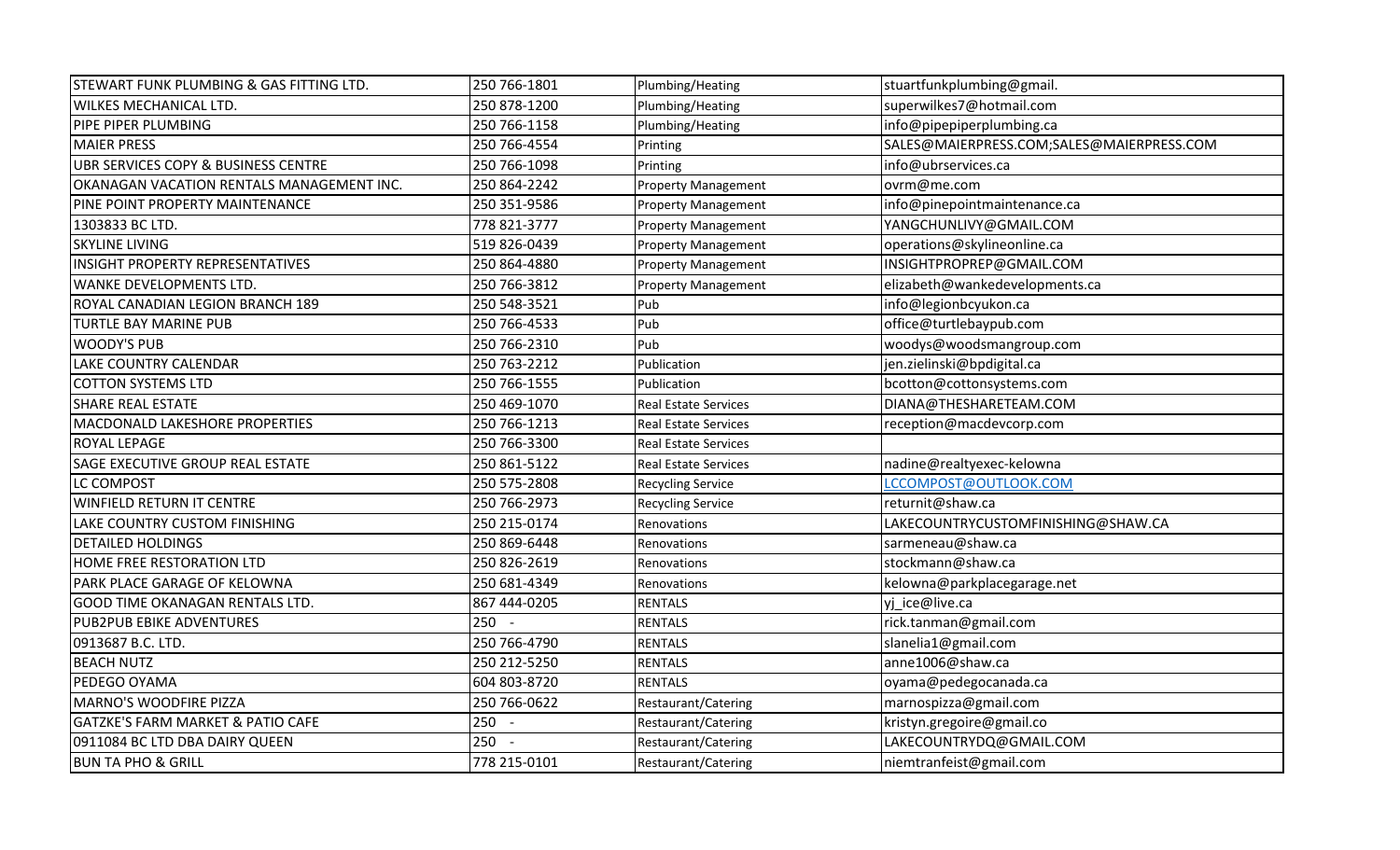| CANADIAN 2 FOR 1 PIZZA                   | 250 766-5004 | Restaurant/Catering |                                    |
|------------------------------------------|--------------|---------------------|------------------------------------|
| <b>CHANTANA'S</b>                        | $250 -$      | Restaurant/Catering | chantantapit@gmail.com             |
| <b>CHOPSTICKS ASIA TASTE RESTAURANT</b>  | 250 260-8836 | Restaurant/Catering | ke12lisa@hotmail.com               |
| <b>GRAY MONK CELLARS ESTATE WINERY</b>   | 250 766-3168 | Restaurant/Catering | jeff.hanson@graymonk.com           |
| <b>GRAY MONK RESTAURANT</b>              | 250 766-3168 | Restaurant/Catering | jeff.hanson@graymonk.com           |
| <b>GREEK HOUSE RESTAURANT LTD</b>        | 250 317-5668 | Restaurant/Catering | greekhouse@telus.net               |
| L'ISOLA BELLA BISTRO LTD                 | 250 766-7625 | Restaurant/Catering | info@lisolabella.ca                |
| LAKE COUNTRY COFFEE HOUSE LTD.           | 250 766-9006 | Restaurant/Catering | lcch.booking@gmail.com             |
| <b>MADE IN INDIA</b>                     | 250 859-9146 | Restaurant/Catering | info@madein-india.ca               |
| MCDONALD'S RESTAURANT                    | 250 860-4922 | Restaurant/Catering |                                    |
| <b>NORMAN'S DINER</b>                    | 778 214-5731 | Restaurant/Catering | contact@normansdiner.com           |
| OKANAGAN GOOD FOOD COMPANY               | 250 766-1050 | Restaurant/Catering | roland@christys.ca                 |
| <b>PAPITO'S PIZZA</b>                    | 250 766-3464 | Restaurant/Catering | papitospizza.lakecountry@gmail.com |
| PIZZA HUT                                | 778 861-3227 | Restaurant/Catering | PIZZAHUT.LAKECOUNTRY@GMAI          |
| STARBUCKS COFFEE #20831                  | 206 318-4994 | Restaurant/Catering | LISA@STARBUCKS.COM                 |
| <b>SUBCITY DONAIR</b>                    | 778 480-6030 | Restaurant/Catering | d.michalik@yahoo.com               |
| <b>TIM HORTONS</b>                       | 250 870-0744 | Restaurant/Catering |                                    |
| TURTLE BAY (GOGO SUSHI) LTD              | 250 878-7012 | Restaurant/Catering | YNSWJ0691@HANMAIL.NET              |
| <b>VIVA MEXICANA</b>                     | 250 878-5688 | Restaurant/Catering | lacantinitalc@gmail.com            |
| <b>WINFIELD CHINESE RESTAURANT</b>       | 250 766-4171 | Restaurant/Catering |                                    |
| <b>WINFIELD SUBWAY</b>                   | 250 766-4522 | Restaurant/Catering | winfieldsubway@hotmail.co          |
| <b>WOODEN NICKEL CAFE</b>                | 250 766-5550 | Restaurant/Catering | dsolski@paragonbc.com              |
| <b>OYAMA SUN BLUSH</b>                   | 250 548-3267 | <b>Retail Sales</b> | kwarkentin@shaw.ca                 |
| <b>BIG JERK CUSTOM PRODUCTS LTD.</b>     | 250 801-0528 | <b>Retail Sales</b> |                                    |
| <b>BONNIE LASS VENTURES</b>              | 250 808-7288 | <b>Retail Sales</b> | BONWOOLLETT@GMAIL.COM              |
| EVENT MAX MERCHANDISING & PROMOTIONS LTD | 250 878-8058 | <b>Retail Sales</b> | VALERIE@EVENTMAX.NET               |
| <b>LAKE COUNTRY IMPORTS</b>              | 604 968-9545 | <b>Retail Sales</b> | LAKECOUNTRYIMPORTS@GMAIL.COM       |
| STEINER & RUKS ENTERPRISES CO INC.       | 250 503-8542 | <b>Retail Sales</b> | alisonruks@gmail.com               |
| <b>SUZY SUN FLOWERS</b>                  | 250 548-9218 | <b>Retail Sales</b> |                                    |
| <b>BLUE SKY INSPIRED</b>                 | 250 863-1272 | <b>Retail Sales</b> | hello@blueskyinspired.ca           |
| <b>E &amp; L DISTRIBUTING</b>            | 250 808-2074 | <b>Retail Sales</b> | RICHARDCHAMULAK@GMAIL.COM          |
| LAKE COUNTRY FLOWERS                     | 250 766-5363 | <b>Retail Sales</b> | info@lakecountryflowers.com        |
| <b>LAKEPINE ACRES</b>                    | 250 808-5907 | <b>Retail Sales</b> | wiens.jennifer@gmail.com           |
| <b>MCGEAN HONEY</b>                      | 250 766-1335 | <b>Retail Sales</b> | DAVEMCGEAN@HOTMAIL.COM             |
| SOUTHCOMM COMMUNICATIONS LTD             | 250 765-8647 | <b>Retail Sales</b> |                                    |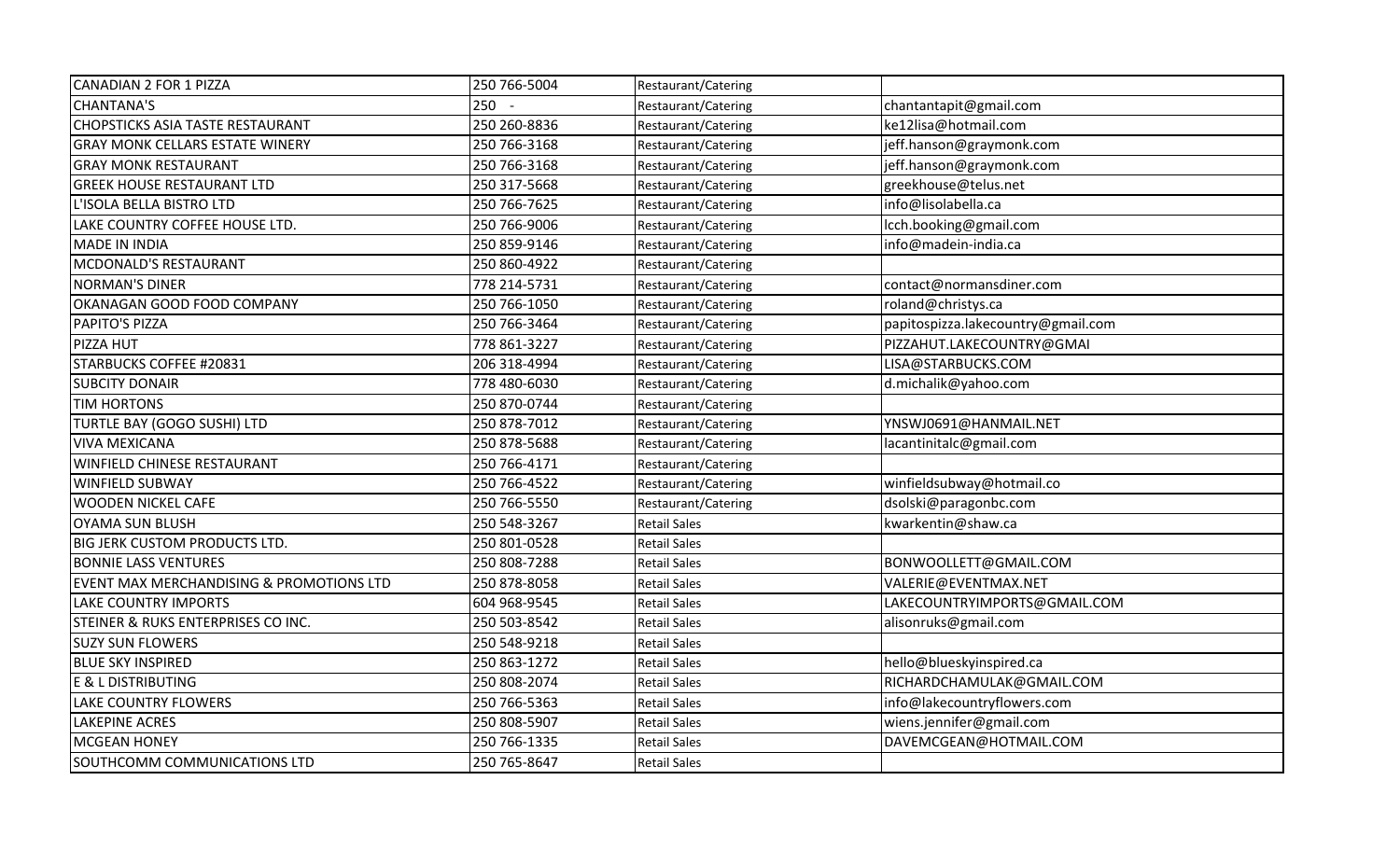| <b>WESTERN LIBRARY SERVICES</b>              | 250 766-2832 | <b>Retail Sales</b> | wls@westernlibrary.bc.ca            |
|----------------------------------------------|--------------|---------------------|-------------------------------------|
| <b>BATIK CORNER FABRIC</b>                   | 250 548-0038 | <b>Retail Sales</b> | endyturner@oyamaquiltshop.com       |
| OKD SERVICE LTD. o/a OK DELIVERY             | 250 878-6375 | <b>Retail Sales</b> | sales@okdelivery.ca                 |
| 4 PAWS MARKET LTD.                           | 778 214-6878 | <b>Retail Sales</b> | dbcwholesaleltd@gmail.com           |
| <b>B.C.LIQUOR STORE</b>                      | 250 766-4044 | <b>Retail Sales</b> |                                     |
| <b>COYOTE INDIE BOOKS</b>                    | 250 718-8363 | <b>Retail Sales</b> | dan@coyoteindiebooks.ca             |
| <b>DUTCH LOVE CANNABIS</b>                   | 778 480-3443 | <b>Retail Sales</b> | chadc@donnellygroup.ca              |
| ELEVATION, MIND BODY SPIRIT INC.             | 780 259-0210 | <b>Retail Sales</b> | info.elevationmbs@gmail.com         |
| <b>G &amp; L GLASS &amp; SUPPLIES</b>        | 250 766-2798 | <b>Retail Sales</b> | no email address                    |
| <b>GRILLERS MEATS - LAKE COUNTRY</b>         | 778 772-1686 | <b>Retail Sales</b> | GRILLERSMEATS@SHAW.CA               |
| HK EASTERN SUSHI 1 LTD AND NATURAL HOUSE     | 778 212-0244 | <b>Retail Sales</b> | bb2321@hotmail.com                  |
| KATOUNTAS HOLDINGS LTD.                      | 250 801-4579 | <b>Retail Sales</b> | kelowna500@live.ca                  |
| LAKE COUNTRY ACE HARDWARE                    | 250 575-2666 | <b>Retail Sales</b> | GMMCKAY@SHAW.CA                     |
| <b>LAKE COUNTRY CANNABIS</b>                 | 250 766-0033 | <b>Retail Sales</b> | lakecountrycannabis.store@gmail.com |
| <b>LAKE COUNTRY CYCLE</b>                    | 250 448-1926 | <b>Retail Sales</b> | info@lakecountrycycle.ca            |
| LAKE COUNTRY LIQUOR STORE                    | 250 766-1166 | <b>Retail Sales</b> | sales@lakecountryliquorstore.com    |
| LAKESIDE HEARING CLINIC                      | 250 766-0294 | <b>Retail Sales</b> | nsorensen@shaw.ca                   |
| LITTLE ME BOUTIQUE LTD.                      | 250 258-8354 | <b>Retail Sales</b> | mthaer@coreenterprisesgroup.com     |
| LIVELY PETS INC. BC o/a BOSLEY'S BY PET VALU | 780 221-7917 | <b>Retail Sales</b> | customerservice@petvalu.com         |
| <b>MARKETPLACE IGA</b>                       | 250 766-2591 | <b>Retail Sales</b> | iga121@igabc.com                    |
| <b>MONA VISION</b>                           | 250 766-0555 | <b>Retail Sales</b> | connect@monavision.ca               |
| OKANAGAN CENTRE STORE                        | 250 470-8871 | <b>Retail Sales</b> | dietmard@shaw.ca                    |
| OKANAGAN SUNDECK CENTRE LTD                  | 250 766-7320 | <b>Retail Sales</b> | bhughes@sundeckcentre.com           |
| OLIVE US OIL & VINEGAR TASTING ROOM          | 250 260-2880 | <b>Retail Sales</b> | info@oliveusoils.com                |
| <b>OYAMA GENERAL STORE</b>                   | 250 548-3400 | <b>Retail Sales</b> | oyamageneral@gmail.com              |
| SAVE ON FOODS LIMITED PARTNERSHIP            | 250 766-9009 | <b>Retail Sales</b> |                                     |
| SHOPPERS DRUG MART 2153 - SRM PHARMACY INC.  | 250 766-2345 | <b>Retail Sales</b> | asdm2153@shoppersdrugmart.ca        |
| <b>SOLE REVIVAL</b>                          | 250 766-0012 | <b>Retail Sales</b> | curethefoot@gmail.com               |
| ST. NICHOLAS AVE. GIFTS & COLLECTIBLES       | 250 766-4428 | <b>Retail Sales</b> |                                     |
| SWEET ELEGANCE FLORAL DESIGN                 | 778 215-0075 | <b>Retail Sales</b> | connie@sweetelegance.ca             |
| SWEETLEGS CLOTHING INC                       | 250 575-0160 | <b>Retail Sales</b> | chris@objectifyme.ca                |
| <b>TBC LIQUOR MERCHANTS</b>                  | 250 863-9790 | <b>Retail Sales</b> | tbcliquormerchants@gmail.           |
| THE BUG GUYS PETS AND EXOTICS LTD.           | 250 766-4646 | <b>Retail Sales</b> | thevernonbugguy@gmail.com           |
| THE FRONT PORCH HOME DECOR & BOUTIQUE        | 250 575-0725 | <b>Retail Sales</b> | djla3@hotmail.com                   |
| THE SALTY CARAMEL KITCHEN                    | 250 300-6287 | <b>Retail Sales</b> | dietmard@shaw.ca                    |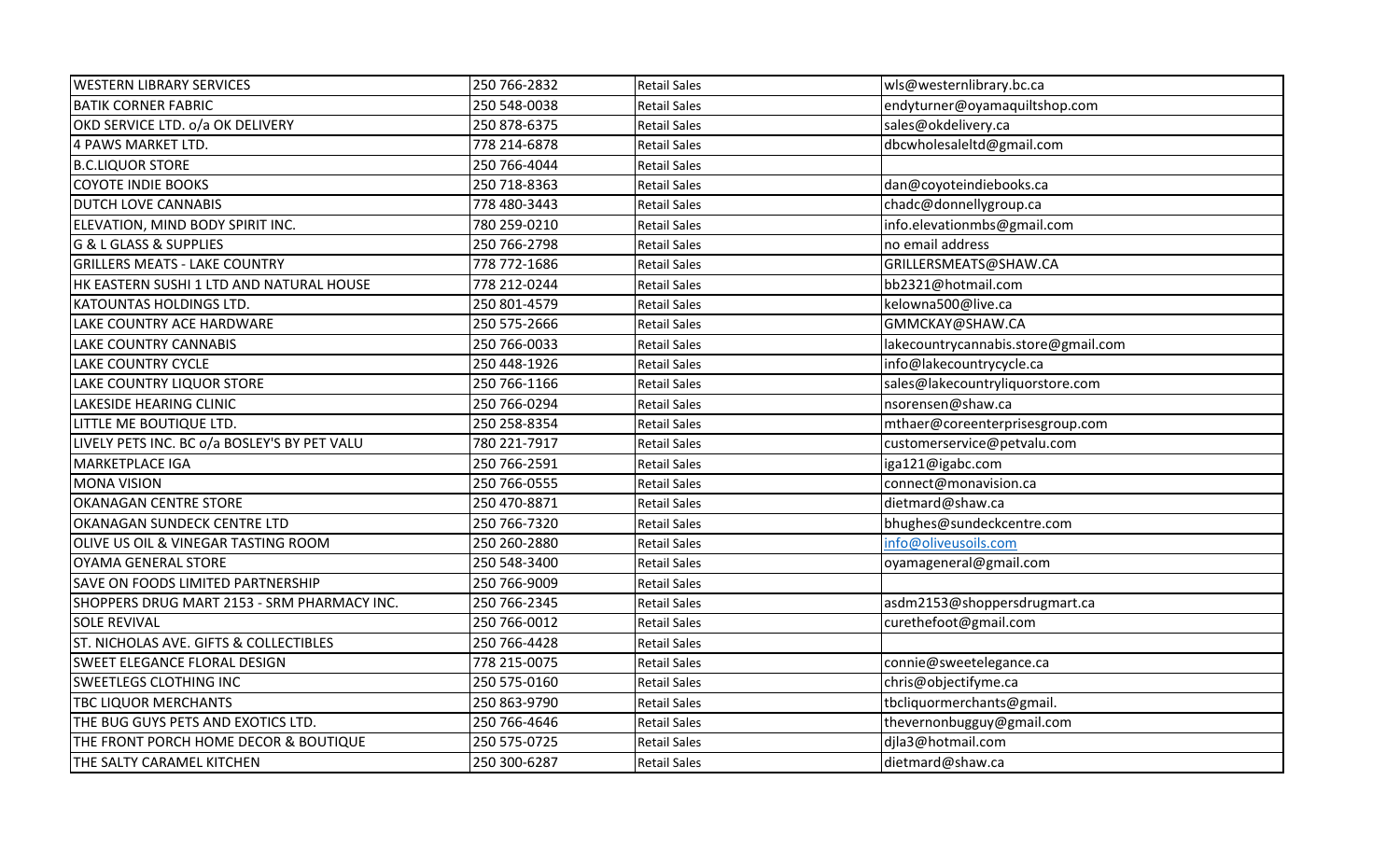| TURTLE BAY PHARMACY - BC Ltd. Number 0957007   | 778 480-6644 | <b>Retail Sales</b>           | GMMCKAY@SHAW.CA                     |
|------------------------------------------------|--------------|-------------------------------|-------------------------------------|
| <b>VALLEY LIFESTYLE</b>                        | 250 550-0242 | <b>Retail Sales</b>           | keira@valleylifestyle.ca            |
| VOYAGER R.V. CENTRE LTD.                       | 250 766-4607 | <b>Retail Sales</b>           | sales@voyagerrv.ca                  |
| <b>WINFIELD BAKERY</b>                         | 250 766-3625 | <b>Retail Sales</b>           | winfieldbakery@gmail.com            |
| <b>WINFIELD IDA PHARMACY</b>                   | 250 766-2666 | <b>Retail Sales</b>           |                                     |
| <b>WOODSDALE GENERAL STORE '93</b>             | 250 766-4677 | <b>Retail Sales</b>           | woodsdalegeneralstore@gmail.com     |
| <b>WOODY'S LIQUOR STORE</b>                    | 250 766-4011 | <b>Retail Sales</b>           | woodysarm19@gmail.com               |
| YIFUHUA HOTEL LTD.                             | 778 821-3777 | <b>Retail Sales</b>           | forbesfan@gmail.com                 |
| YOUR DOLLAR STORE WITH MORE                    | 250 766-0143 | <b>Retail Sales</b>           | 151@dollarstore.ca                  |
| <b>ZENERGY IMPORTS</b>                         | 778 581-9144 | <b>Retail Sales</b>           | suzenergy@hotmail.com               |
| o/a WESTLAKE PAVING AND AGGREGATES, A DIVISION | 250 769-4166 | Road construction/paving      | Kris. Watrich@lafarge-na.c          |
| ADVANCED PAVEMENT TECHNOLOGIES                 | 250 826-8709 | Road construction/paving      |                                     |
| <b>B-J REPAIRS AND SALVAGE</b>                 | 250 766-2598 | Salvage                       |                                     |
| <b>BOB'S DRIVING SCHOOL</b>                    | 778 267-2627 | <b>School/Training Centre</b> | BMSHIP@ICLOUD.COM                   |
| <b>AVIEMORE HIGHLAND DANCE STUDIO</b>          | 250 766-3878 | School/Training Centre        |                                     |
| HONOUR ROLL DRIVING ACADEMY LIMITED            | 778 558-4247 | School/Training Centre        | abains1@hotmail.com                 |
| LIGHT REIGH COMMUNICATION                      | 250 766-4900 | School/Training Centre        |                                     |
| LYNETTE MCMECHAN                               | 250 766-5243 | <b>School/Training Centre</b> | lynettemcmechan@gmail.com           |
| URBAN CITY DRIVING SCHOOL                      | 250 309-6670 | <b>School/Training Centre</b> | MMILLERS@ICLOUD.COM                 |
| INTERIOR HEAVY EQUIPMENT OPERATOR SCHOOL LTD.  | 250 766-3853 | School/Training Centre        | info@iheschool.com                  |
| LAKE COUNTRY SCHOOL OF DANCE                   | 250 766-4502 | <b>School/Training Centre</b> | lcsdstudio@gmail.com                |
| <b>FRUGAL FLIPS</b>                            | 778 581-7139 | Second Hand                   | LEAHSTJ@GMAIL.COM                   |
| <b>OKANAGAN GOLD</b>                           | 250 460-1550 | Second Hand                   | paulbamber@shaw.ca                  |
| KALAMALKA SECURITY INC.                        | 250 766-0110 | <b>Security Service</b>       | kalsec@telus.net                    |
| OKANAGAN SECURITY SYSTEMS INC.                 | 250 766-0880 | <b>Security Service</b>       | no email address                    |
| M2SYSTEMS                                      | 250 681-0838 | <b>Security Service</b>       | MNICHOLLS@M2SYSTEMS.TECH            |
| <b>MODERN WAVE SYSTEMS</b>                     | 778 874-5560 | <b>Security Service</b>       | info@modernwave.ca                  |
| THREE WEST SECURITY LTD.                       | 250 878-1311 | <b>Security Service</b>       | MSEWELL@THREEWESTSECURITY           |
| INTERIOR SEPTIC TANK SERVICE LTD.              | 250 864-1247 | Septage Hauler                |                                     |
| <b>SCHOUTEN'S SEPTIC SOLUTIONS</b>             | 250 212-6518 | Septage Hauler                | rick@schoutenseptic.ca              |
| LAKE COUNTRY SEPTIC & PORTABLE SERVICES        | 250 766-4698 | Septage Hauler                | lakecountryseptic@xplorne           |
| <b>ACTION SEPTIC PUMPING</b>                   | 250 808-7867 | Service and Repairs           | actionseptic2020@gmail.com          |
| <b>GLACIER HEIGHTS REFRIGERATION INC.</b>      | 250 681-1910 | Service and Repairs           | info@glacierheigtsrefrigeration.com |
| <b>ANCIENT HOLISTICS</b>                       | 250 212-4449 | Sewing/Embroidery             | ANCIENTHOLISTICS@SHAW.CA            |
| <b>GAYLE MANN - SHORT TERM RENTAL</b>          | 250 588-4027 | Short Term Vacation Rentals   |                                     |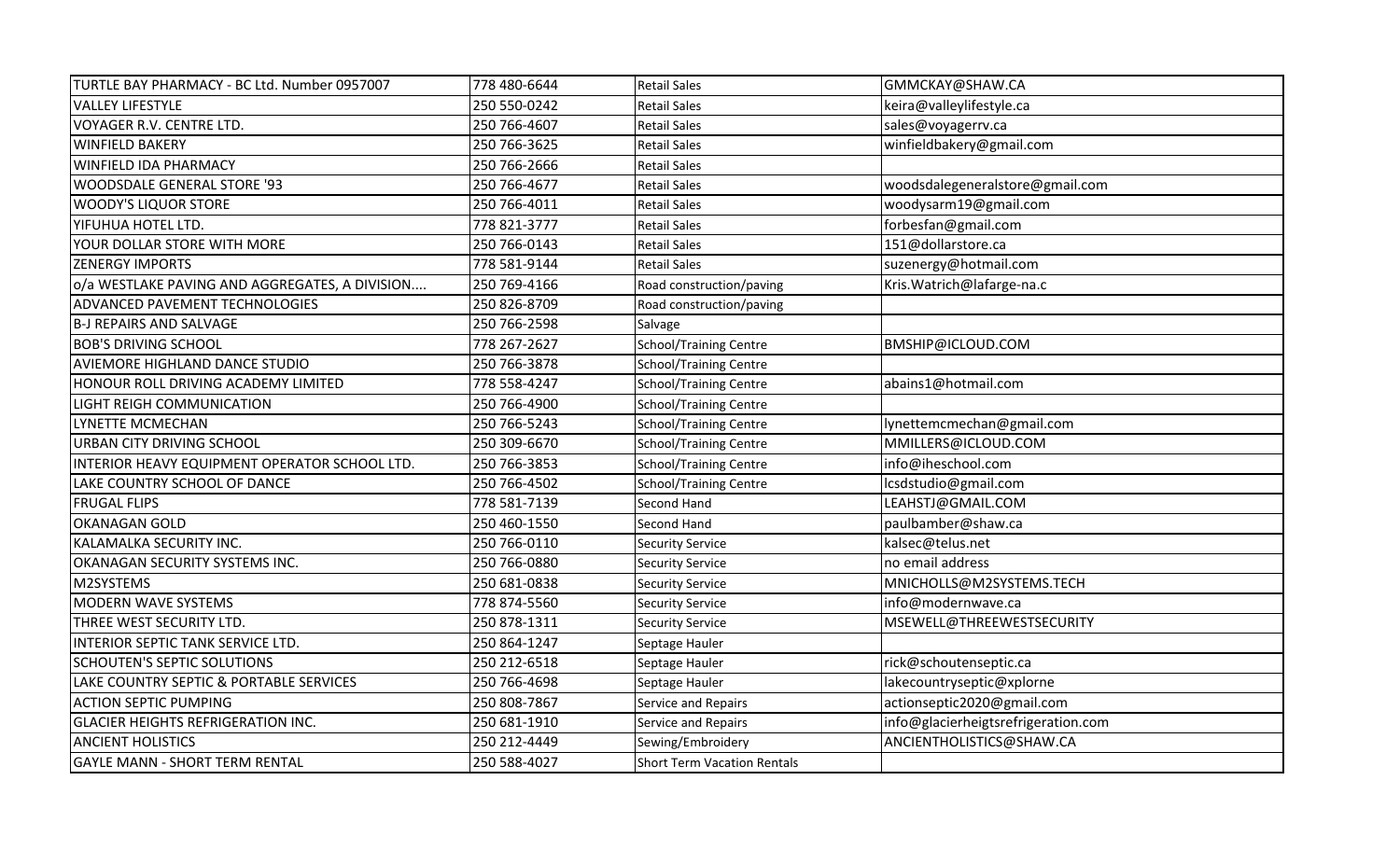| SHORT-TERM VACATION RENTAL THROUGH AIRBNB  | 587 888-2732 | <b>Short Term Vacation Rentals</b> | CORINNAMERRY8@GMAIL.COM          |
|--------------------------------------------|--------------|------------------------------------|----------------------------------|
| A STUNNING POINT OF VIEW                   | 587 575-1956 | Short Term Vacation Rentals        | kirk_charlotte@hotmail.com       |
| <b>AIRBNB RENTAL</b>                       | 250 681-3645 | Short Term Vacation Rentals        | DUPRASD@YAHOO.CA                 |
| <b>ANDY'S PRETTY PLACE</b>                 | 250 808-3552 | <b>Short Term Vacation Rentals</b> | lakecountrypestcontrol@gmail.com |
| <b>BARNHART SHORT TERM VACATION RENTAL</b> | 604 897-1673 | <b>Short Term Vacation Rentals</b> | wayneandcaroline@gmail.com       |
| <b>BATES SHORT TERM RENTALS</b>            | 250 681-4420 | <b>Short Term Vacation Rentals</b> | shanebates13@gmail.com           |
| <b>BEAUTIFUL LAKESIDE HOME</b>             | 250 859-3237 | <b>Short Term Vacation Rentals</b> |                                  |
| <b>BLUE DREAM</b>                          | 250 513-2624 | <b>Short Term Vacation Rentals</b> | RICKYHCC11@GMAIL.COM             |
| <b>BRYMAC FARMS SUITE</b>                  | 250 470-8351 | Short Term Vacation Rentals        | LESLIE.BRYANT@TELUS.NET          |
| <b>CASA VISTA</b>                          | 403 804-0663 | <b>Short Term Vacation Rentals</b> | panda5alk64@gmail.com            |
| CHAD MACDONALD SHORT TERM RENTAL           | 250 801-5097 | <b>Short Term Vacation Rentals</b> | CHADTANIA@GMAIL.COM              |
| <b>CHILUTSUS COTTAGE</b>                   | 403 519-0927 | <b>Short Term Vacation Rentals</b> | CHILUTSUS@GMAIL.COM              |
| CHRIS BACKHOUSE - SHORT TERM RENTALS       | 250 826-9508 | <b>Short Term Vacation Rentals</b> | chrisbackhouse@hotmail.co        |
| <b>CRIMSON SUNRISE</b>                     | 403 471-4468 | Short Term Vacation Rentals        | SANDJGLENN@GMAIL.COM             |
| <b>DANIELLE WILKES</b>                     | 250 864-3206 | <b>Short Term Vacation Rentals</b> | DANIELLE.WILKES@HOTMAIL.COM      |
| DARKO PIBROVEC - SHORT TERM RENTAL         | 403 861-3275 | Short Term Vacation Rentals        | SYNERGYMAN51@GMAIL.COM           |
| <b>DAROLYN SLADEN</b>                      | 250 317-9139 | <b>Short Term Vacation Rentals</b> | DD_HUSLAGE@HOTMAIL.COM           |
| DEAN HENRY - SHORT TERM RENTAL             | 250 870-1436 | <b>Short Term Vacation Rentals</b> | 17radar@gmail.com                |
| <b>GARDEN OF EATING</b>                    | 250 808-9413 | <b>Short Term Vacation Rentals</b> | suelawrance365@gmail.com         |
| <b>GENEVIEVE MCGUIRE</b>                   | 250 215-5157 | <b>Short Term Vacation Rentals</b> | GERINMCGUIRE@GMAIL.COM           |
| <b>GERI'S SHORT TERM RENTAL</b>            | 604 217-1346 | <b>Short Term Vacation Rentals</b> | freedom55.woodlake@gmail.com     |
| <b>HAPS VACATION RENTAL</b>                | 604 703-8703 | <b>Short Term Vacation Rentals</b> | PAULANDERSON@LIVE.CA             |
| <b>HARVEY &amp; BRENDA EXNER</b>           | 604 603-8043 | <b>Short Term Vacation Rentals</b> | brenex@shaw.ca                   |
| HIMANSHU NARANG - SHORT TERM RENTAL        | 250 863-3201 | <b>Short Term Vacation Rentals</b> | PRINCENARANG2120@GMAIL.COM       |
| HITS THE SPOT SHORT TERM RENTAL            | 403 680-3047 | <b>Short Term Vacation Rentals</b> | anisagard@hotmail.com            |
| <b>HOSTED BY KARLA</b>                     | 250 808-0422 | <b>Short Term Vacation Rentals</b> | TOVAPROPERTIESBC@GMAIL.COM       |
| JEAN-MARC LACASSE & LEIGH-ANN JOHNSON      | 250 801-8891 | <b>Short Term Vacation Rentals</b> | leighann@katim.ca                |
| <b>KELLY SABA</b>                          | 778 232-4350 | <b>Short Term Vacation Rentals</b> | KELLYSABA77@GMAIL.COM            |
| <b>KYDD SHORT TERM RENTAL</b>              | 250 317-4828 | <b>Short Term Vacation Rentals</b> | jgkydd@gmail.com                 |
| LAKE COUNTRY LOOKOUT                       | 604 805-8790 | Short Term Vacation Rentals        |                                  |
| <b>LAKE COUNTRY RENTAL</b>                 | 250 258-0895 | <b>Short Term Vacation Rentals</b> | DIVAAMERY@GMAIL.COM              |
| M&C DIRECTIONAL CONSULTING INC.            | 604 290-5753 | <b>Short Term Vacation Rentals</b> | mitch@mitchrutherford.com        |
| <b>MACKILL PROPERTIES</b>                  | 250 960-8463 | <b>Short Term Vacation Rentals</b> | jdmcrp@shaw.ca                   |
| <b>MICHELLENE KANDERT</b>                  | 780 885-1550 | <b>Short Term Vacation Rentals</b> | mkandert@yahoo.ca                |
| MIKE HANSEN - SHORT TERM RENTAL            | 250 863-4307 | <b>Short Term Vacation Rentals</b> | MIKEONWOODS@GMAIL.COM            |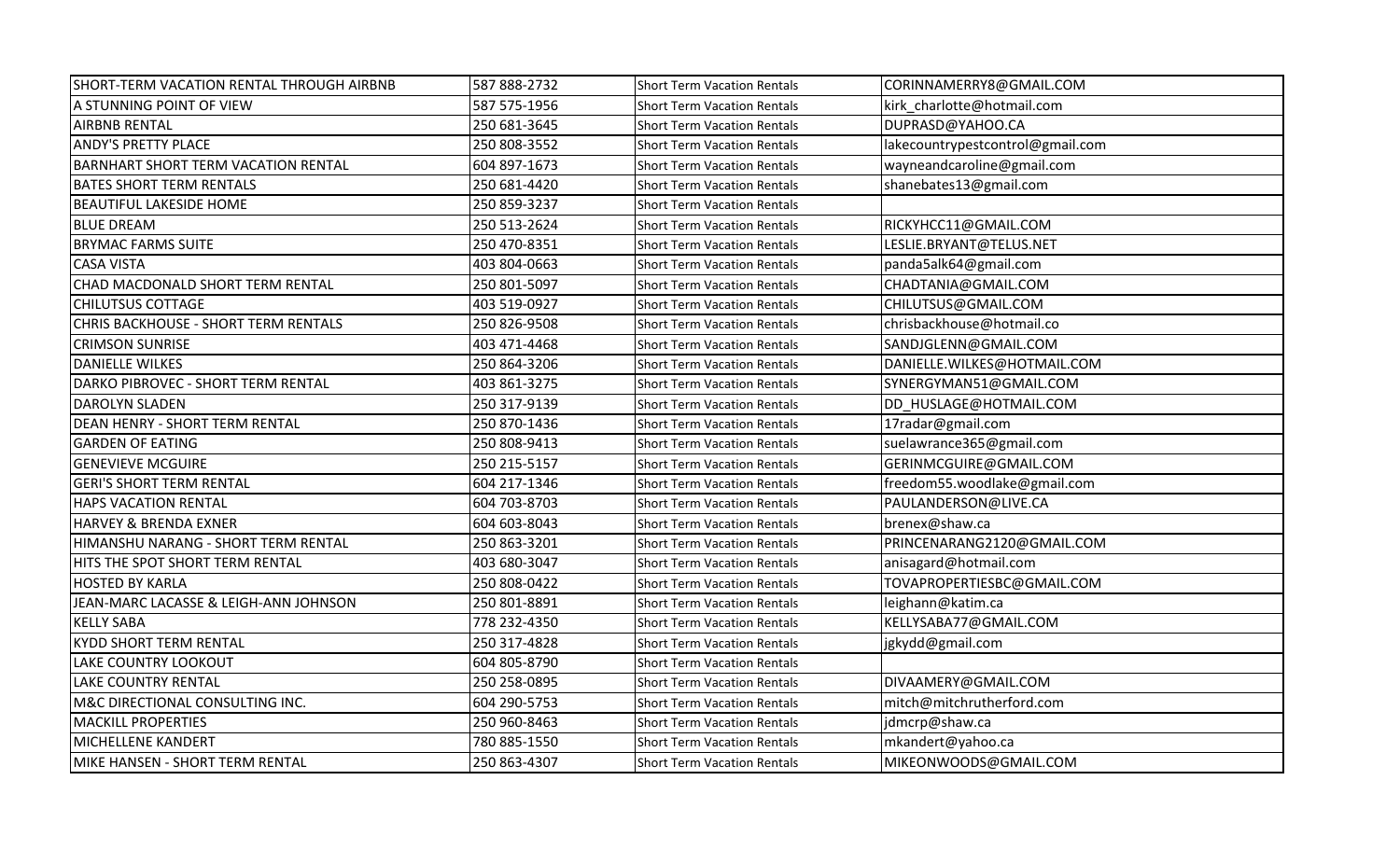| <b>OKANAGAN LAKE GETAWAY</b>               | 604 866-0320 | <b>Short Term Vacation Rentals</b> | victoria.bryl@gmail.com         |
|--------------------------------------------|--------------|------------------------------------|---------------------------------|
| <b>ORCHARD SLOPE INN</b>                   | 250 808-4213 | <b>Short Term Vacation Rentals</b> | TERENCEWLAMB@GMAIL.COM          |
| <b>PARADISE FOUND</b>                      | 250 801-6973 | <b>Short Term Vacation Rentals</b> | dyerema@hotmail.com             |
| PARAGON INDUSTRIAL SERVICES                | 250 859-2303 | <b>Short Term Vacation Rentals</b> | jbaskin1981@gmail.com           |
| PATRICIA VAN DE VOSSE - SHORT TERM RENTAL  | 778 583-1487 | <b>Short Term Vacation Rentals</b> | PVANDEVOSSE@HOTMAIL.COM         |
| RAJINDER PANESAR - SHORT TERM RENTAL       | 250 300-9380 | <b>Short Term Vacation Rentals</b> | munnypanesar@gmail.com          |
| <b>RED DOG GUEST HOUSE</b>                 | 604 218-1111 | <b>Short Term Vacation Rentals</b> | TONYWHITE@SHAW.CA               |
| REVERIE AT LAKE COUNTRY                    | 778 869-9992 | <b>Short Term Vacation Rentals</b> | info@reverieatlakecountry.com   |
| ROSEANNA GOODMAN - SHORT TERM RENTAL       | 236 795-0046 | <b>Short Term Vacation Rentals</b> | GOODMAN.ROSEANNA@GMAIL.COM      |
| <b>SALMON - SHORT TERM RENTAL</b>          | 250 317-9888 | <b>Short Term Vacation Rentals</b> | miasalmon@hotmail.com           |
| STEPHEN REES - SHORT TERM RENTAL           | 250 317-5405 | <b>Short Term Vacation Rentals</b> | STEVEREES@SHAW.CA               |
| <b>SUMIT ARORA</b>                         | 250 469-4091 | <b>Short Term Vacation Rentals</b> | SUMITARORA6890@GMAIL.COM        |
| THE DOODLES' GUEST HOUSE                   | 250 681-2673 | <b>Short Term Vacation Rentals</b> | paul_flynn@gmx.com              |
| THE LAKEHOUSE AT KALAMALKA                 | 778 821-1390 | <b>Short Term Vacation Rentals</b> | NICOLE.MCDERMOTT@OUTLOOK.COM    |
| TIMOTHY AND TANYA KIM                      | 250 317-0051 | <b>Short Term Vacation Rentals</b> | TIMANDTANYAKIM@GMAIL.COM        |
| <b>TOM HUNTER</b>                          | 780 721-9664 | Short Term Vacation Rentals        | vitalsignshealth@shaw.ca        |
| TRA VIGNE VACATION SUITES                  | 250 766-4728 | <b>Short Term Vacation Rentals</b> | gbyers1006@gmail.com            |
| <b>WIENS FAMILY FARM</b>                   | 250 870-0685 | <b>Short Term Vacation Rentals</b> | mrswiens@hotmail.com            |
| <b>ANDREA SZILAGYI</b>                     | 250 300-4413 | <b>Short Term Vacation Rentals</b> | A.SZILAGYI@GMAIL.COM            |
| <b>ANGIE SPENCE</b>                        | 250 300-6835 | <b>Short Term Vacation Rentals</b> | ANGIEDOLL7@HOTMAIL.COM          |
| <b>BEAUMONT - SHORT TERM RENTAL</b>        | 250 212-8553 | Short Term Vacation Rentals        | alisonbeaumont@outlook.com      |
| <b>BOW ENTERPRISES</b>                     | 250 490-5879 | <b>Short Term Vacation Rentals</b> | DKTIESSEN@GMAIL.COM             |
| Brian Bittle - Short Term Rental           | 250 869-5444 | Short Term Vacation Rentals        | drbittle@gmail.com              |
| <b>CARL STRAKER - SHORT TERM RENTAL</b>    | 403 585-6484 | <b>Short Term Vacation Rentals</b> | carlstraker@ymail.com           |
| DEANNA AND JOHN DOLHANTY                   | 604 868-2363 | <b>Short Term Vacation Rentals</b> | DOLHANTY@TELUS.NET              |
| <b>DREAM VALLEY WELLNESS RETREAT</b>       | 250 309-7904 | <b>Short Term Vacation Rentals</b> | goldieray@shaw.ca               |
| DUSTIN HANCHARUK - SHORT TERM RENTAL       | 306 290-8654 | <b>Short Term Vacation Rentals</b> | DUSTINHANCHARUK@GMAIL.COM       |
| <b>EXPERIENCE LAKE COUNTRY LIFE</b>        | 250 215-5567 | <b>Short Term Vacation Rentals</b> | karen.miller@telus.net          |
| KIRK SWINK - SHORT TERM RENTAL             | 778 919-6191 | <b>Short Term Vacation Rentals</b> | kirkswink@gmail.com             |
| LAKE COUNTRY RENTALS - WAGNER              | 250 718-7278 | <b>Short Term Vacation Rentals</b> | lakecountryrentals@hotmail.com  |
| LAKE COUNTRY RETREAT                       | 604 721-7224 | <b>Short Term Vacation Rentals</b> | mckechniekelly@gmail.com        |
| LORRAINE SMITH - SHORT TERM RENTAL         | 604 799-1484 | <b>Short Term Vacation Rentals</b> | lorrbrown@gmail.com             |
| MCCULLOUGH SHORT TERM RENTALS              | 778 838-3001 | <b>Short Term Vacation Rentals</b> | mccullough3001@gmail.com        |
| MICHAEL & LANA LOJCZYC - SHORT TERM RENTAL | 780 831-4644 | <b>Short Term Vacation Rentals</b> | MICHAEL@LOJCZYC.COM             |
| <b>WINE N' LAKES GETAWAY</b>               | 778 821-4477 | <b>Short Term Vacation Rentals</b> | info@okanaganwineandlakesbnb.ca |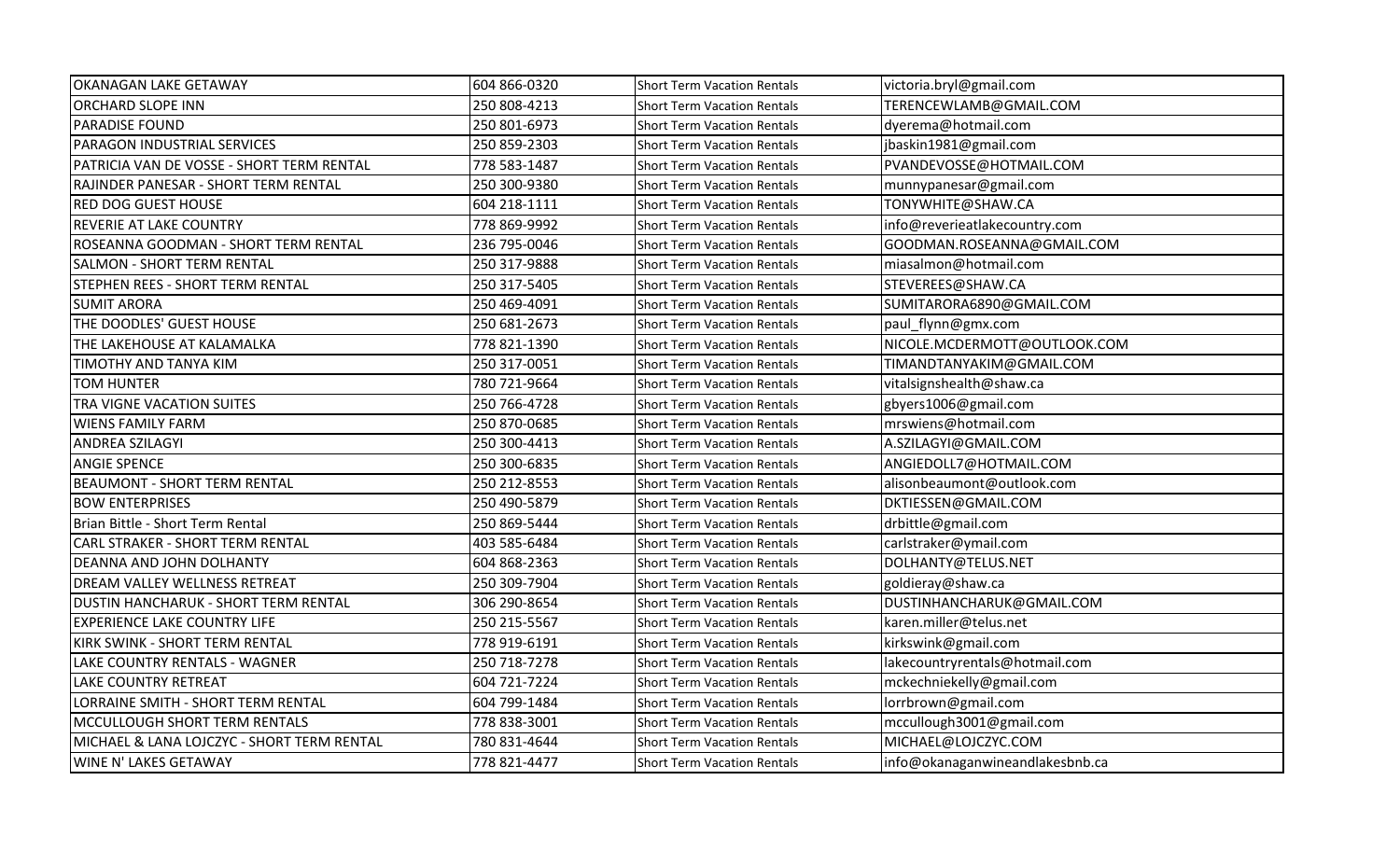| <b>CMH MANAGEMENT</b>                 | 403 703-9694 | <b>Short Term Vacation Rentals</b> | coreyhines@me.com                       |
|---------------------------------------|--------------|------------------------------------|-----------------------------------------|
| <b>FALLEN BRANCH FARM</b>             | 250 317-1820 | <b>Short Term Vacation Rentals</b> | kershawterra@gmail.com                  |
| HELIOS GLOBAL TECHNOLOGIES LTD        | 250 215-7935 | Software Development               | ERIC.BAULD@HELIOSGLOBALTE               |
| <b>KEITH HANSON</b>                   | 250 899-6274 | Storage                            |                                         |
| LAKE COUNTRY BOAT AND RV STORAGE      | 250 899-6274 | Storage                            | KHANSON912@GMAIL.COM                    |
| <b>B.A. POWER &amp; MACHINERY</b>     | 250 718-6875 | Storage                            | office@bapm.ca                          |
| <b>SUPERIOR STUCCO</b>                | 250 212-4005 | Stucco                             | ryan@superiorstuccoservices.com         |
| <b>EWERT STUCCO AND MASONRY</b>       | 250 766-0151 | Stucco                             | ewert.stucco@gmail.com                  |
| <b>BC SURVEYORS</b>                   | 250 859-4653 | Surveyor                           | bcsurveyors@gmail.com                   |
| OKANAGAN SURVEY & DESIGN LTD.         | 25-861-5656  | Surveyor                           | jennis@osdc.ca                          |
| <b>TANS ON MAIN</b>                   | 778 214-3034 | <b>Tanning Salon</b>               | info@tansonmain.com                     |
| <b>NSI TATTOO</b>                     | 778 985-8414 | Tattoo                             | cody@nsitattoo.ca                       |
| LAKE COUNTRY DESIGNATED DRIVER        | 250 317-7767 | Taxi                               | lakecountrydd@gmail.com                 |
| <b>CURRENT TAXI LTD</b>               | 250 863-4163 | Taxi                               | DALE@CURRENTTAXI.CA                     |
| LAKE COUNTRY TAXI LTD.                | 250 491-7842 | Taxi                               | kelownacabs@shaw.ca                     |
| <b>VILA MARCELINO</b>                 | 604 454-7200 | Tourism                            | ismarcelino@hotmail.com                 |
| <b>UNWINED TOURS</b>                  | 250 419-7583 | Tourism                            | info@unwinedtours.com                   |
| <b>BEACH BUM TOURS</b>                | 250 864-0552 | Tourism                            | info@beachbumtours.ca                   |
| NAPA NORTH VACATIONS INC.             | 306 717-2666 | Tourism                            | INFO@NAPANORTHWINETOURS.COM             |
| OYAMA ZIPLINE AND FOREST ADVENTURE    | 250 548-4129 | Tourism                            | jennifer@oyamazipline.com               |
| <b>TLC MANAGEMENT LTD</b>             | 250 868-7646 | Tourism                            | info@go2hr.ca                           |
| <b>MARIO'S TOWING LTD</b>             | 250 765-6009 | <b>TOWING SERVICE</b>              | info@marios-towing.com                  |
| TRAVEL FACERE CONSTULTING LTD.        | 778 846-8571 | <b>Travel Agent</b>                | info@travelfacere.com                   |
| <b>VALHALLA HELICOPTERS</b>           | 250 769-1486 | <b>Travel Agent</b>                | BLAIR@VALHALLAHELICOPTERS               |
| GRIZZLY HILLS LOGGING/CONTRACTING     | 250 548-3337 | Trucking/Hauling                   | grizzlyhillslogging@gmail.com           |
| <b>C.SPENCER ENTERPRISES</b>          | 250 766-1753 | <b>Trucking/Hauling</b>            |                                         |
| <b>DANDON TRUCKING</b>                | 250 766-3694 | Trucking/Hauling                   |                                         |
| T & D HOFFMANN TRUCKING               | 250 766-5482 | Trucking/Hauling                   | donnahoffmann@hotmail.com               |
| <b>D COLLINS TRANSPORT LTD</b>        | $250 -$      | Trucking/Hauling                   | dispatch@collinstransport.ca            |
| MCFARLANE CONTRACTING LTD.            | 250 548-3510 | Trucking/Hauling                   |                                         |
| PAK-RAT TOWING AND HOT SHOT SERVICES  | 778 581-2277 | Trucking/Hauling                   | mopar70rtse@hotmail.com                 |
| SUNSHINE VENTURES CO. LTD.            | 250 766-2192 | Trucking/Hauling                   | ssullivan59@shaw.ca;ssullivan59@shaw.ca |
| T.E.A.M. Tutoring                     |              | Tutoring                           | lexybrown@shaw.ca                       |
| ALIGN COMPLEX REHAB TECHNOLOGIES LTD. | 250 808-4257 | Upholstery/Sewing/Alterations      | SPIRO@ALIGNCOMPLEXREHAB.CA              |
| <b>CREATIVE QUILTING COMPANY</b>      | 250 766-9241 | Upholstery/Sewing/Alterations      | creativequilting@shaw.ca                |
|                                       |              |                                    |                                         |